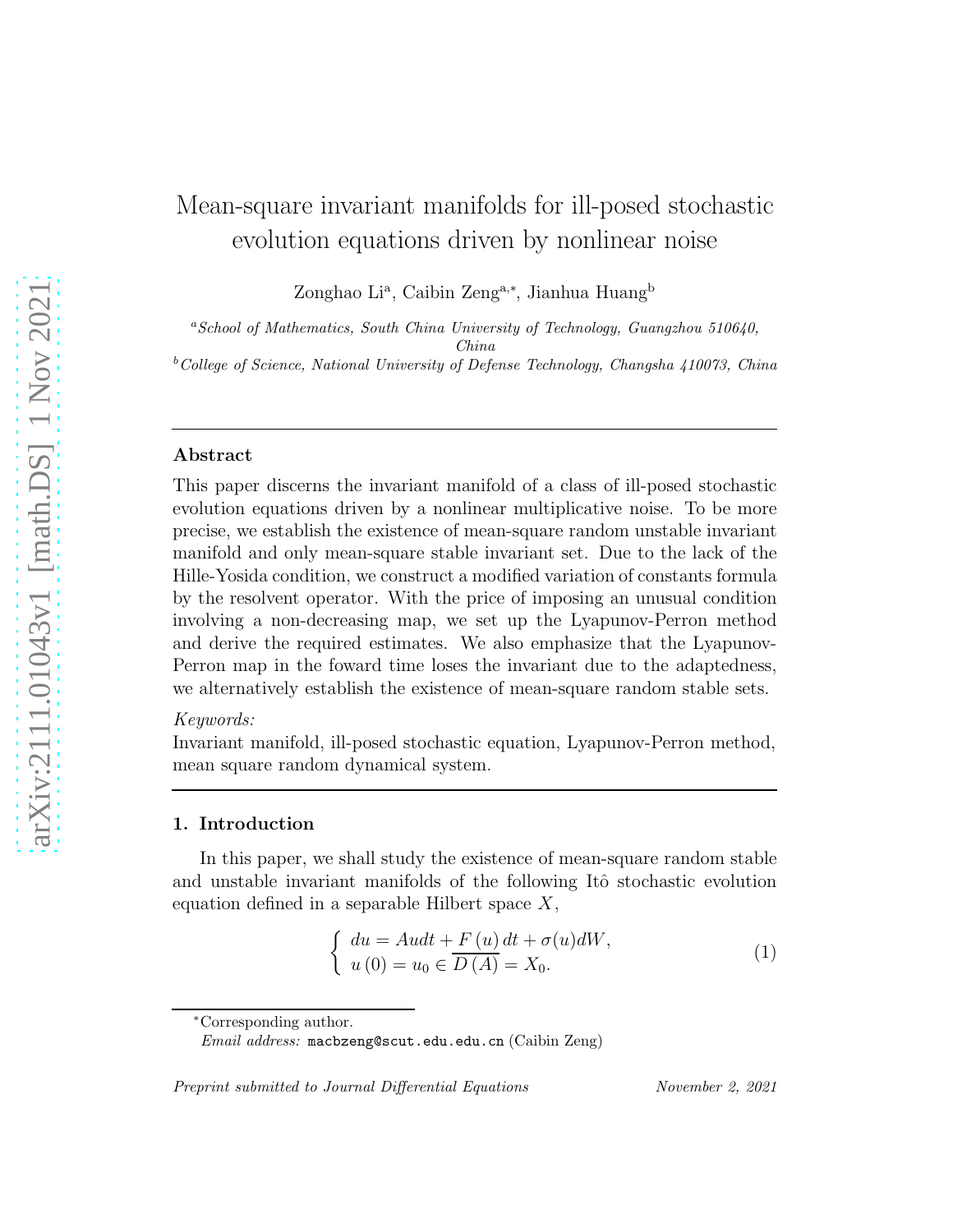where  $A : D(A) \subset X \to X$  is a linear operator whose domain is nondensely defined. Indeed, W is a two-sided cylindrical Wiener process on a complete filtered probability space  $(\Omega, \mathcal{F}, \{\mathcal{F}_t\}_{t \in \mathbb{R}}, \mathbb{P})$ . While F and  $\sigma$  are nonlinear functions with some natural imposed conditions (specified later). Note that the Cauchy problem to [\(1\)](#page-0-0) is ill-posed since the Hille-Yosida theory for  $C_0$ -semigroup generated by A breaks down. Cauchy problems with a non-dense domain cover several types of differential equations, including delay differential equations, age-structured models and some evolution equations with nonlinear boundary conditions. To overcome the embarrassment, the integrated semigroup theory allows us to define a suitable mild solution, or so-called integrated solution. The concept of integrated semigroups was first introduced by Arendt  $\begin{bmatrix} 1, 2 \end{bmatrix}$  and it was applied to study the existence and uniqueness of solutions to such non-homogeneous Cauchy problems in a deterministic setting by Da Prato and Sinestrari [\[3](#page-39-2)]. Later on, Thieme [\[4](#page-39-3), [5](#page-39-4)] established the well-posedness of non-autonomous and semilinear Cauchy problems under a prior Hille-Yosida type estimate for the resolvent of nondensely defined operators. By discarding the mentioned estimate, Magal and Ruan [\[6](#page-39-5), [7](#page-39-6), [8\]](#page-39-7) improved the above results and applied the obtained center manifold theorem to study Hopf bifurcation of age-structured models. Re-cently, Neamtu [\[9\]](#page-40-0) extended the mentioned theory of integrated semigroups to ill-posed stochastic evolution equations [\(1\)](#page-0-0) driven by linear white noise  $(\sigma(u) = u)$  and established the existence of random stable/unstable manifolds based on the Lyapunov-Perron method. Following this direction, Zeng and Shen [\[10\]](#page-40-1) obtained the existence of the invariant foliations of [\(1\)](#page-0-0). Moreover, Li and Zeng [\[11\]](#page-40-2) studied the center manifold issue of [\(1\)](#page-0-0) with exponential trichotomy. Therefore, the mentioned work brings much interest to discern the long-time dynamics of [\(1\)](#page-0-0).

On the other hand, the above-mentioned results are mainly about the pathwise random invariant manifolds of the equation. A pathwise random invariant manifolds is a set-valued random variable that is given by a graph of a Lipschitz map. To study such manifolds, we need to define pathwise random dynamical systems for the stochastic evolution equation. There are several results regarding invariant manifolds in the framework of random dynamical systems. Mohammed and Scheutzow [\[12](#page-40-3)] studied the existence of local stable and unstable manifolds of stochastic differential equations driven by semimartingales. Duan et al. [\[13](#page-40-4)], Lu and Schmalfuss [\[14](#page-40-5)] and Caraballo et al. [\[15\]](#page-40-6) studied stable and unstable manifolds for stochastic partial differential equations. Lian and Lu [\[16\]](#page-40-7) proved a multiplicative ergodic theorem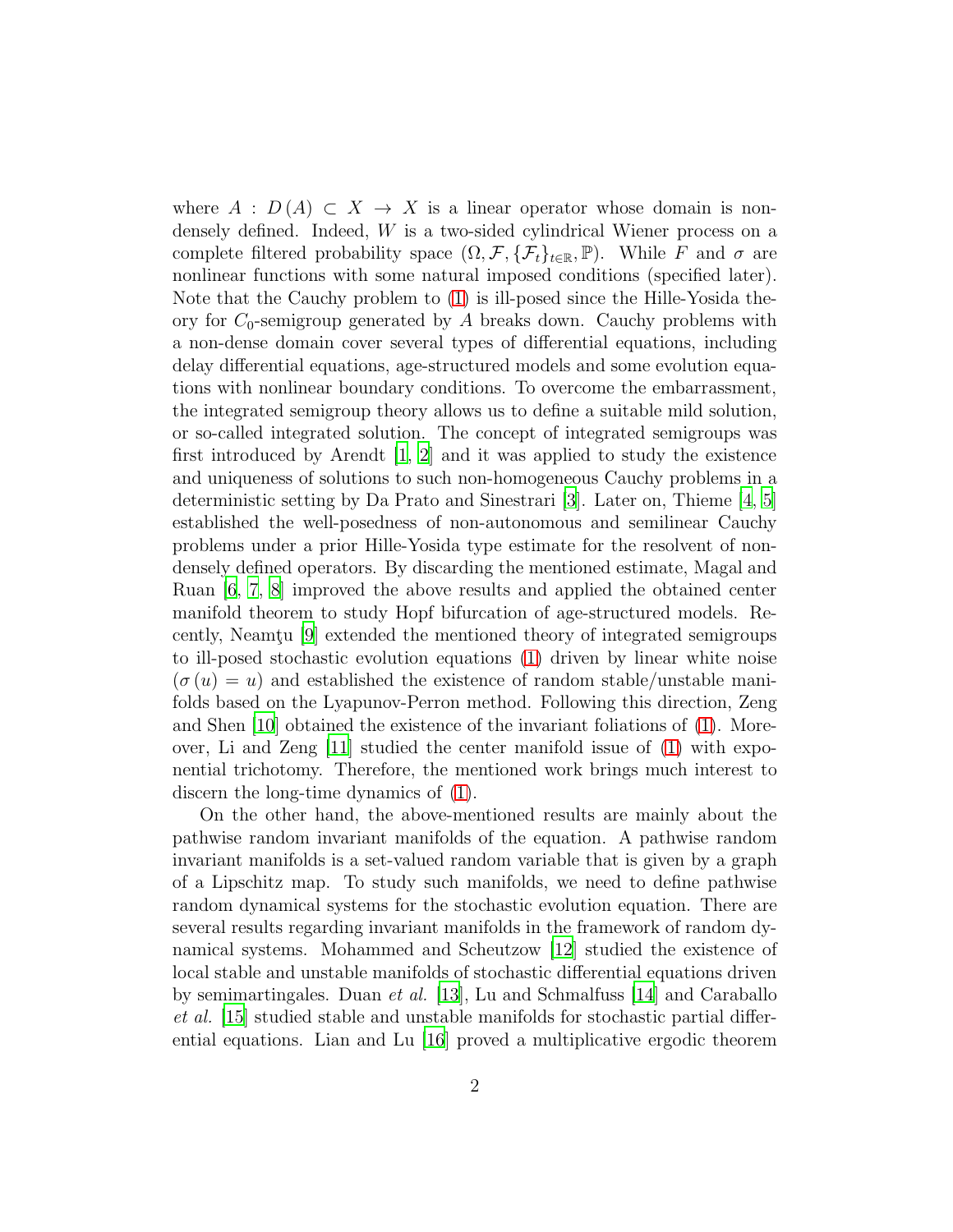and then use this theorem to establish the stable and unstable manifold theorem for nonuniformly hyperbolic random invariant sets. Li et al. [\[17](#page-40-8)] proved the persistence of smooth normally hyperbolic invariant manifolds for dynamical systems under random perturbations. As for center manifolds, Chen et al. [\[18](#page-40-9)] studied center manifolds for stochastic partial differential equations under an assumption of exponential trichotomy. Shi [\[19\]](#page-40-10) studied the limiting behavior of center manifolds for a class of singularly perturbed stochastic partial differential equations in terms of the phase spaces.

To our knowledge, the existence of pathwise random dynamical systems for stochastic partial differential equations is mainly restricted to additive white noise and linear multiplicative white noise. In this case, the key step is to transform the stochastic partial differential equations into random ones. For instance, a coordinate transform based on the stationary Ornstein-Uhlenbeck process was used to transform [\(1\)](#page-0-0) driven by linear noise to a deterministic equation with random coefficients [\[20](#page-40-11), [21,](#page-41-0) [13](#page-40-4)]. Also, there were a few shots for the case of nonlinear multiplicative noise. To this aspect, Garrido-Atienza et al. [\[22\]](#page-41-1) studied the local unstable manifold for stochastic PDEs with a fractional Brownian motion with  $1/2 < H < 1$  using fractional calculus technique and constructing a stopping time sequence. By means of rough paths theory, Neamtu and Kuehn [\[23](#page-41-2)] established the existence and regularity of local center manifolds for rough differential equations.

Our aim here is to develop a theory of mean-square random invariant manifolds of [\(1\)](#page-0-0) based on the so-called mean-square random dynamical system, presented by Lorenz and Kloeden [\[24](#page-41-3)]. Indeed, we adopt Wang's approach in [\[25\]](#page-41-4) and integrated semigroup theory. Precisely, we will define a backward and forward stochastic equation, respectively, and both of them involve the conditional expectation  $\mathbb{E}(\cdot|\mathcal{F}_t)$  since every terms of them is required to be  $\mathcal{F}_t$ -adapted. Then we use the Lyapunov-Perron method to construct meansquare random unstable and stable invariant manifolds, respectively. By solving these two equations in the space of stochastic processes defined on backward time and forward time respectively and defining random sets of this solutions, we can prove the existence of the invariant manifold which is given by a graph of a Lipchitz map. But it turns out that the invariance of random set defined by solutions of forward one can not be proved. Alternatively, we establish the existence of mean-square random stable sets which is given by a graph of Lipschitz map which maps from a subspace instead of the whole space.

It also needs to emphasize that the standard variation of constants for-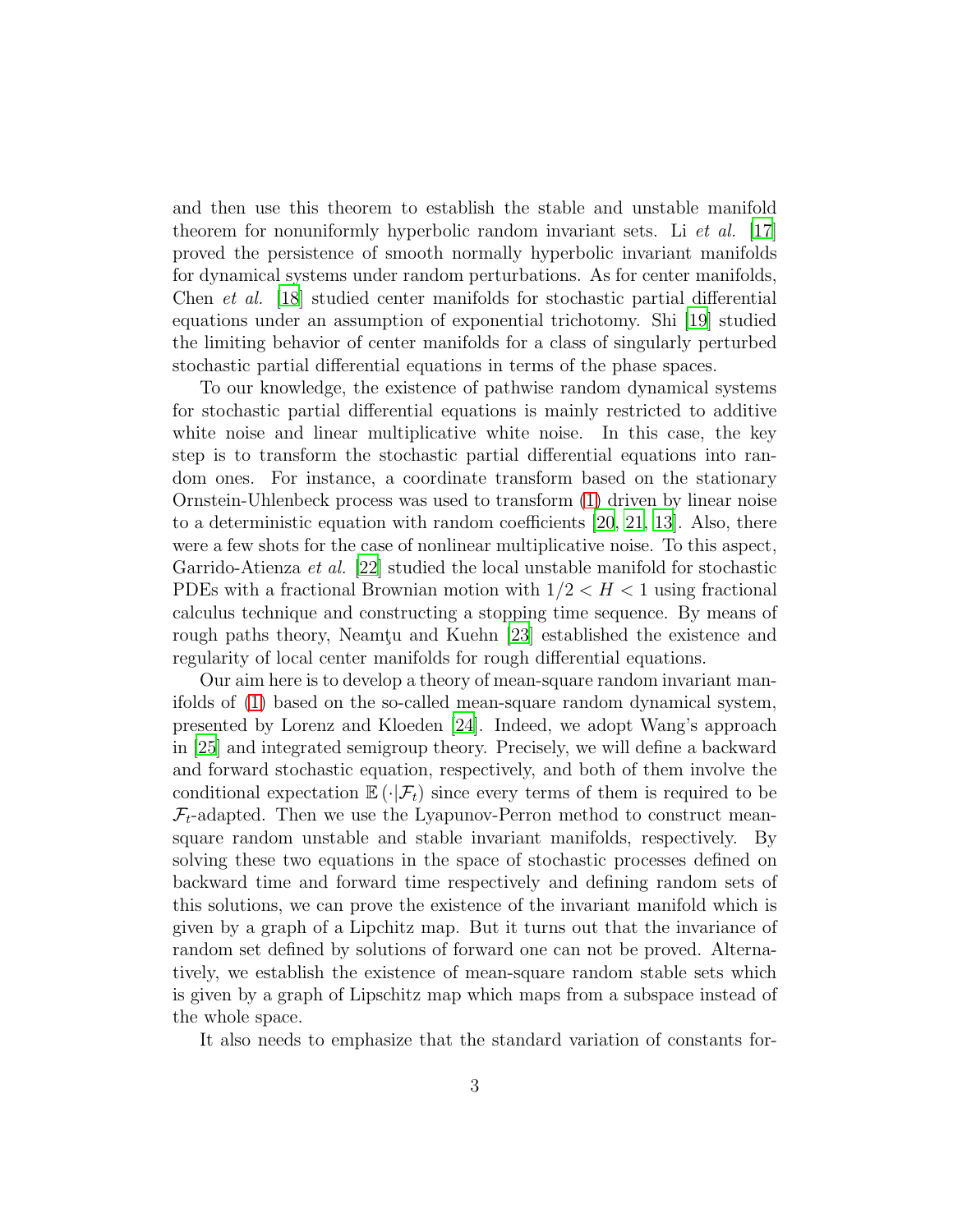mula is not applicable due to the non-densely defined operator A. Even worse, Young's convolution inequality is not available such that the Gronwall-type lemma fails to deduce estimates of the solutions. For the former, we will construct a new variation of constants formula by the resolvent operator connecting  $D(A)$  and X. While for the latter, we will impose an additional condition to complete the required estimates.

The rest of this paper is organized as follows. In Section [2,](#page-3-0) we collect some basic definitions of mean-square random dynamical systems and integrated semigroups and lay out the basic assumptions. Then in Section [3](#page-14-0) and Section [4,](#page-27-0) we prove the existence of mean-square random unstable invariant manifolds and stable invariant sets for [\(1\)](#page-0-0), respectively. Finally in Section [6,](#page-38-0) we summarize the conclusions obtained and discuss several possible extensions.

## <span id="page-3-0"></span>2. Preliminaries

#### 2.1. Mean-square random dynamical systems

Suppose V is a Banach space with norm  $\lVert \cdot \rVert_V$ . Let  $(\Omega, \mathcal{F}, \{\mathcal{F}_t\}_{t \in \mathbb{R}}, \mathbb{P})$ be a complete filtered probability space satisfying the usual condition, that is,  $\{\mathcal{F}_t\}_{t\in\mathbb{R}}$  is an increasing right continuous family of sub- $\sigma$ -algebras of  $\mathcal{F}$ that contains all P-null sets. Given  $p \in (1, +\infty)$  and  $t \in \mathbb{R}$ , denote by  $L^p(\Omega, \mathcal{F}_t; V)$  the subspace of  $L^p(\Omega, \mathcal{F}; V)$ , which consists of all strongly  $\mathcal{F}_t$ measurable functions  $\psi$  in  $L^p(\Omega, \mathcal{F}; V)$ . We now present the definition of mean dynamical system over  $(\Omega, \mathcal{F}, {\{\mathcal{F}_t\}}_{t \in \mathbb{R}}, \mathbb{P})$ (see [\[24](#page-41-3), [25\]](#page-41-4)).

**Definition 2.1.** A family  $\Phi = {\Phi(t, \tau) : t \in \mathbb{R}^+, \tau \in \mathbb{R}}$  of mappings is called a mean-square random dynamical system on  $L^2(\Omega, \mathcal{F}; V)$  over the space  $(\Omega, \mathcal{F}, \{\mathcal{F}_t\}_{t \in \mathbb{R}}, \mathbb{P})$  if  $\forall \tau \in \mathbb{R}, t, s \in \mathbb{R}^+,$  it follows that

- (i)  $\Phi(t,\tau)$  maps  $L^2(\Omega,\mathcal{F}_{\tau};V)$  to  $L^2(\Omega,\mathcal{F}_{t+\tau};V);$
- (ii)  $\Phi(0,\tau)$  is the identity operator on  $L^2(\Omega,\mathcal{F}_{\tau};V);$
- (iii)  $\Phi(t+s,\tau) = \Phi(t,\tau+s) \circ \Phi(s,\tau)$ .

Then we present the definition of the invariance property.

<span id="page-3-1"></span>**Definition 2.2.** Suppose  $\Phi = {\Phi(t, \tau) : t \in \mathbb{R}^+, \tau \in \mathbb{R}}$  is a mean-square random dynamical system on  $L^2(\Omega, \mathcal{F}; V)$  over  $(\Omega, \mathcal{F}, {\{\mathcal{F}_t\}}_{t \in \mathbb{R}}, \mathbb{P})$  and  $\mathcal{M} =$  $\{\mathcal{M}(\tau)\subseteq L^2(\Omega,\mathcal{F}_\tau;V):\tau\in\mathbb{R}\}\$ is a family of subsets of  $L^2(\Omega,\mathcal{F};V)$ . Then M is called a mean-square random invariant set of  $\Phi$  in V if for all  $t \in \mathbb{R}^+$ ,

$$
\Phi(t,\tau) \mathcal{M}(\tau) \subseteq \mathcal{M}(\tau+t).
$$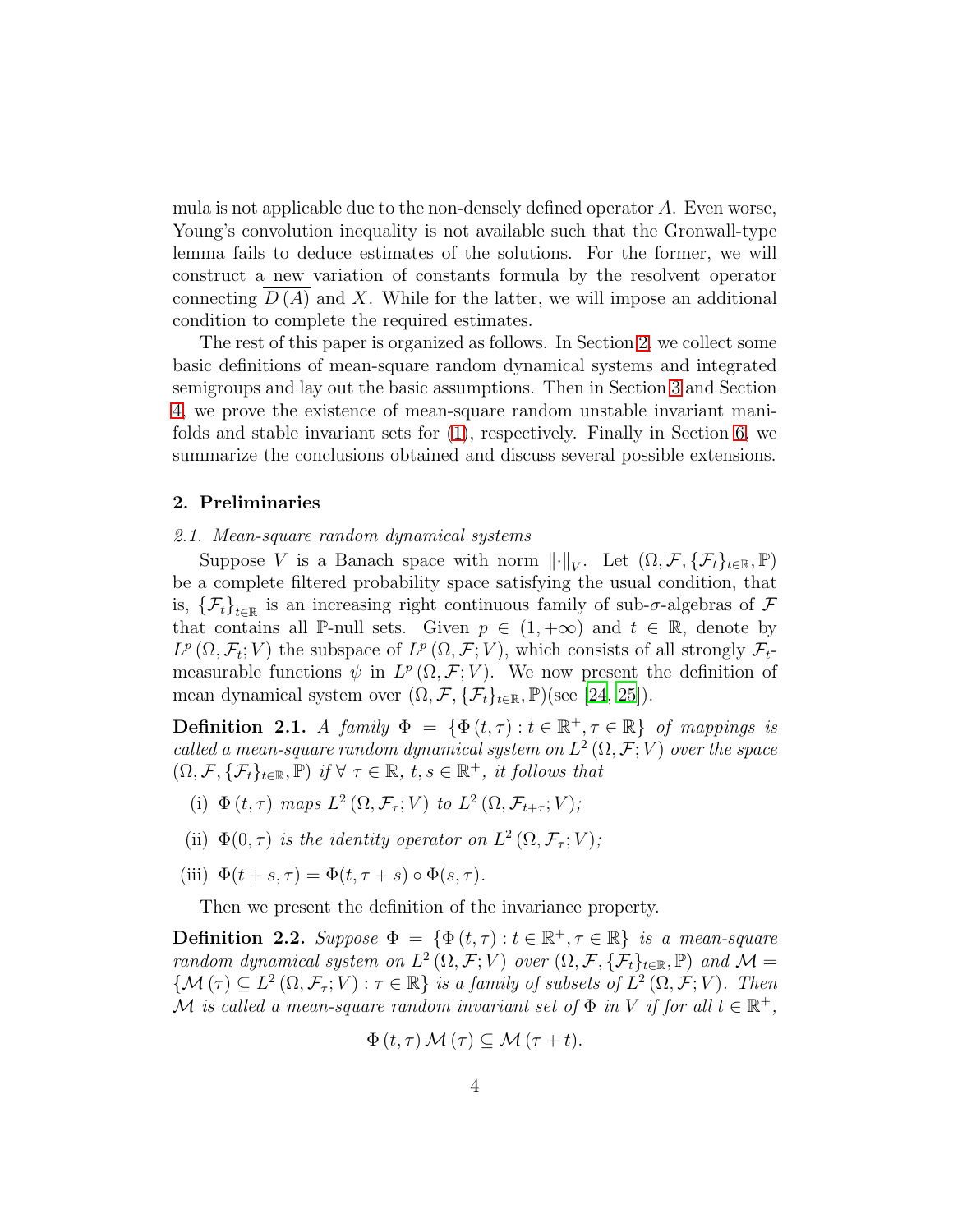We list a part of basic assumptions here. Let  $Y$  be another separable Hilbert space. The norm of X is denoted by  $\|\cdot\|$ . Let  $\mathcal{L}(Y, X)$  be the space of continuous linear operators from  $Y$  to  $X$ . Given a symmetric and nonnegative operator  $Q \in \mathcal{L}(Y, X)$ , we write  $Y_0 = Q^{1/2}Y$ . The space of Hilbert-Schmidt operators from  $Y_0$  to X is denoted by  $\mathcal{L}_2(Y_0, X)$  with norm  $\left\|\cdot\right\|_{\mathcal{L}_2(Y_0, X)}$ . From now on we assume that  $W$  is a two-sided Y-valued Q-Wiener process defined on  $(\Omega, \mathcal{F}, \{\mathcal{F}_t\}_{t\in\mathbb{R}}, \mathbb{P})$ . For simplicity, we denote  $L^2(\Omega, \mathcal{F}; X)$  and its norm as  $L^2(\Omega,X)$  and  $\|\cdot\|_{L^2(\Omega,X)}$ , respectively.

<span id="page-4-0"></span>Assumption 2.1. Assume that  $F: L^2(\Omega, X_0) \to L^2(\Omega, X)$  is globally Lipschitz continuous, i.e.

<span id="page-4-1"></span>
$$
||F(u_1) - F(u_2)||_{L^2(\Omega, X)} \le L_1 ||u_1 - u_2||_{L^2(\Omega, X_0)}.
$$
\n(2)

<span id="page-4-3"></span>for all  $u_1, u_2 \in L^2(\Omega, X_0)$ , where  $L_1$  is the Lipschitz constant and  $F(0) = 0$ . Thus

<span id="page-4-2"></span>
$$
||F(u)||_{L^{2}(\Omega,X)} \le L_1 ||u||_{L^{2}(\Omega,X_0)}.
$$
\n(3)

for all  $u \in L^2(\Omega, X_0)$ . For the nonlinear diffusion term, we assume that  $\sigma: L^2(\Omega,X_0) \to L^2(\Omega,\mathcal{L}_2(Y_0,X))$  is globally Lipschitz continuous, i.e.

$$
\|\sigma(u_1) - \sigma(u_2)\|_{L^2(\Omega, \mathcal{L}_2(Y_0, X))} \le L_2 \|u_1 - u_2\|_{L^2(\Omega, X_0)}.
$$
 (4)

<span id="page-4-4"></span>for all  $u_1, u_2 \in L^2(\Omega, X_0)$ , where  $L_2$  is the Lipschitz constant and  $\sigma(0) = 0$ . Thus

$$
\|\sigma(u)\|_{L^{2}(\Omega,\mathcal{L}_{2}(Y_{0},X))} \leq L_{2} \|u\|_{L^{2}(\Omega,X_{0})}.
$$
\n(5)

for all  $u \in L^2(\Omega, X_0)$ .

## 2.2. Integrated semigroups

In this subsection, we collect some basic results about non-densely defined operator and integrated semigroup from [\[6](#page-39-5), [8](#page-39-7), [7](#page-39-6), [26](#page-41-5)]. The resolvent set of A is denoted by  $\rho(A) = \{ \lambda \in \mathbb{C} : \lambda I - A \text{ is invertible} \}$  and we write  $R_{\lambda}(A) :=$  $(\lambda I - A)^{-1}$ . The spectrum of A is denoted by  $\sigma(A) := \mathbb{C} \backslash \rho(A)$ . And we construct the part of A denoted by  $A_0: D(A_0) \subset X_0 \to X_0$ , which is a linear operator on  $X_0$  defined by

$$
A_0x = Ax, \forall x \in D(A_0) := \{ y \in D(A) : Ay \in X_0 \}.
$$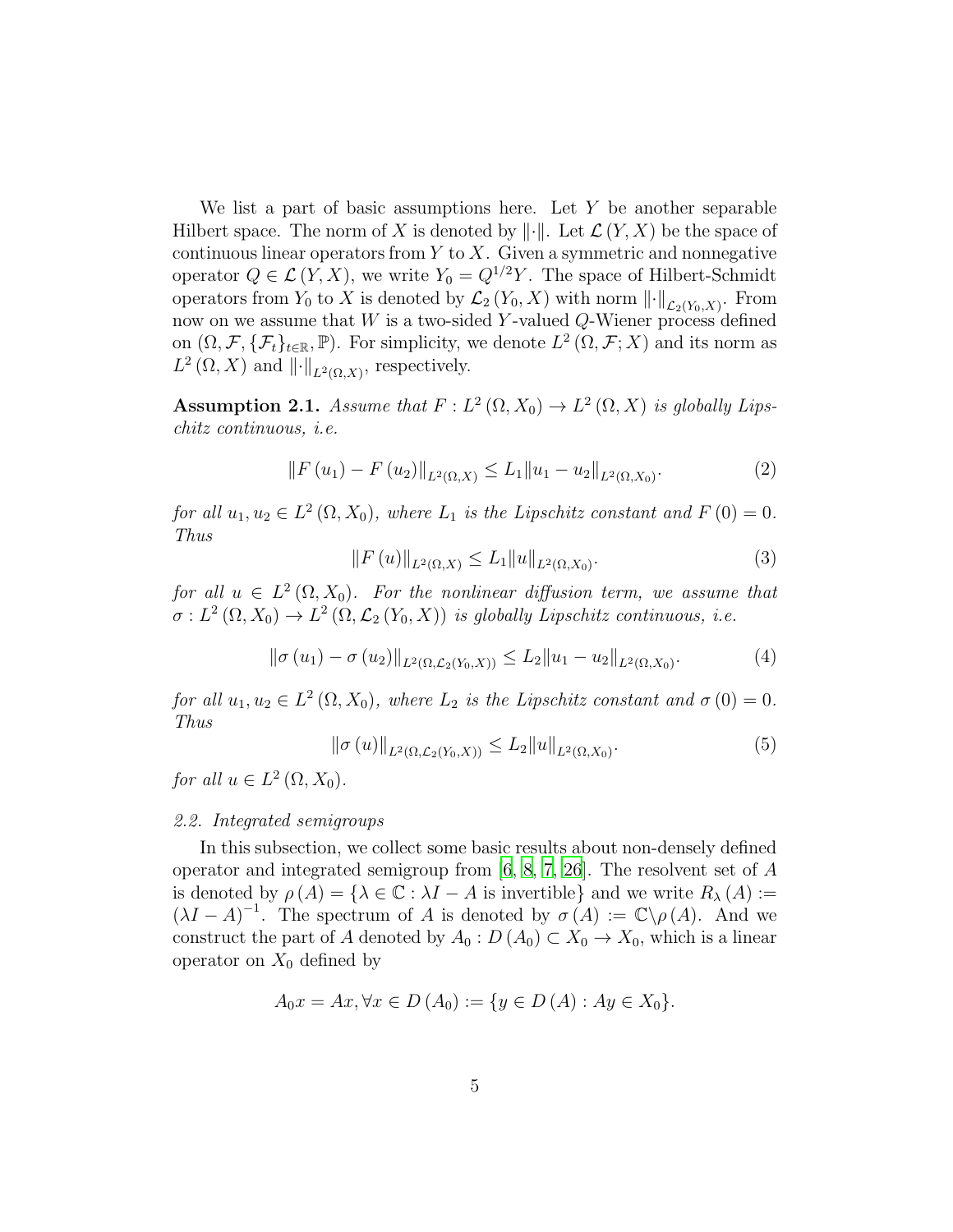Assume that there exists a constant  $\vartheta$  satisfying  $(\vartheta, +\infty) \subset \rho(A)$ , which means  $\rho(A) \neq \emptyset$ . Then it follows from [\[7,](#page-39-6) Lemma 2.1] that  $\rho(A) = \rho(A_0)$ , from which we get  $\sigma(A) = \sigma(A_0)$  and for each  $\lambda > \vartheta$ ,

$$
D(A_0) = R_{\lambda}(A) X_0, R_{\lambda}(A_0) = R_{\lambda}(A)|_{X_0}.
$$

Recall that A is said to be a Hille-Yosida operator if there exist two constants,  $\vartheta \in \mathbb{R}$  and  $M \geq 1$ , such that  $(\vartheta, +\infty) \subset \rho(A)$  and

$$
\left\| \left(\lambda I - A\right)^{-k} \right\|_{\mathcal{L}(X)} \le \frac{M}{\left(\lambda - \vartheta\right)^k}, \ \forall \lambda > \vartheta, \ \forall k \ge 1.
$$

In the following, we assume  $A$  satisfies some weaker conditions:

<span id="page-5-0"></span>**Assumption 2.2.** Let  $(X, \|\cdot\|)$  be a Banach space and let  $A : D(A) \subset X \rightarrow$ X be a linear operator. Assume that

- (a) A is a Hille-Yosida operator on  $X_0$ ;
- (b)  $\lim_{\lambda \to +\infty} R_{\lambda}(A) x = 0, \ \forall x \in X.$

<span id="page-5-2"></span>**Lemma 2.1.** [\[6,](#page-39-5) Lemma 2.1] Let  $(X, \|\cdot\|)$  be a Banach space and  $A : D(A) \subset$  $X \to X$  be a linear operator. Assume that there exists  $\vartheta \in \mathbb{R}$ , such that  $(\vartheta, +\infty) \subset \rho(A)$  and

$$
\limsup_{\lambda \to +\infty} \lambda \|R_{\lambda}(A)\|_{\mathcal{L}(X_0)} < +\infty.
$$

Then the following assertions are equivalent:

- (i)  $\lim_{\lambda \to +\infty} \lambda R_{\lambda} (A) x = x, \forall x \in X_0;$
- (ii)  $\lim_{\lambda \to +\infty} R_{\lambda}(A)x = 0, \forall x \in X;$
- (iii)  $\overline{D(A_0)} = X_0$ .

<span id="page-5-1"></span>**Lemma 2.2.** [\[27,](#page-41-6) Theorem 5.3] A linear operator  $A: D(A) \subset X \to X$  is an infinitesimal generator of a  $C_0$ -semigroup  $(T(t))_{t\geq0}$  satisfying  $||T(t)||_{\mathcal{L}(X)} \leq$  $Me^{\vartheta t}$ , if and only if

- (i) A is densely defined in  $X$ ;
- (ii) A is a Hille-Yosida operator.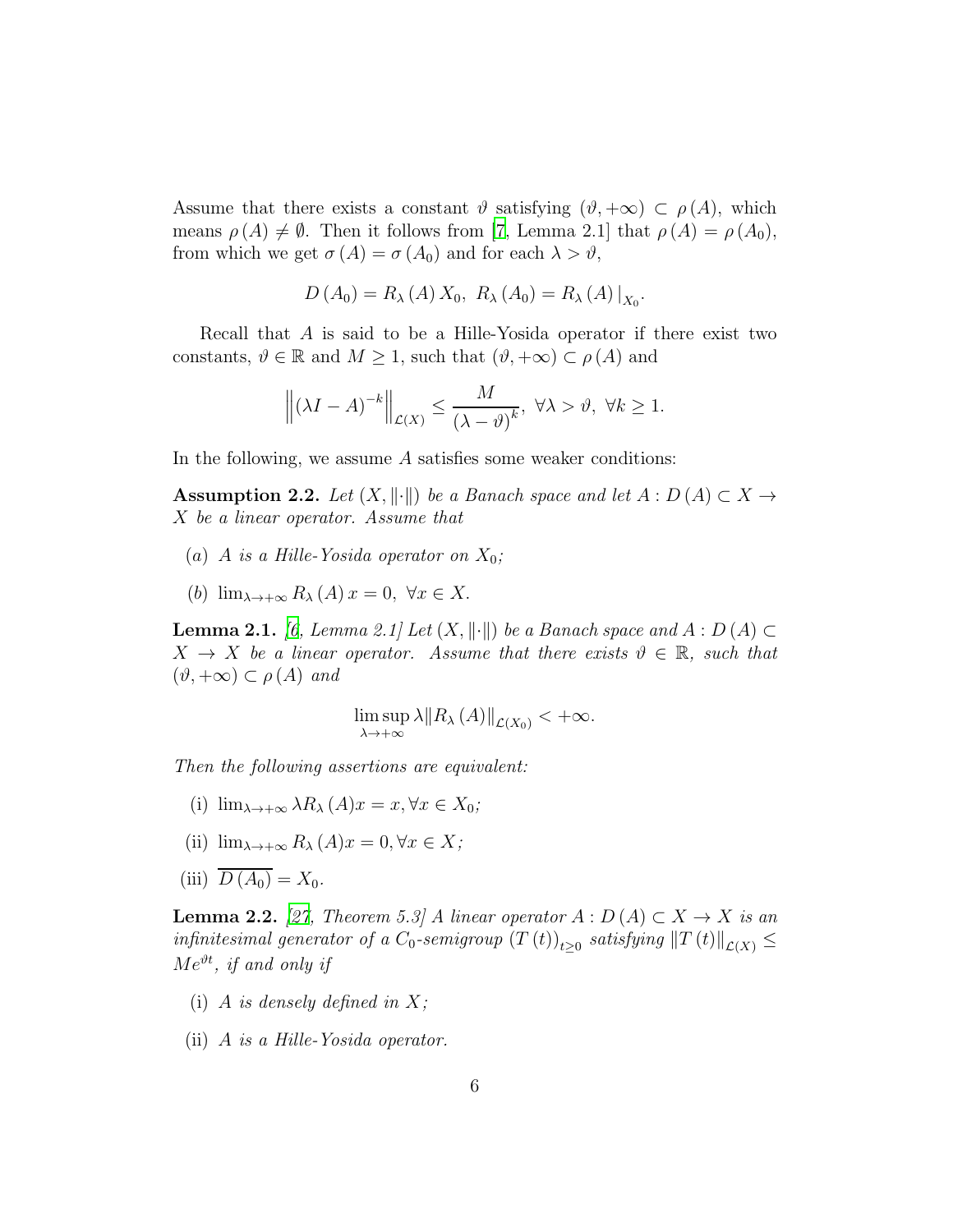Then according to Assumption [2.2](#page-5-0) and Lemma [2.2,](#page-5-1) we infer that  $A_0$ generates a  $C_0$ -semigroup on  $X_0$  denoted by  $(T(t))_{t\geq0}$ , which can also be denoted by  $(e^{A_0 t})_{t\geq 0}$ . Now we give the definition of integrated semigroups.

**Definition 2.3.** Let  $(X, \|\cdot\|)$  be a Banach space. A family of bounded linear operators  $\{S(t)\}_{t\geq0}$  on X is called an integrated semigroup if

- (i)  $S(0) = 0$ ;
- (ii) the map  $t \to S(t)x$  is continuous on  $[0, +\infty)$  for each  $x \in X$ ;
- (iii)  $S(t)$  satisfies

$$
S(s) S(t) = \int_0^s (S(r + t) - S(r)) dr, \forall s, t \ge 0.
$$

An integrated semigroup  $\{S(t)\}_{t\geq 0}$  is said to be non-degenerate if whenever  $S(t)x = 0, \forall t \geq 0$ , then  $x = 0$ . According to Thieme [\[4\]](#page-39-3), we say that a linear operator  $A: D(A) \subset X \to X$  is the generator of a non-degenerate integrated semigroup  $\{S(t)\}_{t\geq0}$  on X if and only if

$$
x \in D(A)
$$
,  $y = Ax \Leftrightarrow S(t) x - tx = \int_0^t S(s) y ds$ ,  $\forall t \ge 0$ .

<span id="page-6-0"></span>**Lemma 2.3.** [\[6,](#page-39-5) Proposition 2.5] Let Assumption [2.2](#page-5-0) be satisfied. Then A generate a uniquely determined non-degenerate integrated semigroup  $\{S(t)\}_{t>0}$ . Moreover, for each  $x \in X, t \geq 0$  and each  $\mu > \vartheta$ ,  $S(t)x$  is given by

$$
S(t)x = \mu \int_0^t T(s) R_{\mu}(A) ds + (I - T(t)) R_{\mu}(A)x.
$$
 (6)

Also, the map  $t \to S(t)x$  is continuously differentiable if and only if  $x \in X_0$ and

$$
\frac{dS(t)x}{dt} = T(t)x, \ \forall t \ge 0, \ \forall x \in X_0.
$$

From Lemma [2.3,](#page-6-0) we can deduce that for  $\mu > \vartheta$ ,  $S(t)$  commutes with  $(\mu I - A)^{-1}$  and

$$
S\left(t\right)x = \int_0^t T\left(s\right)x ds, \ \forall x \in X_0.
$$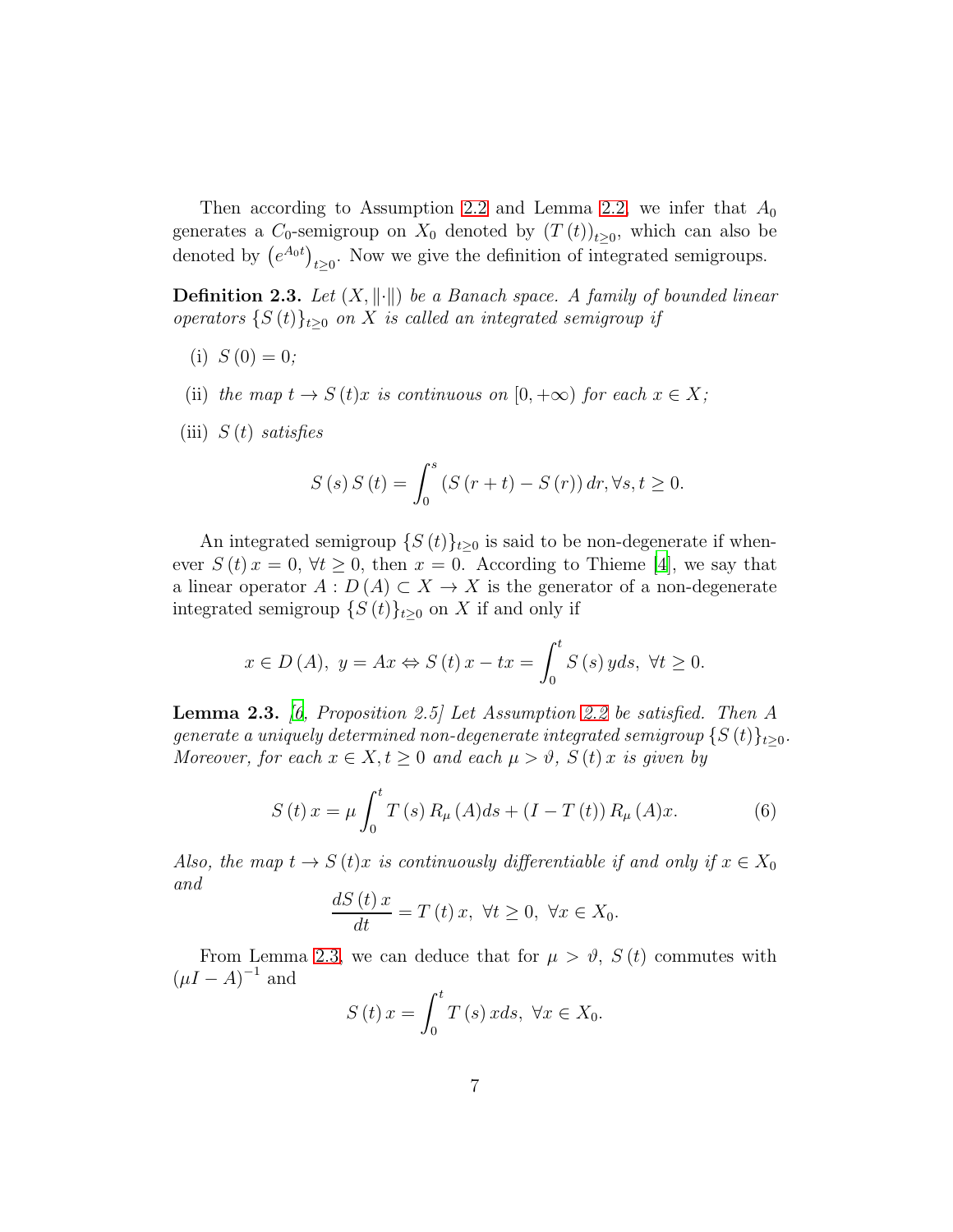Hence, for each  $x \in X_0$ ,  $t \geq 0$  and each  $\mu > \vartheta$ ,

$$
R_{\mu}(A)S(t)x = S(t) R_{\mu}(A)x = \int_0^t T(s) R_{\mu}(A)x ds.
$$
 (7)

In addition, by Arendt [\[2](#page-39-1), Lemma 3.2.2 b),d)],  $S(t)x \in X_0$  for  $x \in X$ . Thus by [\(7\)](#page-7-0) and Lemma [2.1\(](#page-5-2)i), we have for each  $x \in X_0$ ,  $t \ge 0$  and each  $\mu > \vartheta$ ,

<span id="page-7-1"></span><span id="page-7-0"></span>
$$
S\left(t\right)x = \lim_{\mu \to +\infty} \int_0^t T\left(s\right) \mu R_\mu\left(A\right)x ds.
$$

# 2.3. Integrated solutions

We need to find the integrated solution(or mild solution) of [\(1\)](#page-0-0). Recall the non-homongeneous Cauchy problem discussed in [\[2](#page-39-1), [6](#page-39-5), [8](#page-39-7), [7](#page-39-6), [26\]](#page-41-5)

$$
\frac{du}{dt} = Au(t) + f(t), \ t \ge 0, \ u(0) = x \in X_0.
$$
 (8)

with  $f \in L^1((0, \tau_0), X)$ . If A is a generator of a  $C_0$ -semigroup  $(T(t))_{t \geq 0}$ , then the variation of constants formula indicates that [\(8\)](#page-7-1) has a unique mild solution  $u(t)$  given by

$$
u(t) = T(t)x + \int_{s}^{t} T(t-s)f(s) ds.
$$

Now we consider [\(8\)](#page-7-1) under the assumptions we set up for A in this article.

<span id="page-7-2"></span>**Lemma 2.4.** [\[6,](#page-39-5) Lemma 2.6] Let Assumption [2.2](#page-5-0) be satisfied and let  $\tau_0 > 0$ be fixed. Denote for each  $f \in C^1([0, \tau_0], X)$ ,

$$
(S * f) (t) = \int_0^t S(s) f (t - s) ds, \ \forall t \in [0, \tau_0].
$$

Then we have the following:

- (i) The map  $t \to (S * f)(t)$  is continuously differentiable on  $[0, \tau_0]$ ;
- (ii)  $(S * f)(t) \in D(A), \forall t \in [0, \tau_0];$

(iii) if we set  $u(t) = \frac{d}{dt} (S * f)(t)$ , then

$$
u(t) = A \int_0^t u(s)ds + \int_0^t f(s)ds, \ \forall t \in [0, \tau_0].
$$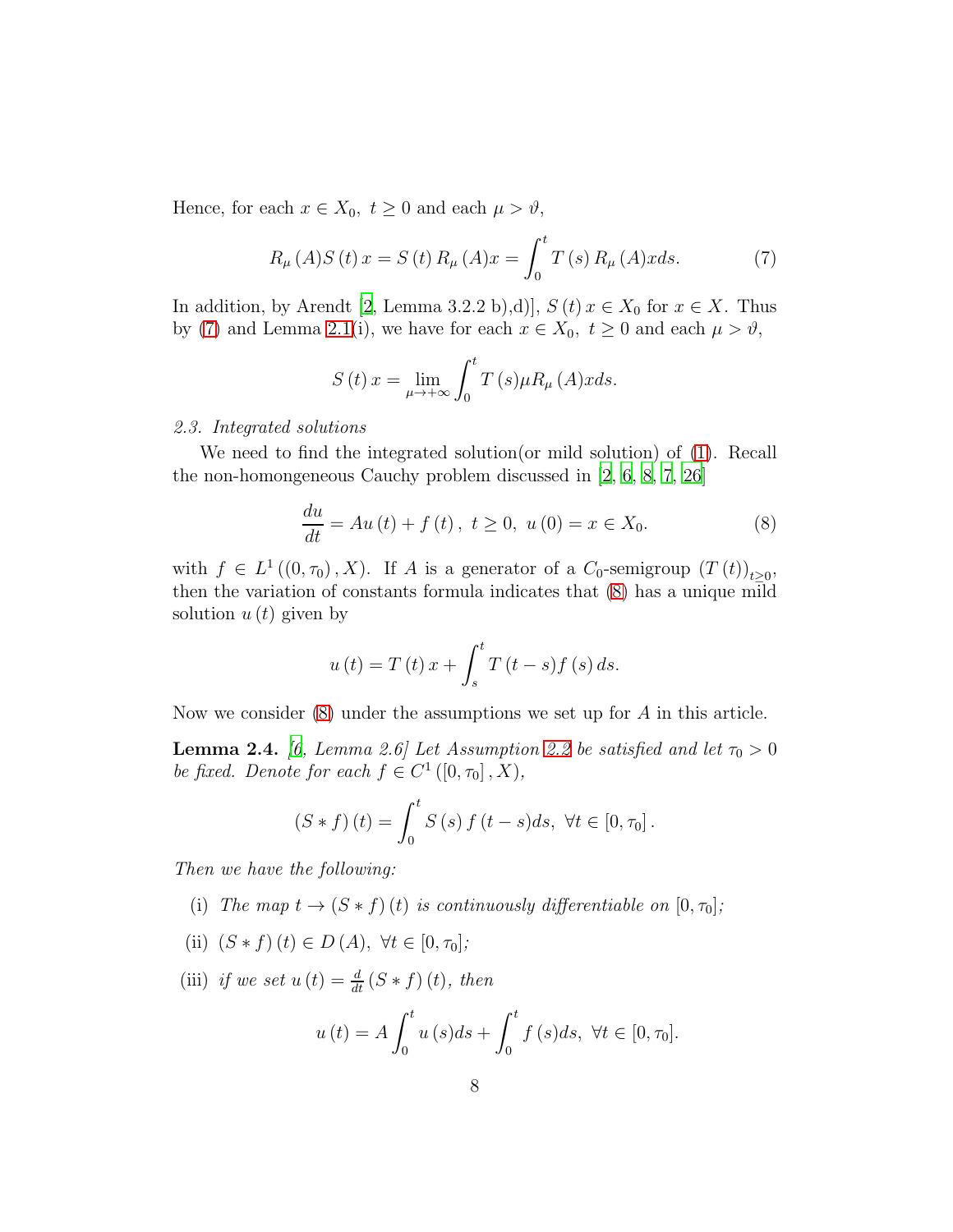(iv) For each  $\lambda > \vartheta$ , and each  $t \in [0, \tau_0]$ , we have

$$
R_{\lambda}(A)\frac{d}{dt}\left(S*f\right)(t) = \int_0^t T\left(t-s\right)R_{\lambda}(A)f\left(s\right)ds.
$$

**Definition 2.4.** A continuous map  $u \in C([0, \tau_0], X)$  is called an integrated solution(or mild solution) of  $(8)$  if and only if

<span id="page-8-0"></span>
$$
\int_0^t u(s) ds \in D(A), \ \forall t \in [0, \tau_0].
$$
\n
$$
(9)
$$

and

$$
u(t) = x + A \int_0^t u(s)ds + \int_0^t f(s)ds, \ \forall t \in [0, \tau_0].
$$

We assume additionally  $A$  is a closed operator, from  $(9)$  we know that if u is an integrated solution of [\(9\)](#page-8-0), then  $u(t) \in X_0$ ,  $\forall t \in [0, \tau_0]$ . And we need the following assumption:

<span id="page-8-1"></span>**Assumption 2.3.** Assume that there exists a non-decreasing map  $\delta : [0, \tau_0] \rightarrow$  $[0, +\infty)$  satisfying

$$
\lim_{t \to 0^+} \delta(t) = 0.
$$

such that for each  $f \in C([0, \tau_0]; X)$ ,

$$
\left\|\frac{d}{dt}\left(S*f\right)\left(t\right)\right\| \leq \delta\left(t\right) \sup_{s \in [0,t]} \left\|f\left(s\right)\right\|, \ \forall t \in [0,\tau_0].
$$

**Lemma 2.5.** [\[6,](#page-39-5) Corollary 2.12] Let Assumption [2.2](#page-5-0) and Assumption [2.3](#page-8-1) be satisfied. Then for each  $x \in X_0$  and each  $f \in L^1((0, \tau_0), X)$ , [\(8\)](#page-7-1) has a unique integrated solution  $u \in C([0, \tau_0], X_0)$  given by

$$
u(t) = T(t) x + \frac{d}{dt} (S * f)(t), \forall t \in [0, \tau_0].
$$

Since  $\frac{d}{dt} (S * f)(t) \in X_0$  for all  $t \in [0, \tau_0]$ , denote  $\frac{d}{dt} (S * f)(t)$  as  $(S \diamond f)(t)$ , by Lemma  $2.4(iv)$  and Lemma  $2.1(i)$ , we have

$$
(S \diamond f)(t) = \lim_{\lambda \to +\infty} \int_0^t T(t-s) \,\lambda R_\lambda(A) f(s) \, ds, \ \lambda > \vartheta.
$$

Similarly, we could define the integrated solution of [\(1\)](#page-0-0).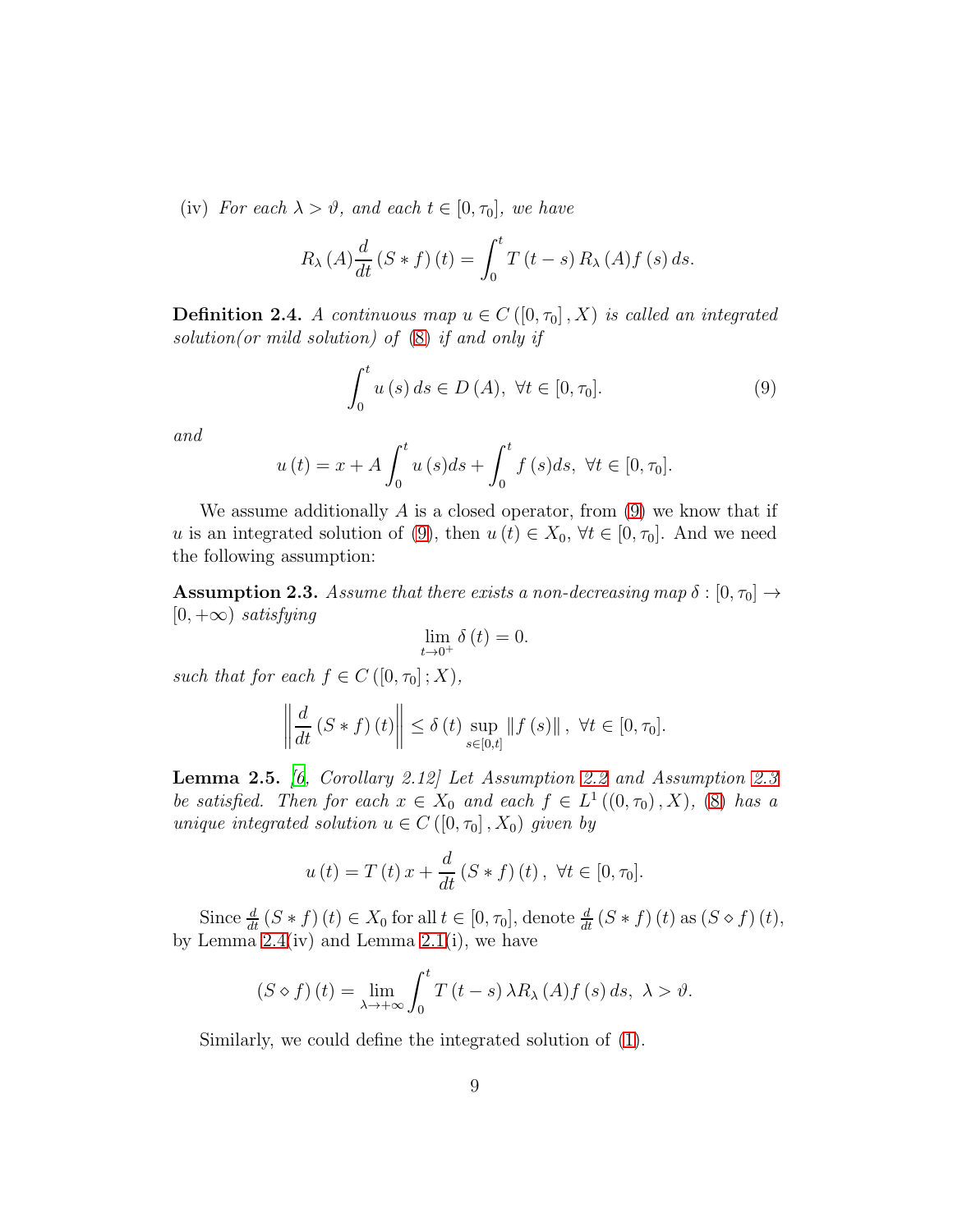<span id="page-9-2"></span>**Definition 2.5.** For  $\tau \in \mathbb{R}$ , if  $u \in C([ \tau, +\infty), L^2(\Omega, X))$  is a  $\mathcal{F}_t$ -progressively measurable process, then it's called an integrated solution(or mild solution) of [\(1\)](#page-0-0) if and only if

$$
\int_{\tau}^{t} u(s) ds \in D(A), \ \forall t \in [\tau, +\infty).
$$

and

$$
u(t) = u_0 + A \int_{\tau}^{t} u(s)ds + \int_{\tau}^{t} F(u(s))ds + \int_{\tau}^{t} \sigma(u(s))dW(s), \ \forall t \in [\tau, +\infty).
$$

Since we shall consider [\(1\)](#page-0-0) with  $t \in \mathbb{R}$ , we give the following modified assumption

<span id="page-9-0"></span>**Assumption 2.4.** Assume that there exists a non-decreasing map  $\delta : \mathbb{R} \to$  $[0, +\infty)$  satisfying

$$
\lim_{t \to 0} \delta(t) = 0.
$$

such that for each  $f \in C(\mathbb{R};X)$ ,

$$
||(S \diamond f)(t)|| \leq \delta(t) \sup_{s \in [0,t]} ||f(s)||, \ \forall t \in \mathbb{R}.
$$

<span id="page-9-3"></span>Lemma 2.6. [\[7,](#page-39-6) Proposition 2.13] Let Assumption [2.2](#page-5-0) and Assumption [2.4](#page-9-0) be satisfied. Then for  $\kappa > \vartheta$ , there exists  $C_{\kappa} > 0$  such that  $f \in C(\mathbb{R};X)$  and

$$
||(S \diamond f)(t)|| \leq C_{\kappa} \sup_{s \in [0,t]} e^{\kappa(t-s)} ||f(t)||, \ \forall t \in \mathbb{R}.
$$

Moreover, for each  $\varepsilon > 0$ , if  $\rho_{\varepsilon} > 0$  satisfying  $M\delta(\rho_{\varepsilon}) \leq \varepsilon$ , it holds

$$
C_{\kappa} = \frac{2\varepsilon \max\left(1, e^{-\kappa \rho_{\varepsilon}}\right)}{1 - e^{(\vartheta - \kappa)\rho_{\varepsilon}}}
$$

<span id="page-9-1"></span>.

We now are ready to present the existence of solution to [\(1\)](#page-0-0).

Theorem 2.1. Let Assumptio[n2.1,](#page-4-0) Assumption [2.2](#page-5-0) and Assumption [2.4](#page-9-0) be satisfied. Given  $\tau \in \mathbb{R}$  and  $u_0 \in L^2(\Omega, \mathcal{F}_{\tau}; X_0)$ , then [\(1\)](#page-0-0) possesses a unique integrated solution in  $L^2(\Omega, X_0)$  on  $[\tau, +\infty)$  given by

$$
u(t, \tau, u_0) = T(t - \tau) u_0 + \lim_{\lambda \to +\infty} \int_{\tau}^{t} T(t - s) \lambda R_{\lambda}(A) F(u(s)) ds
$$
  
+ 
$$
\lim_{\lambda \to +\infty} \int_{\tau}^{t} T(t - s) \lambda R_{\lambda}(A) \sigma(u(s)) dW(s).
$$
 (10)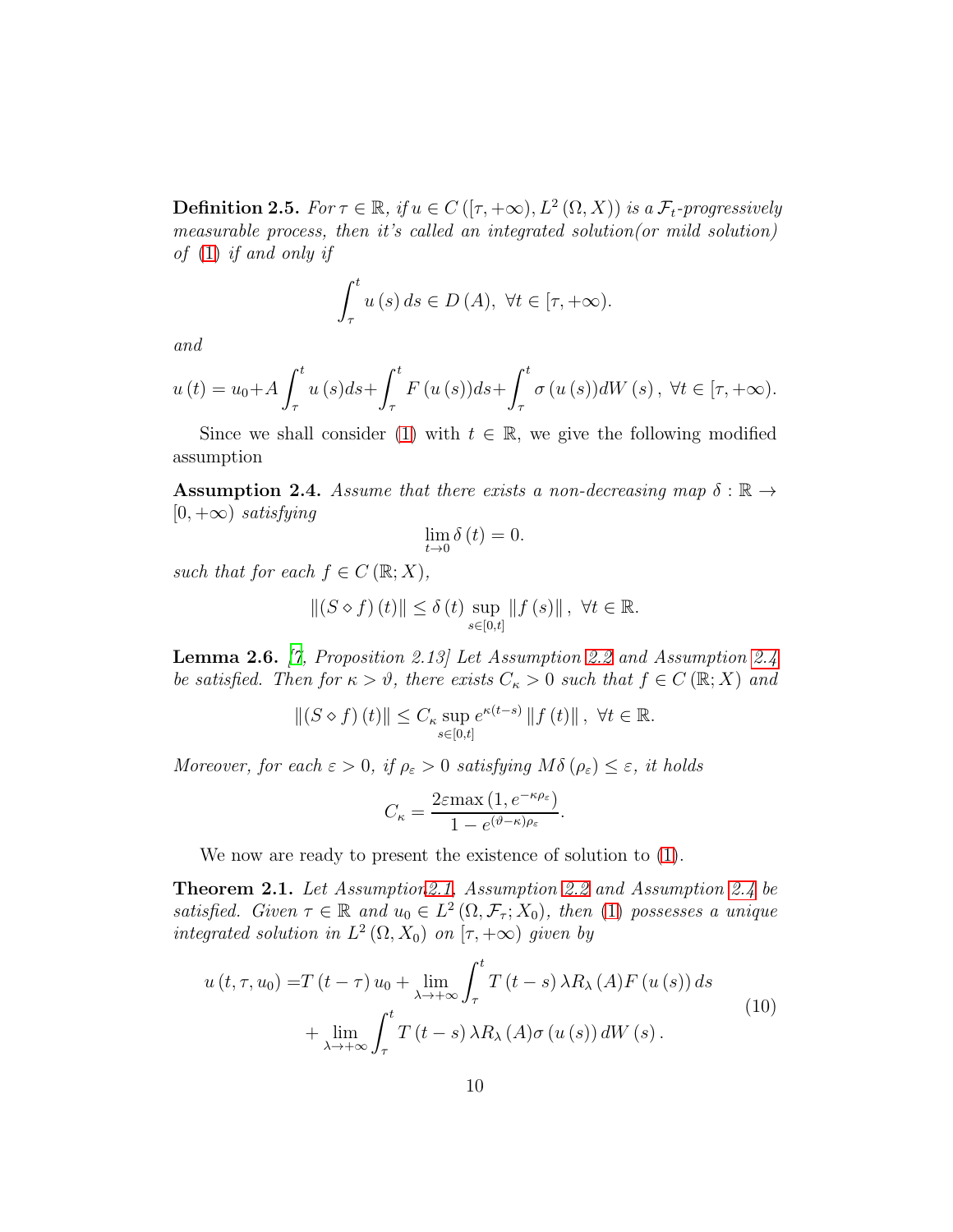Proof. Note that [\(10\)](#page-9-1) is the so-called modified variation of constants formula. By applying the resolvent operator  $(\lambda I - A)^{-1}$  which maps X to  $X_0$  and regarding that  $D(A_0) = (\lambda I - A)^{-1}X_0$ , we could turn [\(1\)](#page-0-0) to a evolution equation on  $X_0$  on which  $A_0$  generates a  $C_0$ -semigroup as follows

$$
dR_{\lambda}(A)u(t) = A_0R_{\lambda}(A)u(t) dt + R_{\lambda}(A)F(u(t)) dt + R_{\lambda}(A)\sigma(u(t)) dW(t).
$$
\n(11)

Then by the variation of constants formula, we could obtain the mild solution of [\(11\)](#page-10-0) given by

<span id="page-10-0"></span>
$$
R_{\lambda}(A)u(t) = T(t - \tau) R_{\lambda}(A)u_0 + \int_{\tau}^{t} T(t - s) R_{\lambda}(A)F(u(s)) ds
$$
  
+ 
$$
\int_{\tau}^{t} T(t - s) R_{\lambda}(A) \sigma(u(s)) dW(s).
$$

By Lemma [2.1\(](#page-5-2)i), we obtain  $(10)$ . Rewrite  $(10)$  as

$$
u(t) = T(t - \tau) u_0 + (S \diamond (F(u) + \sigma(u) dW)) (s).
$$
 (12)

By Lemma [2.4\(](#page-7-2)iii) and Definition [2.5,](#page-9-2) [\(12\)](#page-10-1) is an integrated solution of [\(1\)](#page-0-0). For given  $\kappa_0 > \vartheta$ , we denote by  $\mathcal{C}_{\kappa_0,\tau}$  the space of all  $X_0$ -valued  $\mathcal{F}_t$ -progressively measurable processes  $f(t)$ ,  $t \in [\tau, +\infty)$  such that  $f : [\tau, +\infty) \to L^2(\Omega, X_0)$ is continuous and

<span id="page-10-1"></span>
$$
\sup_{t\geq\tau}\left(e^{-\kappa t}\|f\left(t\right)\|_{L^{2}\left(\Omega,X_{0}\right)}\right)<\infty,
$$

with norm

$$
\|f(t)\|_{\mathcal{C}_{\kappa_0,\tau}} = \sup_{t \ge \tau} \left( e^{-\kappa_0 t} \|f(t)\|_{L^2(\Omega,X_0)} \right), \ \forall f \in \mathcal{C}_{\kappa_0,\tau}.
$$

Denote  $\mathcal{G}_{u_0}(u)(t)$  the right side of [\(10\)](#page-9-1), i.e.

$$
\mathcal{G}_{u_0}(u)(t) = T(t-\tau) u_0 + \lim_{\lambda \to +\infty} \int_{\tau}^{t} T(t-s) \lambda R_{\lambda}(A) F(u(s)) ds
$$
  
+ 
$$
\lim_{\lambda \to +\infty} \int_{\tau}^{t} T(t-s) \lambda R_{\lambda}(A) \sigma(u(s)) dW(s).
$$

For  $u_1, u_2 \in C([T, +\infty), L^2(\Omega, X_0))$  be two  $X_0$ -valued  $\mathcal{F}_t$ -progressively mea-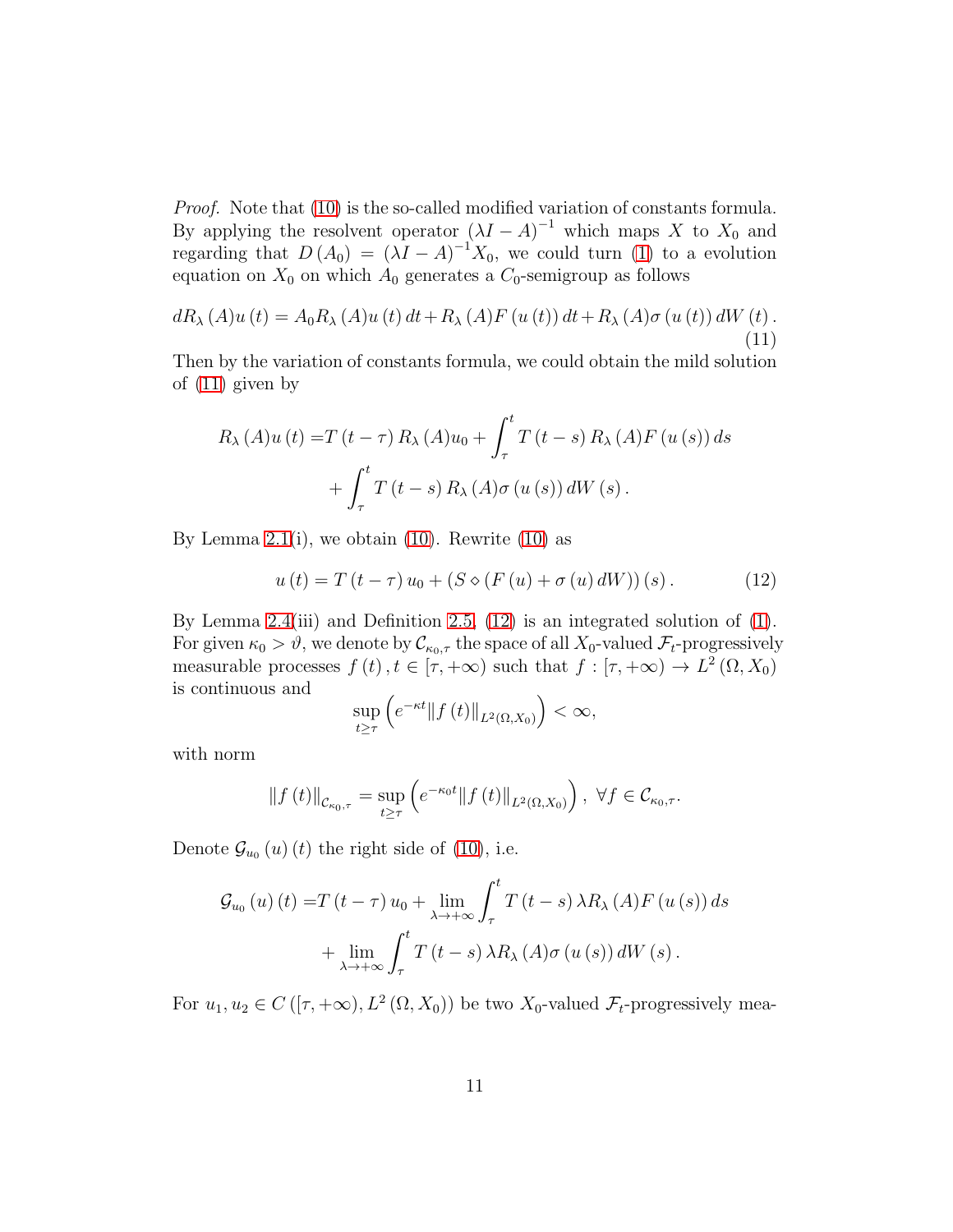surable processes, we have, for  $t \geq \tau$ ,

$$
\|\mathcal{G}_{u_{0}}(u_{1})(t) - \mathcal{G}_{u_{0}}(u_{2})(t)\|_{L^{2}(\Omega,X_{0})}
$$
\n
$$
\leq \lim_{\lambda \to +\infty} \int_{0}^{t-\tau} \|T(t-g)\lambda R_{\lambda}(A)(F(u_{1}(g)) - F(u_{2}(g)))\|_{L^{2}(\Omega,X_{0})} dl
$$
\n
$$
+ \left\|\lim_{\lambda \to +\infty} \int_{0}^{t-\tau} T(t-g)\lambda R_{\lambda}(A)(\sigma(u_{1}(g)) - \sigma(u_{2}(g))) dW(l)\right\|_{L^{2}(\Omega,X_{0})}
$$

where  $g = l + \tau$ . By Lemma [2.6,](#page-9-3) [\(2\)](#page-4-1) and [\(4\)](#page-4-2), for  $\varepsilon > 0$ ,  $\rho_{\varepsilon} > 0$  with  $M\delta(\rho_{\varepsilon}) \leq \varepsilon$  and  $\kappa_0 > \vartheta$ , there exists a constant

$$
C_{\kappa_0} = \frac{2\varepsilon \max\left(1, e^{-\kappa_0 \rho_\varepsilon}\right)}{1 - e^{(\vartheta - \kappa_0)\rho_\varepsilon}},
$$

such that

<span id="page-11-0"></span>
$$
e^{-\kappa_0 t} \|\mathcal{G}_{u_0}(u_1)(t) - \mathcal{G}_{u_0}(u_2)(t)\|_{L^2(\Omega, X_0)}
$$
  
\n
$$
\leq L_1 C_{\kappa_0} \sup_{l \in [0, t-\tau]} e^{-\kappa_0 g} \|u_1(g) - u_2(g)\|_{L^2(\Omega, X_0)}
$$
  
\n
$$
+ C_{\kappa_0} \sup_{l \in [0, t-\tau]} e^{-\kappa_0 g} \mathbb{E} \left[ \|\sigma(u_1(g)) - \sigma(u_2(g))\|_{\mathcal{L}_2(Y_0, X)}^2 \right]^{\frac{1}{2}}
$$
  
\n
$$
\leq (L_1 + L_2) C_{\kappa_0} \|u_1 - u_2\|_{\mathcal{C}_{\kappa_0, \tau}}.
$$
\n(13)

By [\(13\)](#page-11-0), we get that  $\mathcal{G}_{u_0}(\cdot)(t): \mathcal{C}_{\kappa_0, \tau} \to \mathcal{C}_{\kappa_0, \tau}$  is well-defined. Let  $\varepsilon > 0$  such that  $\varepsilon$  max  $((L_1 + L_2), 1) < 1/8$  and  $\kappa > \max(0, \vartheta)$  such that,

$$
\frac{1}{1-e^{(\vartheta-\kappa_0)\rho_{\varepsilon}}} < 2, \ \forall \kappa_0 \geq \kappa.
$$

Then by [\(13\)](#page-11-0), we get that

$$
\|\mathcal{G}_{u_0}(u_1)(t) - \mathcal{G}_{u_0}(u_2)(t)\|_{\mathcal{C}_{\kappa_0,\tau}} \le 4(L_1 + L_2) \,\varepsilon \, \|u_1 - u_2\|_{\mathcal{C}_{\kappa_0,\tau}} \le \frac{1}{2} \, \|u_1 - u_2\|_{\mathcal{C}_{\kappa_0,\tau}}
$$

.

So  $\mathcal{G}_{u_0}$  is a contraction. From the contraction mapping principle, there exists a unique integrated solution of [\(1\)](#page-0-0) in  $\mathcal{C}_{\kappa_0,\tau}$  for any given  $\tau \in \mathbb{R}$ . Thus the uniqueness of the solution is proved. uniqueness of the solution is proved.

For further details, please refer to [\[2,](#page-39-1) [26,](#page-41-5) [9\]](#page-40-0). Now we can define a mean-square random dynamical system for [\(1\)](#page-0-0). Given  $t \in \mathbb{R}^+$  and  $\tau \in \mathbb{R}$ , let  $\Phi(t,\tau)$  be a mapping from  $L^2(\Omega,\mathcal{F}_{\tau};X_0)$  to  $L^2(\Omega,\mathcal{F}_{\tau+t};X_0)$  given by

$$
\Phi(t,\tau)\left(u_0\right) = u\left(t+\tau,\tau,u_0\right).
$$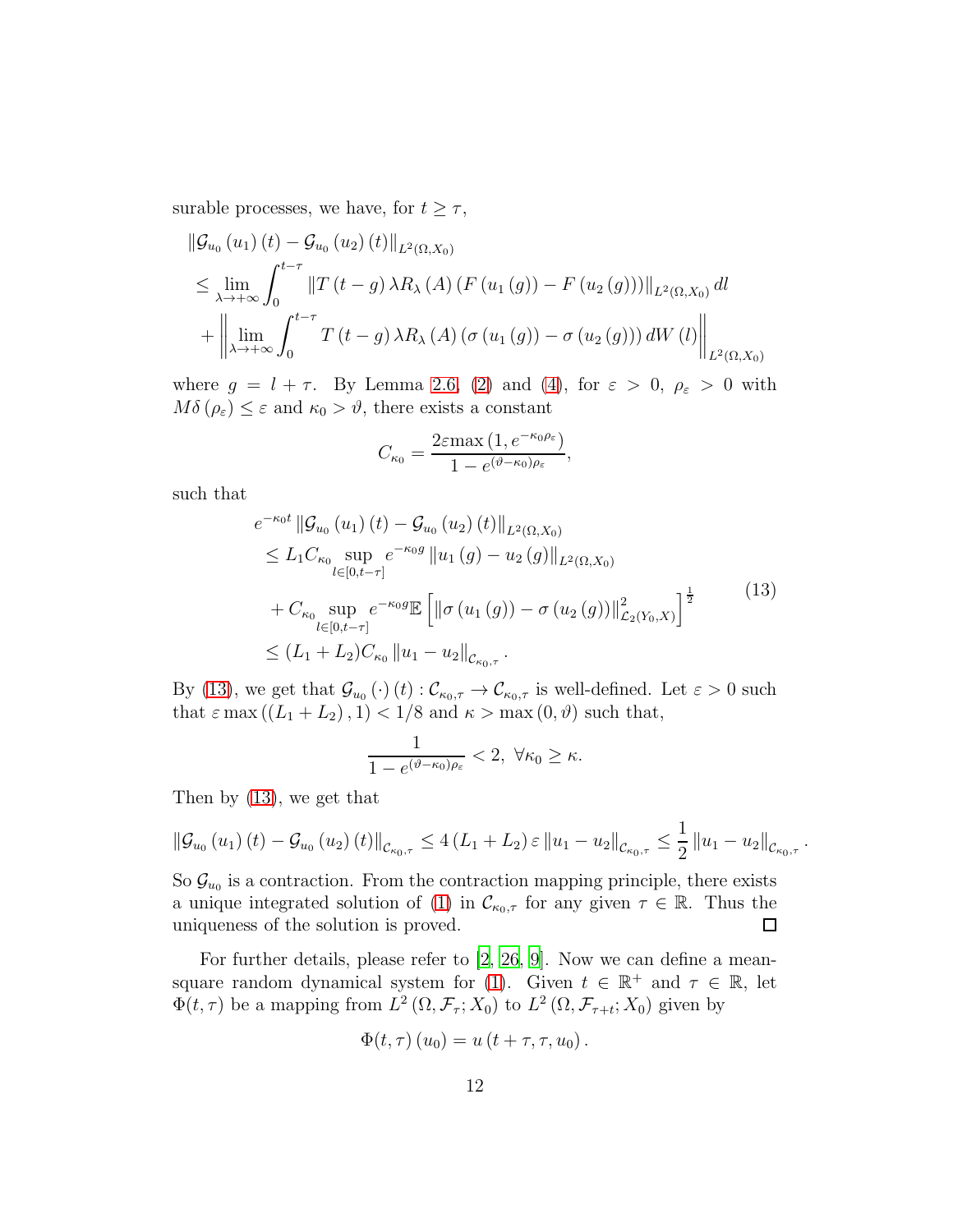where  $u_0 \in L^2(\Omega, \mathcal{F}_\tau; X_0)$ . Due to the uniqueness of solutions, for  $\forall t, s \geq 0$ and  $\tau \in \mathbb{R}$ ,

$$
\Phi(t+s,\tau) = \Phi(t,s+\tau) \circ \Phi(s,\tau).
$$

As a consequence,  $\Phi$  is a mean-square random dynamical system generated by solutions of [\(1\)](#page-0-0) in  $L^2(\Omega, \mathcal{F}; X)$ . Based on the forward solutions [\(10\)](#page-9-1), we could define the backward solutions on  $(-\infty, \tau]$ . Given  $\tau \in \mathbb{R}$ , an  $X_0$ -valued  $\mathcal{F}_t$ -progressively measurable process  $\xi(t)$ ,  $t \in (-\infty, \tau]$ , is called an integrated solution of [\(1\)](#page-0-0) on  $(-\infty, \tau]$  if  $\xi(r) \in L^2(\Omega, \mathcal{F}_r; X_0)$  for all  $r \in (-\infty, \tau]$  and  $u(t, r, \xi(r)) = \xi(t)$  for all  $r \le t \le \tau$ , where  $u(t, r, \xi(r)) = \xi(t)$  is the unique solution of [\(1\)](#page-0-0) with initial value  $\xi(r)$  at initial time r.

## 2.4. Exponential dichotomy

<span id="page-12-0"></span>**Assumption 2.5.** We assume  $T(t)$  satisfies the pseudo exponential dichotomy with exponents  $\beta < \alpha$  and bound K. That's, there exists a continuous linear projection operator with finite rank  $\Pi_{0u} \in \mathcal{L}(X_0)$  such that

<span id="page-12-1"></span>
$$
\Pi_{0u}T(t) = T(t) \Pi_{0u}, \ \forall t \in \mathbb{R}.
$$

Denote  $\Pi_{0s} = I_{X_0} - \Pi_{0u}$ ,  $X_{0u} = \Pi_{0u} X_0$  and  $X_{0s} = \Pi_{0s} X_0$ , it holds

$$
||T_{A_{0u}}(t) \Pi_{0u}|| \leq Ke^{\alpha t}, \ \forall t \leq 0.
$$
 (14)

$$
||T_{A_{0s}}(t)\Pi_{0s}|| \le Ke^{\beta t}, \ \forall t \ge 0. \tag{15}
$$

<span id="page-12-2"></span>where  $A_{0p} = A_0|_{X_{0p}}$  and  $T_{A_{0p}}(t)$  is the  $C_0$ -semigroup generated by  $A_{0p}$ ,  $\forall p \in \{u, s\}.$ 

<span id="page-12-3"></span>**Remark 2.1.** Assume  $\alpha > \gamma \geq 0 \geq -\gamma > -\beta$ . If  $X_0$  is an infinite dimensional space and the spectrum of  $A_0$  satisfies  $\sigma(A_0) = \sigma^{0s} \cup \sigma^{0c} \cup \sigma^{0u}$ , where  $\sigma^{0s} = {\lambda \in \sigma(A_0) : Re(\lambda) \le -\beta}, \ \sigma^{0c} = {\lambda \in \sigma(A_0) : |Re(\lambda)| \le \gamma},$  $\sigma^{0u} = {\lambda \in \sigma(A_0) : Re(\lambda) \ge \alpha}$ , and  $A_0$  generates a strong continuous semigroup, then the exponential trichotomy holds, too (see [\[28](#page-41-7), page 267]. And if the spectrum of  $A_0$  satisfies  $\sigma(A_0) = \sigma^{0s} \cup \sigma^{0u}$ , where  $\sigma^{0s}$  and  $\sigma^{0u}$  are the same as above, then the exponential dichotomy holds. Since  $\sigma(A) = \sigma(A_0)$ , the spectrum of A can be split as  $A_0$ .

Since we only require the Hille-Yosida condition on  $X_0$ , one needs to extend the mentioned projections from  $X_0$  to X and outline the associated statement below (see [\[7](#page-39-6), Proposition 3.5].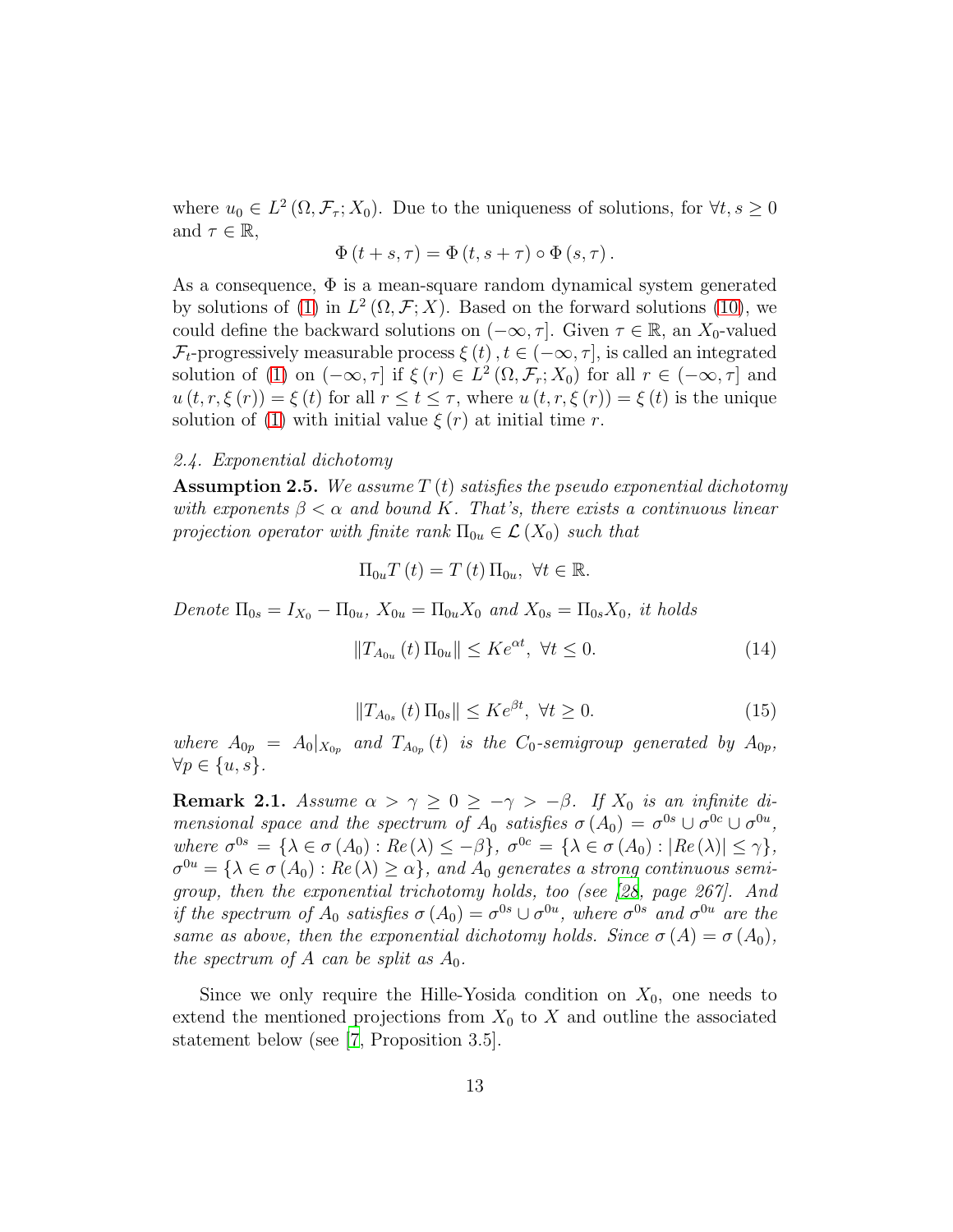<span id="page-13-0"></span>**Lemma 2.7.** Let  $\Pi_0: X_0 \to X_0$  be a bounded linear projection satisfying

$$
\Pi_0 R_\lambda (A_0) = R_\lambda (A_0) \Pi_0, \ \forall \lambda > \vartheta,
$$

and

 $\Pi_0 X_0 \subset D(A_0)$ , and  $A_0|_{\Pi_0 X_0}$  is bounded.

Then there exists a unique bounded projection  $\Pi : X \to X$  such that

- (i)  $\Pi|_{X_0} = \Pi_0;$
- (ii)  $\Pi(X) \subset X_0$ ;
- (iii)  $\Pi R_\lambda(A) = R_\lambda(A) \Pi, \forall \lambda > \vartheta$ .

Moreover, for each  $x \in X$ , we have

$$
\Pi x = \lim_{\lambda \to +\infty} \Pi_0 \lambda R_\lambda (A) x = \lim_{h \to 0^+} \frac{1}{h} \Pi_0 S(h) x,
$$

where S is the integrated semigroup generated by A.

We use Lemma [2.7](#page-13-0) to state the decomposition on X. Denote  $\Pi_u : X \to X$ the unique extension of  $\Pi_{0u}$  and let  $\Pi_s = I_X - \Pi_u$ . Then we have for each  $p \in \{u, s\},\$ 

$$
\Pi_p R_\lambda(A) = R_\lambda(A) \Pi_p, \ \forall \lambda > \vartheta,
$$

and

 $\Pi_n(X_0) \subset X_0$ .

Set

$$
X_{0p} = \Pi_p(X_0), X_p = \Pi_p(X), \text{ and } A_p = A|_{X_p}.
$$

Then we have  $X_u = X_{0u}$ . Moreover, we have

$$
X_0 = X_{0s} \oplus X_{0u}, \text{ and } X = X_s \oplus X_u.
$$

Herein,  $X_{0u}$  and  $X_{0s}$  are called unstable subspace and stable subspace of  $X_0$ respectively. For more details, see [\[7,](#page-39-6) page 22]. Then we give the definition of mean-square random invariant manifolds and mean-square random invariant sets.

**Definition 2.6.** Let  $\mathcal{M} = \{ \mathcal{M}(\tau) \subseteq L^2(\Omega, \mathcal{F}_\tau; X_0) : \tau \in \mathbb{R} \}$  be a family of subsets of the space  $L^2(\Omega, \mathcal{F}; X_0)$ .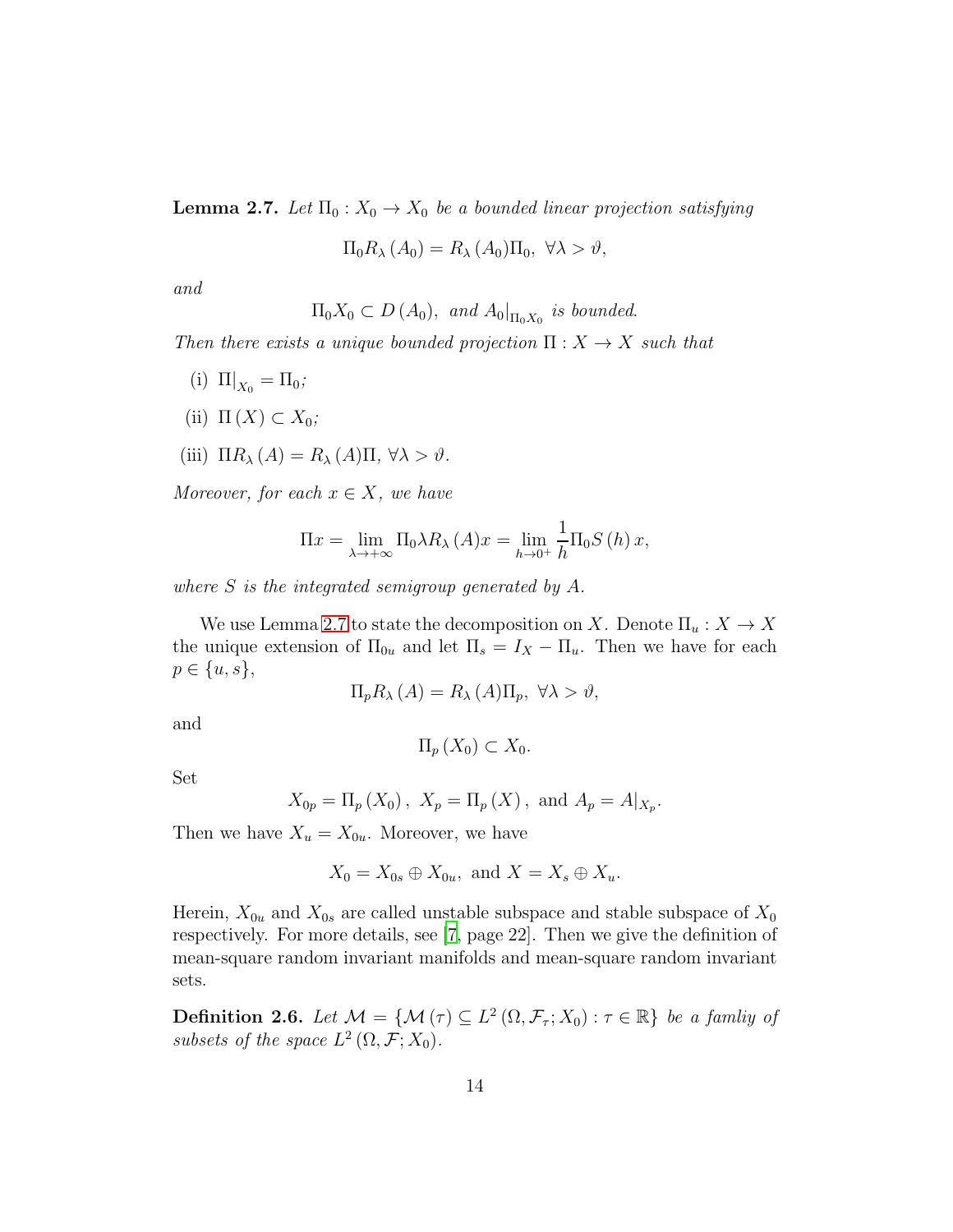(i) M is called a mean-square random unstable invariant set of  $\Phi$  in  $X_0$  if M is invariant under  $\Phi$  and there is a family  $h^u = \{h^u(\cdot, \tau) : \tau \in \mathbb{R}\}\$ of mappings such that for every  $\tau \in \mathbb{R}$ ,  $h^u(x, \tau)$ :  $D(h^u(x, \tau)) \subseteq$  $L^2(\Omega, \mathcal{F}_\tau; X_{0u}) \to L^2(\Omega, \mathcal{F}_\tau; X_{0s})$  is Lipschitz continuous and

$$
\mathcal{M}(\tau) = \{x + h^{u}(x, \tau) : x \in D(h^{u}(x, \tau))\};
$$

(ii) M is called a mean-square random unstable invariant manifold of  $\Phi$  in  $X_0$  if M is invariant under  $\Phi$  and there is a family  $h^u = \{h^u(\cdot,\tau) : \tau \in \mathbb{R}\}\$ of mappings such that for every  $\tau \in \mathbb{R}$ ,  $h^u(x, \tau) : L^2(\Omega, \mathcal{F}_\tau; X_{0u}) \to$  $L^2(\Omega, \mathcal{F}_\tau; X_{0s})$  is Lipschitz continuous and

$$
\mathcal{M}(\tau) = \left\{ x + h^u(x, \tau) : x \in L^2(\Omega, \mathcal{F}_\tau; X_{0u}) \right\};
$$

(iii) M is called a mean-square random stable invariant set of  $\Phi$  in  $X_0$  if M is invariant under  $\Phi$  and there is a family  $h^s = \{h^s(\cdot, \tau) : \tau \in \mathbb{R}\}\$ of mappings such that for every  $\tau \in \mathbb{R}$ ,  $h^{s}(x,\tau)$ :  $D(h^{s}(x,\tau)) \subseteq$  $L^2(\Omega, \mathcal{F}_\tau; X_{0s}) \to L^2(\Omega, \mathcal{F}_\tau; X_{0u})$  is Lipschitz continuous and

$$
\mathcal{M}(\tau) = \{x + h^{s}(x, \tau) : x \in D(h^{s}(x, \tau))\};
$$

(iv) M is called a mean-square random stable invariant set of  $\Phi$  in  $X_0$  if M is invariant under  $\Phi$  and there is a family  $h^s = \{h^s(\cdot, \tau) : \tau \in \mathbb{R}\}\$ of mappings such that for every  $\tau \in \mathbb{R}$ ,  $h^s(x,\tau) : L^2(\Omega, \mathcal{F}_{\tau}; X_{0s}) \to$  $L^2(\Omega, \mathcal{F}_\tau; X_{0u})$  is Lipschitz continuous and

$$
\mathcal{M}(\tau) = \left\{ x + h^s(x, \tau) : x \in L^2(\Omega, \mathcal{F}_\tau; X_{0s}) \right\}.
$$

#### <span id="page-14-0"></span>3. Mean-square random unstable invariant manifolds

This section is dedicated to the existence of mean-square random unstable invariant manifolds of [\(1\)](#page-0-0) through the Lyapunov-Perron method. Given  $\tau \in \mathbb{R}$ , denote by  $\mathcal{C}_{\tau}^-$  the space of all  $X_0$ -valued  $\mathcal{F}_t$ -progressively measurable processes  $\xi(t)$ ,  $t \in (-\infty, \tau]$  such that  $\xi: (-\infty, \tau] \to L^2(\Omega, X_0)$  is continuous and

$$
\sup_{t \le \tau} \left( e^{-\gamma t} \|\xi(t)\|_{L^2(\Omega, X_0)} \right) < \infty,\tag{16}
$$

<span id="page-14-1"></span>with norm

$$
\|\xi(t)\|_{\mathcal{C}_{\tau}^{-}} = \sup_{t \leq \tau} \left( e^{-\gamma t} \|\xi(t)\|_{L^{2}(\Omega, X_{0})} \right), \ \forall \xi \in \mathcal{C}_{\tau}^{-}.
$$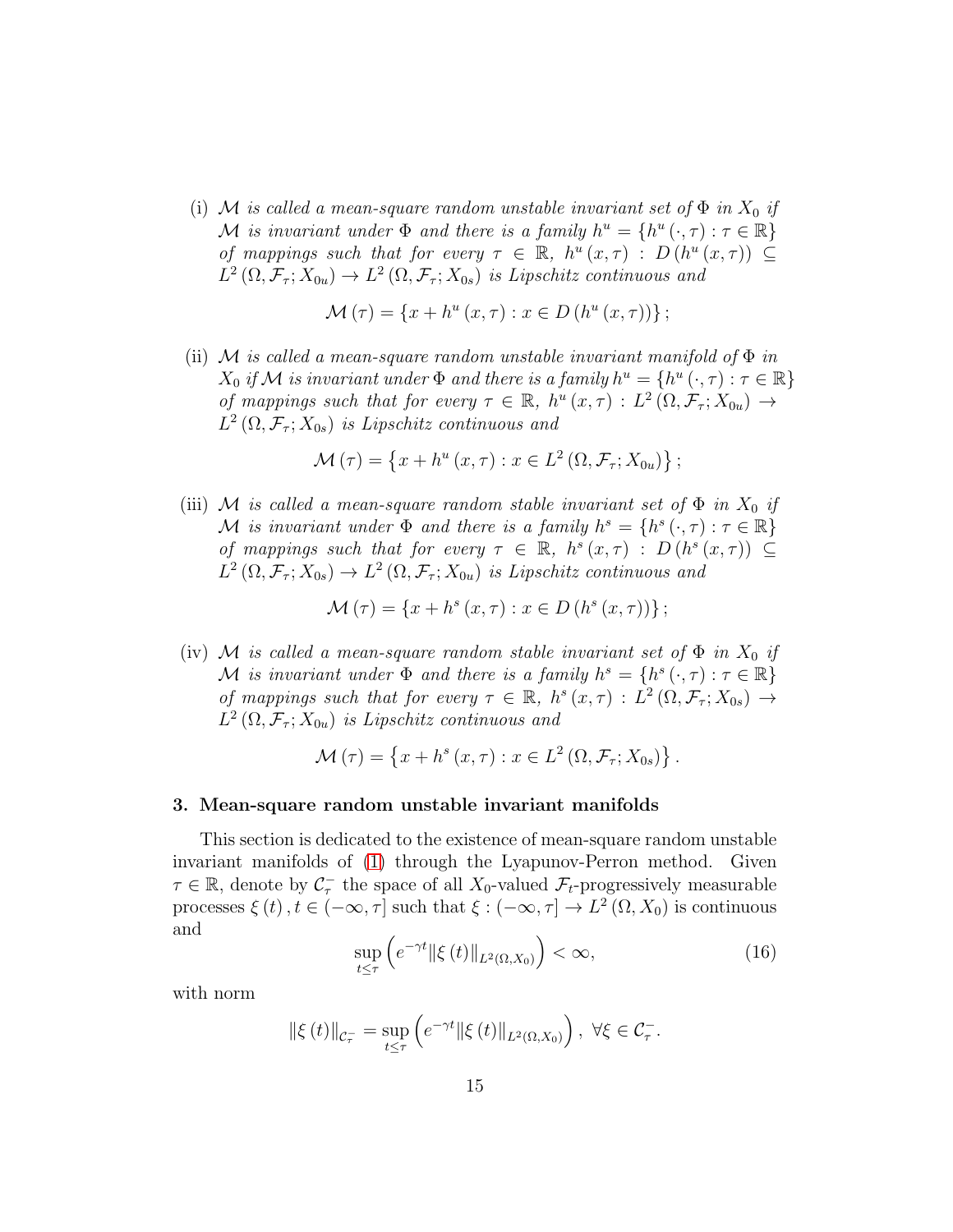where  $\gamma \in (\beta, \alpha)$ . Notice that  $\mathcal{C}_{\tau}^-$  is a Banach space. To construct meansquare random unstable invariant manifolds of [\(1\)](#page-0-0), we need to find all solu-tions of [\(1\)](#page-0-0) in the space  $\mathcal{C}_{\tau}^-$ .

<span id="page-15-2"></span>Lemma 3.1. Let Assumption [2.1,](#page-4-0) Assumption [2.2,](#page-5-0) Assumption [2.4](#page-9-0) and As-sumption [2.5](#page-12-0) be satisfied.  $\xi \in \mathcal{C}_{\tau}^-$  for some  $\tau \in \mathbb{R}$ . Then  $\xi$  is an integrated solution of [\(1\)](#page-0-0) on  $(\infty, \tau]$  if and only if there exists  $x \in L^2(\Omega, \mathcal{F}_\tau; X_{0u})$  such that for all  $t \leq \tau$ ,

<span id="page-15-0"></span>
$$
\xi(t) = T_{A_{0u}}(t-\tau) x - \int_{t}^{\tau} T_{A_{0u}}(t-r) \Pi_{u} F(\xi(r)) dr
$$
  

$$
- \int_{t}^{\tau} T_{A_{0u}}(t-r) \Pi_{u} \sigma(\xi(r)) dW(r)
$$
  

$$
+ \lim_{\lambda \to +\infty} \int_{-\infty}^{t} T_{A_{0s}}(t-r) \lambda R_{\lambda}(A_{s}) \Pi_{s} F(\xi(r)) dr
$$
  

$$
+ \lim_{\lambda \to +\infty} \int_{-\infty}^{t} T_{A_{0s}}(t-r) \lambda R_{\lambda}(A_{s}) \Pi_{s} \sigma(\xi(r)) dW(r).
$$
\n(17)

in  $L^2(\Omega,X_0)$ .

*Proof.* Step 1: necessity. Suppose  $\xi \in C_{\tau}^-$  with  $\tau \in \mathbb{R}$  is an integrated solution of [\(1\)](#page-0-0). We prove that [\(17\)](#page-15-0) holds ture. Since  $\xi \in C_{\tau}$ , by [\(14\)](#page-12-1) and Assumption [2.1,](#page-4-0) the first two integrals on the right side of [\(8\)](#page-7-1) are well-defined in  $L^2(\Omega, X_0)$ . For the third integral, according to Lemma [2.6,](#page-9-3) [\(3\)](#page-4-3) and [\(15\)](#page-12-2), for  $\zeta \in (\beta, \gamma)$ ,

<span id="page-15-1"></span>
$$
\lim_{\lambda \to +\infty} \int_{-\infty}^{t} \|T_{A_{0s}}(t-r) \lambda R_{\lambda}(A_{s})\Pi_{s} F(\xi(r))\|_{L^{2}(\Omega, X_{0})} dr
$$
\n
$$
= \lim_{\lambda \to +\infty} \lim_{g \to -\infty} \int_{0}^{t-g} \|T_{A_{0s}}(t-g-l) \lambda R_{\lambda}(A_{s})\Pi_{s} F(\xi(l+g))\|_{L^{2}(\Omega, X_{0})} dl
$$
\n
$$
\leq \lim_{g \to -\infty} L_{1} C_{\zeta} \sup_{l \in [0, t-g]} e^{\zeta(t-g-l)} \|\xi(l+g)\|_{L^{2}(\Omega, X_{0})}
$$
\n
$$
= L_{1} C_{\zeta} \sup_{q \in (-\infty, t]} e^{\zeta(t-q)} \|\xi(q)\|_{L^{2}(\Omega, X_{0})}
$$
\n
$$
\leq L_{1} C_{\zeta} \sup_{q \in (-\infty, t]} e^{\zeta(t-q)} e^{\gamma q} \|\xi(q)\|_{C_{\tau}^{-}}
$$
\n
$$
= L_{1} C_{\zeta} \sup_{q \in (-\infty, t]} e^{(\gamma - \zeta) q} e^{(\zeta - \gamma)t} e^{\gamma t} \|\xi(q)\|_{C_{\tau}^{-}}
$$
\n
$$
= L_{1} C_{\zeta} e^{\gamma t} \|\xi\|_{C_{\tau}} < \infty.
$$
\n(18)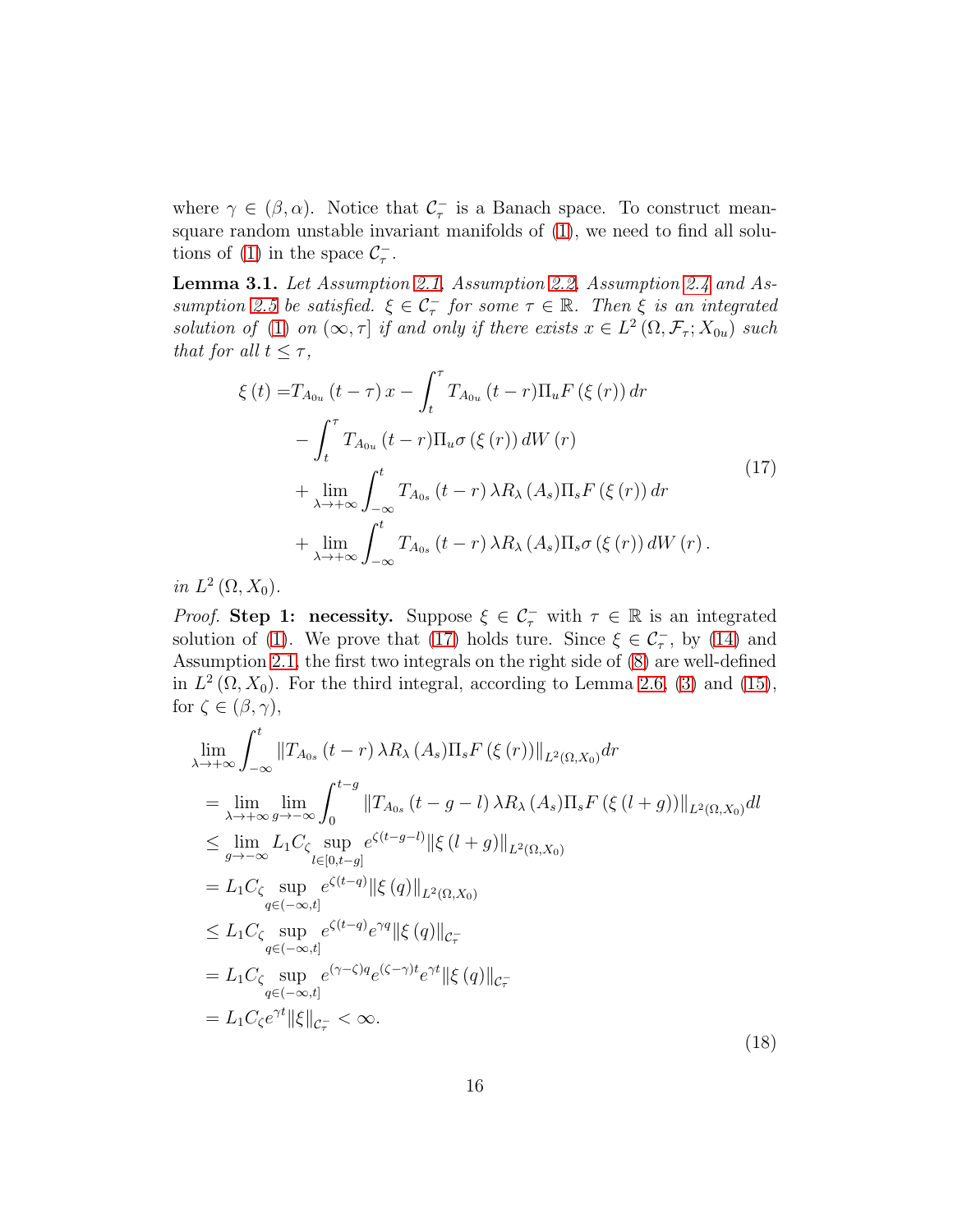By [\(18\)](#page-15-1), for  $t \leq \tau$ ,

<span id="page-16-0"></span>
$$
\lim_{\lambda \to +\infty} \int_{-\infty}^{t} T_{A_{0u}}(t-r) \,\lambda R_{\lambda}(A_s) \Pi_s F(\xi(r)) dr
$$

is well-defined in  $L^2(\Omega, X_0)$ . For the forth integral, according to Lemma [2.6,](#page-9-3) [\(5\)](#page-4-4) and [\(14\)](#page-12-1), for  $\zeta \in (\beta, \gamma)$ ,

$$
\left\| \lim_{\lambda \to +\infty} \int_{-\infty}^{t} T_{A_{0s}}(t-r) \lambda R_{\lambda}(A_{s}) \Pi_{s} \sigma(\xi(r)) dW(r) \right\|_{L^{2}(\Omega, X_{0})}
$$
\n
$$
= \mathbb{E} \left[ \left( \lim_{\lambda \to +\infty} \lim_{g \to -\infty} \int_{0}^{t-g} T_{A_{0s}}(t-l-g) \lambda R_{\lambda}(A_{s}) \Pi_{s} \sigma(\xi(t+g)) dW(t) \right)^{2} \right]^{\frac{1}{2}}
$$
\n
$$
\leq \lim_{g \to -\infty} C_{\zeta} \sup_{l \in [0, t-g]} e^{\zeta(t-g-l)} \mathbb{E} \left[ \|\sigma(\xi(l+g))\|_{\mathcal{L}_{2}(Y_{0}, X)}^{2} \right]^{\frac{1}{2}}
$$
\n
$$
\leq L_{2} C_{\zeta} \sup_{q \in (-\infty, t]} e^{\zeta(t-q)} e^{\gamma q} \|\xi(q)\|_{\mathcal{C}_{\tau}}
$$
\n
$$
= L_{2} C_{\zeta} \sup_{q \in (-\infty, t]} e^{(\gamma - \zeta) q} e^{(\zeta - \gamma)t} e^{\gamma t} \|\xi(q)\|_{\mathcal{C}_{\tau}}
$$
\n
$$
= L_{2} C_{\zeta} e^{\gamma t} \|\xi\|_{\mathcal{C}_{\tau}}
$$
\n
$$
< \infty.
$$
\n(19)

By [\(19\)](#page-16-0), for  $t \leq \tau$ ,

$$
\lim_{\lambda \to +\infty} \int_{-\infty}^t T_{A_{0s}}\left(t-r\right) \lambda R_{\lambda}\left(A_s\right) \Pi_s \sigma\left(\xi\left(r\right)\right) dW\left(r\right).
$$

is well-defined in  $L^2(\Omega, X_0)$ .

Since  $\xi \in \mathcal{C}_{\tau}^-$  is a solution of [\(1\)](#page-0-0) on  $(-\infty, \tau]$ , by [\(10\)](#page-9-1), for all  $s \le t \le \tau$ ,

$$
\xi(t) = T(t-s)\xi(s) + \lim_{\lambda \to +\infty} \int_{s}^{t} T(t-r)\,\lambda R_{\lambda}\left(A\right) F\left(\xi\left(r\right)\right) dr
$$
  
+ 
$$
\lim_{\lambda \to +\infty} \int_{s}^{t} T\left(t-r\right)\lambda R_{\lambda}\left(A\right) \sigma\left(\xi\left(r\right)\right) dW\left(r\right).
$$
 (20)

Then we apply projections  $\Pi_{0u}$  and  $\Pi_{0s}$  to [\(20\)](#page-16-1). Note that  $\Pi_u: X \to X$  is a bounded linear projection satisfying

<span id="page-16-1"></span>
$$
\Pi_u R_\lambda(A) = R_\lambda(A) \Pi_u, \ \forall \lambda > \vartheta.
$$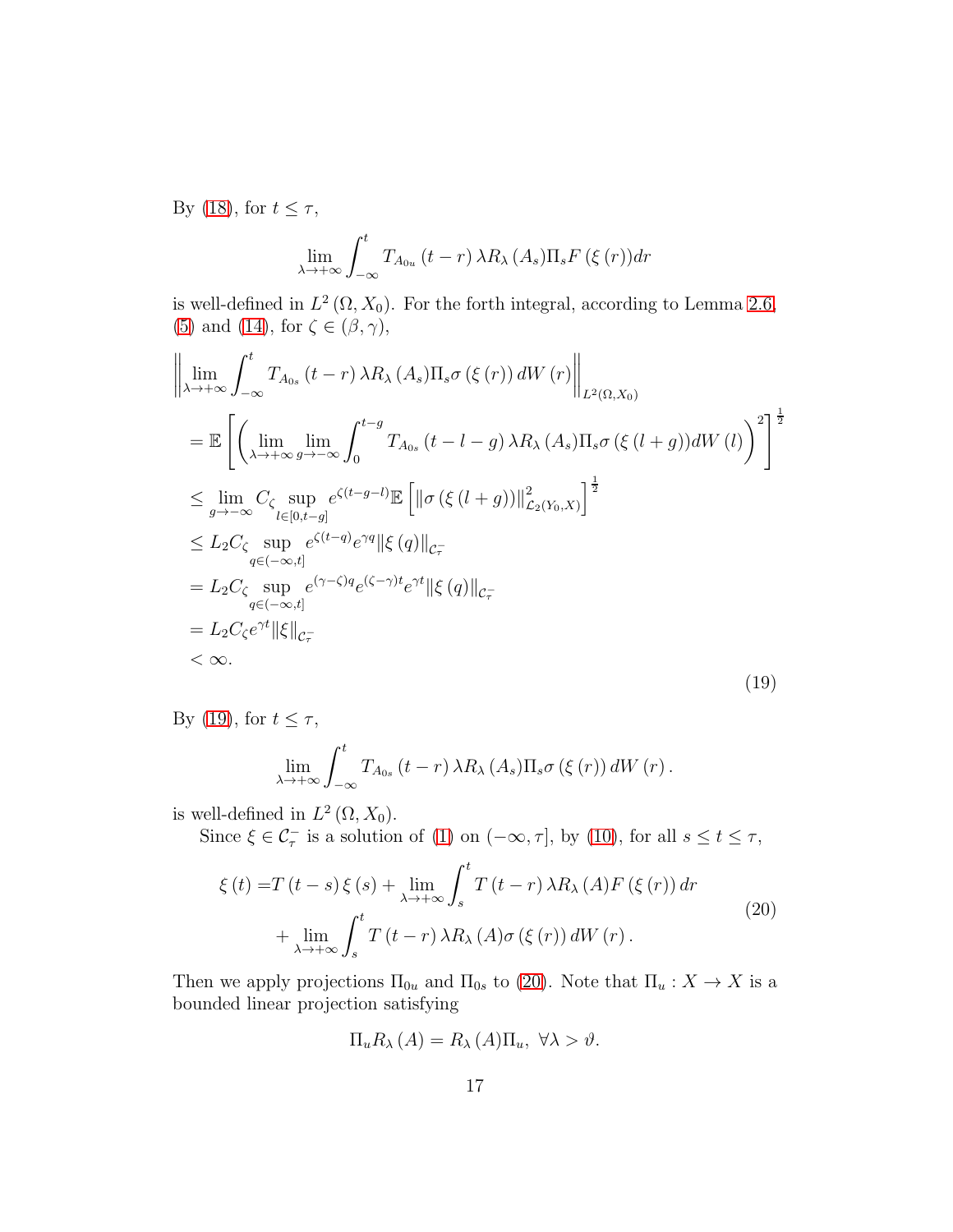Also,  $A|_{\Pi_u(X)} = A|_{\Pi_u(X)} = A|_{X_u} = A_u$  satisfies Assumption [2.2](#page-5-0) in  $\Pi_u(X) =$  $X_u$ . Moreover, we know that  $\Pi_u$  has a finite rank and  $\Pi_u(X) \subset X_0$ , which further indicates that  $A_0|_{\Pi_u(X_0)} = A_0|_{X_{0u}} = A_{0u}$  and  $A|_{\Pi_u(X)} = A|_{X_u} = A_u$ . Thus if for each  $x \in X_0$  and each  $t \leq \tau$ , then the map  $t \to \Pi_u \xi(t)$  solves

<span id="page-17-0"></span>
$$
d\Pi_u \xi(t) = A_{0u} \Pi_u \xi(t) dt + \Pi_u F(\xi(t)) dt + \Pi_u \sigma(\xi(t)) dW(t)
$$

in  $\Pi_u(X_0) = X_{0u}$ , then for all  $s \le t \le \tau$ ,

$$
\Pi_{u}\xi(t) = T_{A_{0}|_{\Pi_{s}(X_{0})}}(t-s)\Pi_{u}\xi(s) + \left(S_{A|_{\Pi_{u}(X)}} \diamond \Pi_{u}(F(\xi) + \sigma(\xi) dW)\right)(r)
$$
\n
$$
= T_{A_{0s}}(t-s)\Pi_{u}\xi(s) + \left(S_{A_{u}} \diamond \Pi_{u}(F(\xi) + \sigma(\xi) dW)\right)(r)
$$
\n
$$
= T_{A_{0u}}(t-s)\Pi_{u}\xi(s) + \lim_{\lambda \to +\infty} \int_{s}^{t} T_{A_{0u}}(t-r)\lambda R_{\lambda}(A_{u})\Pi_{u}F(\xi(r))dr
$$
\n
$$
+ \lim_{\lambda \to +\infty} \int_{s}^{t} T_{A_{0u}}(t-r)\lambda R_{\lambda}(A_{u})\Pi_{u}\sigma(\xi(r))dW(r).
$$
\n(21)

Since  $\Pi_u$  is a extension of  $\Pi_{0u}$  from  $X_0$  to X and  $\Pi_u(X) \subset X_0$ , by [\(21\)](#page-17-0) and Lemma  $2.1(i)$ , we have

<span id="page-17-1"></span>
$$
\Pi_{0u}\xi(t) = \Pi_u \xi(t) = T_{A_{0u}}(t-s) \Pi_{0u}\xi(s) + \int_s^t T_{A_{0u}}(t-r) \Pi_u F(\xi(r)) dr + \int_s^t T_{A_{0u}}(t-r) \Pi_u \sigma(\xi(r)) dW(r).
$$
\n(22)

Through similar arguments, we have

<span id="page-17-2"></span>
$$
\Pi_{0s}\xi(t) = T_{A_{0s}}(t-s)\Pi_{0s}\xi(s) + \lim_{\lambda \to +\infty} \int_{s}^{t} T_{A_{0s}}(t-r)\,\lambda R_{\lambda}\,(A_{s})\Pi_{s}F(\xi(r))dr
$$

$$
+ \lim_{\lambda \to +\infty} \int_{s}^{t} T_{A_{0s}}(t-r)\,\lambda R_{\lambda}\,(A_{s})\Pi_{s}\sigma(\xi(r))dW(r).
$$
\n(23)

In [\(22\)](#page-17-1), let  $t = \tau$ ,

$$
\Pi_{0u}\xi(\tau) = T_{A_{0u}}(\tau - s)\Pi_{0u}\xi(s) + \int_{s}^{\tau} T_{A_{0u}}(\tau - r)\Pi_{u}F(\xi(r))dr + \int_{s}^{\tau} T_{A_{0u}}(\tau - r)\Pi_{u}\sigma(\xi(r))dW(r).
$$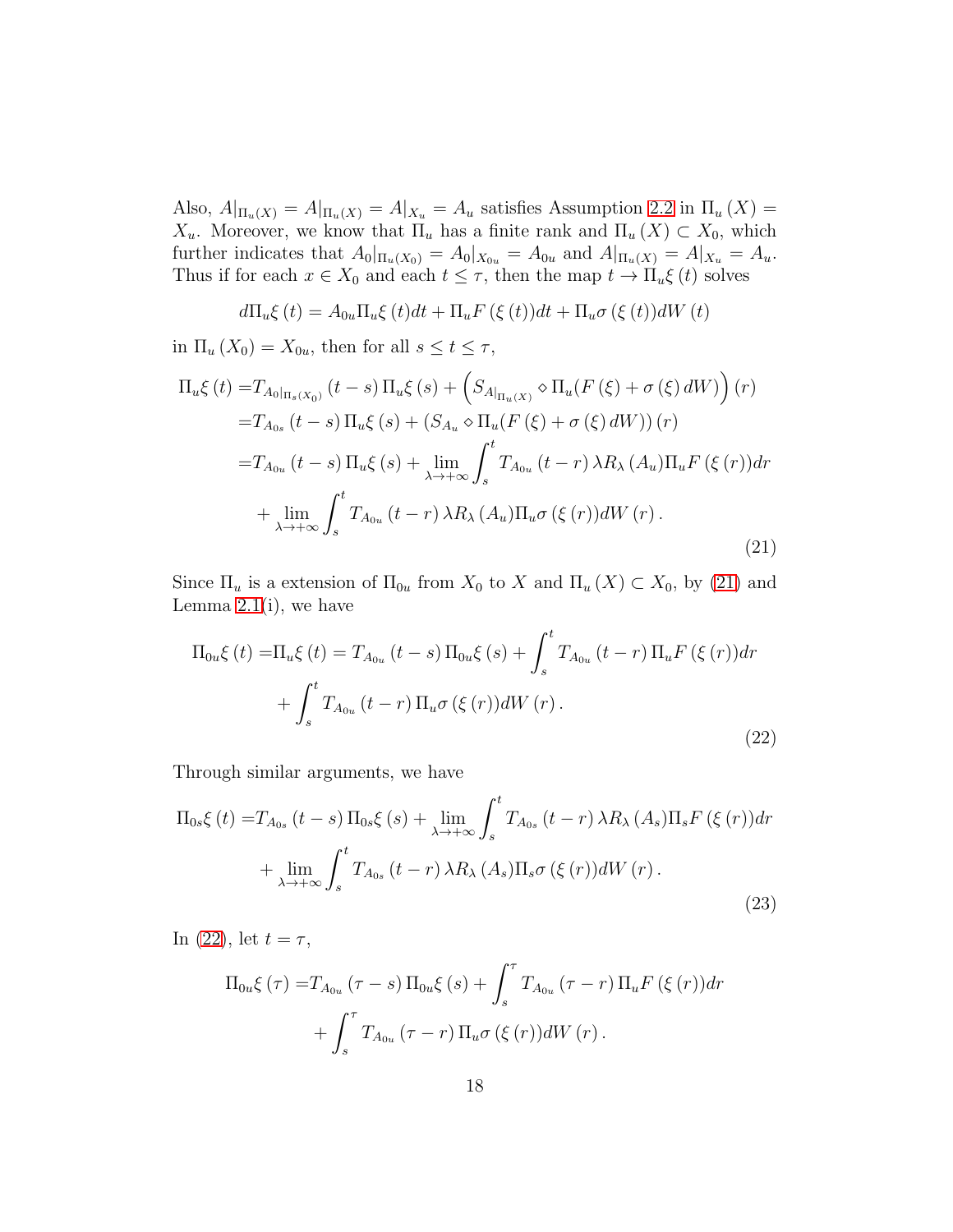Hence for all  $s \le t \le \tau$ ,

<span id="page-18-0"></span>
$$
T_{A_{0u}}(t-\tau)\Pi_{0u}\xi(\tau) = T_{A_{0u}}(t-s)\Pi_{0u}\xi(s) + \int_{s}^{\tau} T_{A_{0u}}(t-r)\Pi_{u}F(\xi(r))dr + \int_{s}^{\tau} T_{A_{0u}}(t-r)\Pi_{u}\sigma(\xi(r))dW(r).
$$
\n(24)

By [\(22\)](#page-17-1) and [\(24\)](#page-18-0),

$$
\Pi_{0u}\xi(t) = T_{A_{0u}}(t-\tau)\Pi_{0u}\xi(\tau) - \int_{s}^{\tau} T_{A_{0u}}(t-r)\Pi_{u}F(\xi(r))dr \n- \int_{s}^{\tau} T_{A_{0u}}(t-r)\Pi_{u}\sigma(\xi(r))dW(r) + \int_{s}^{t} T_{A_{0u}}(t-r)\Pi_{u}F(\xi(r))dr \n+ \int_{s}^{t} T_{A_{0u}}(t-r)\Pi_{u}\sigma(\xi(r))dW(r).
$$

Thus

<span id="page-18-1"></span>
$$
\Pi_{0u}\xi(t) = T_{A_{0u}}(t-\tau)\Pi_{0u}\xi(\tau) + \int_{\tau}^{t} T_{A_{0u}}(t-r)\Pi_{u}F(\xi(r))dr + \int_{\tau}^{t} T_{A_{0u}}(t-r)\Pi_{u}\sigma(\xi(r))dW(r).
$$
\n(25)

By [\(23\)](#page-17-2) and [\(25\)](#page-18-1), for all  $s\leq t\leq \tau,$  we have

<span id="page-18-2"></span>
$$
\xi(t) = T_{A_{0u}}(t-\tau) \Pi_{0u}\xi(\tau) + \int_{\tau}^{t} T_{A_{0u}}(t-r) \Pi_{u}F(\xi(r))dr
$$
  
+ 
$$
\int_{\tau}^{t} T_{A_{0u}}(t-r) \Pi_{u}\sigma(\xi(r))dW(r) + T_{A_{0s}}(t-s) \Pi_{0s}\xi(s)
$$
  
+ 
$$
\lim_{\lambda \to +\infty} \int_{s}^{t} T_{A_{0s}}(t-r) \lambda R_{\lambda}(A_{s})\Pi_{s}F(\xi(r))dr
$$
  
+ 
$$
\lim_{\lambda \to +\infty} \int_{s}^{t} T_{A_{0s}}(t-r) \lambda R_{\lambda}(A_{s})\Pi_{s}\sigma(\xi(r))dW(r).
$$
 (26)

Since for all  $s \le t \le \tau$ , let  $s \to -\infty$  in [\(26\)](#page-18-2), then by [\(15\)](#page-12-2),

$$
||T_{A_{0s}}(t-s)\Pi_{0s}\xi(s)||_{L^{2}(\Omega,X_{0})} \leq Ke^{\beta(t-s)}||\xi(s)||_{L^{2}(\Omega,X_{0})}
$$
  

$$
\leq Ke^{\beta t}e^{(\gamma-\beta)s}||\xi(s)||_{\mathcal{C}_{\tau}^{-}} \to 0.
$$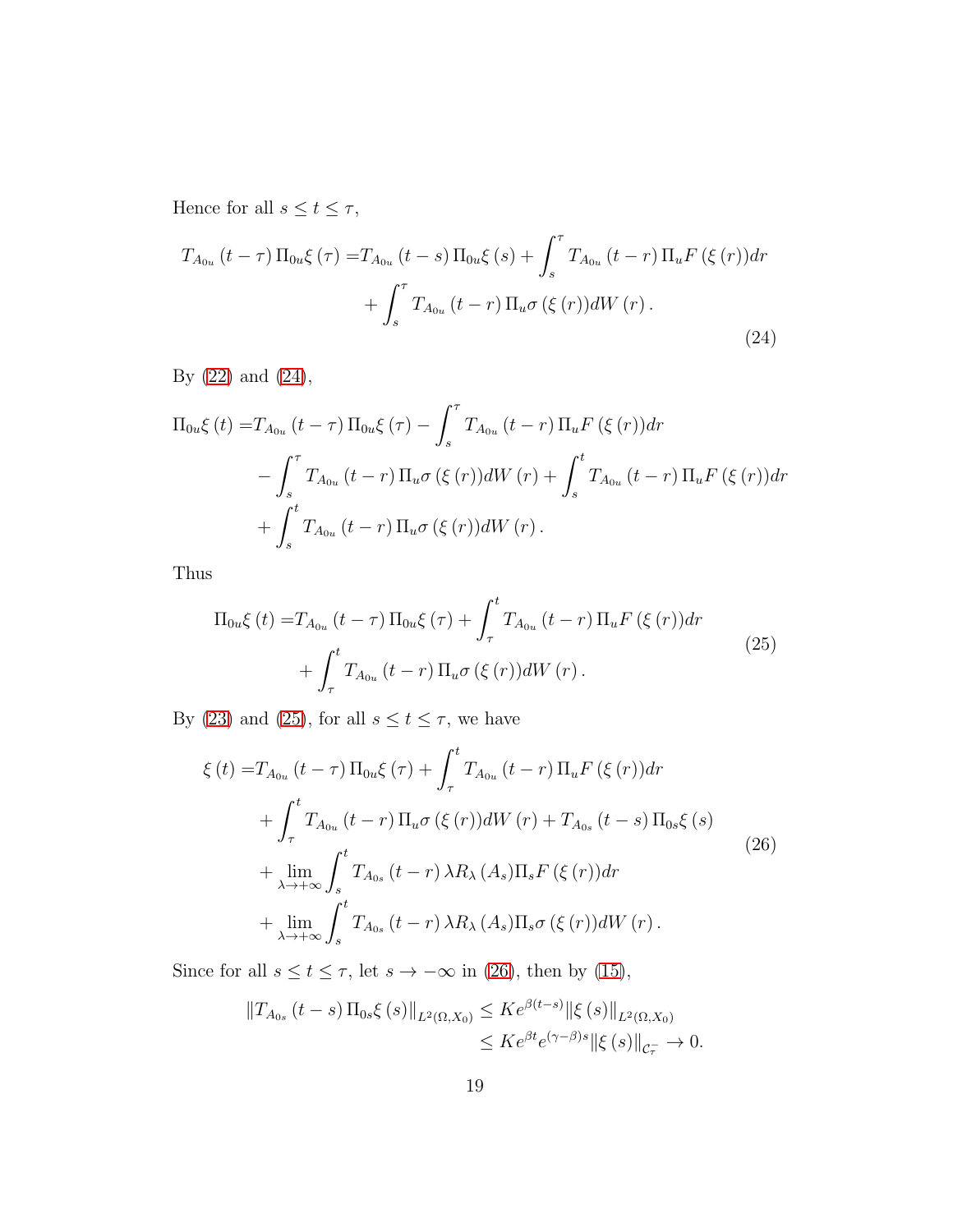Thus [\(17\)](#page-15-0) is fulfilled as wished with  $x = \prod_{0}(\tau)$ .

**Step 2: sufficiency.** Suppose  $\xi \in C_{\tau}^-$  satisfies [\(17\)](#page-15-0) for  $t \leq \tau$ . Since  $\xi \in C_{\tau}$ , we know  $\xi$  is an  $X_0$ -valued  $\mathcal{F}_t$ -progressively measurable process and  $\xi \in C\left( (-\infty, \tau], L^2\left( \Omega, X_0 \right) \right)$ . And from [\(17\)](#page-15-0), one can verify that for all  $r \leq t \leq \tau$ ,

<span id="page-19-0"></span>
$$
\xi(t) = T(t-r)\xi(r) + \lim_{\lambda \to +\infty} \int_r^t T(t-s)\lambda R_\lambda(A)F(\xi(s))ds
$$
  
+ 
$$
\lim_{\lambda \to +\infty} \int_r^t T(t-s)\lambda R_\lambda(A)\sigma(\xi(s))dW(s).
$$
 (27)

From [\(27\)](#page-19-0), we get that for all  $r \le t \le \tau$ ,

<span id="page-19-1"></span>
$$
\xi(t) = u(t, r, \xi(r)),
$$

where u is the integrated solution of [\(1\)](#page-0-0) with initial condition  $\xi(r)$  at initial time r. Then by the definition of integrated solutions of [\(1\)](#page-0-0) on  $(-\infty, \tau]$ ,  $\xi$  is<br>an integrated solution of (1) on  $(-\infty, \tau]$ . an integrated solution of [\(1\)](#page-0-0) on  $(-\infty, \tau]$ .

Now we are ready to construct mean-square unstable manifolds for [\(1\)](#page-0-0). By Lemma [3.1,](#page-15-2) if  $\xi \in \mathcal{C}_{\tau}^-$  is an integrated solution of [\(1\)](#page-0-0), then  $\xi$  must satisfy [\(17\)](#page-15-0). Take the conditional expectation  $\mathbb{E}(\cdot|\mathcal{F}_t)$  on [\(17\)](#page-15-0), we get for  $t \leq \tau$ ,

$$
\xi(t) = \mathbb{E}\left[T_{A_{0u}}\left(t-\tau\right)x-\int_{t}^{\tau}T_{A_{0u}}\left(t-r\right)\Pi_{u}F\left(\xi\left(r\right)\right)d\left(r\right)|\mathcal{F}_{t}\right] + \lim_{\lambda \to +\infty}\int_{-\infty}^{t}T_{A_{0s}}\left(t-r\right)\lambda R_{\lambda}\left(A_{s}\right)\Pi_{s}F\left(\xi\left(r\right)\right)dr + \lim_{\lambda \to +\infty}\int_{-\infty}^{t}T_{A_{0s}}\left(t-r\right)\lambda R_{\lambda}\left(A_{s}\right)\Pi_{s}\sigma\left(\xi\left(r\right)\right)dW\left(r\right).
$$
\n(28)

in  $L^2(\Omega, X_0)$  with  $x \in L^2(\Omega, \mathcal{F}_\tau; X_{0u})$ . For  $\tau \in \mathbb{R}$  and  $t \leq \tau$ , set

$$
\mathcal{M}^{u}(\tau) = \left\{ \xi(\tau) \in L^{2}(\Omega, \mathcal{F}_{\tau}; X_{0}) : \xi(t) \in \mathcal{C}_{\tau}^{-} \text{and satisfies (28)} \right\}.
$$

We below prove that  $\mathcal{M}^u(\tau)$  is invariant under  $\Phi$  and it is given by a graph of Lipschitz function.

<span id="page-19-2"></span>Theorem 3.1. Assume Assumption [2.1,](#page-4-0) Assumption [2.2,](#page-5-0) Assumption [2.4](#page-9-0) and Assumption [2.5](#page-12-0) hold. If  $\beta < \zeta < \gamma < \alpha$  with

$$
K\left(L_1\left(\alpha-\gamma\right)^{-1} + L_1C_{\zeta} + L_2C_{\zeta}\right) < 1,\tag{29}
$$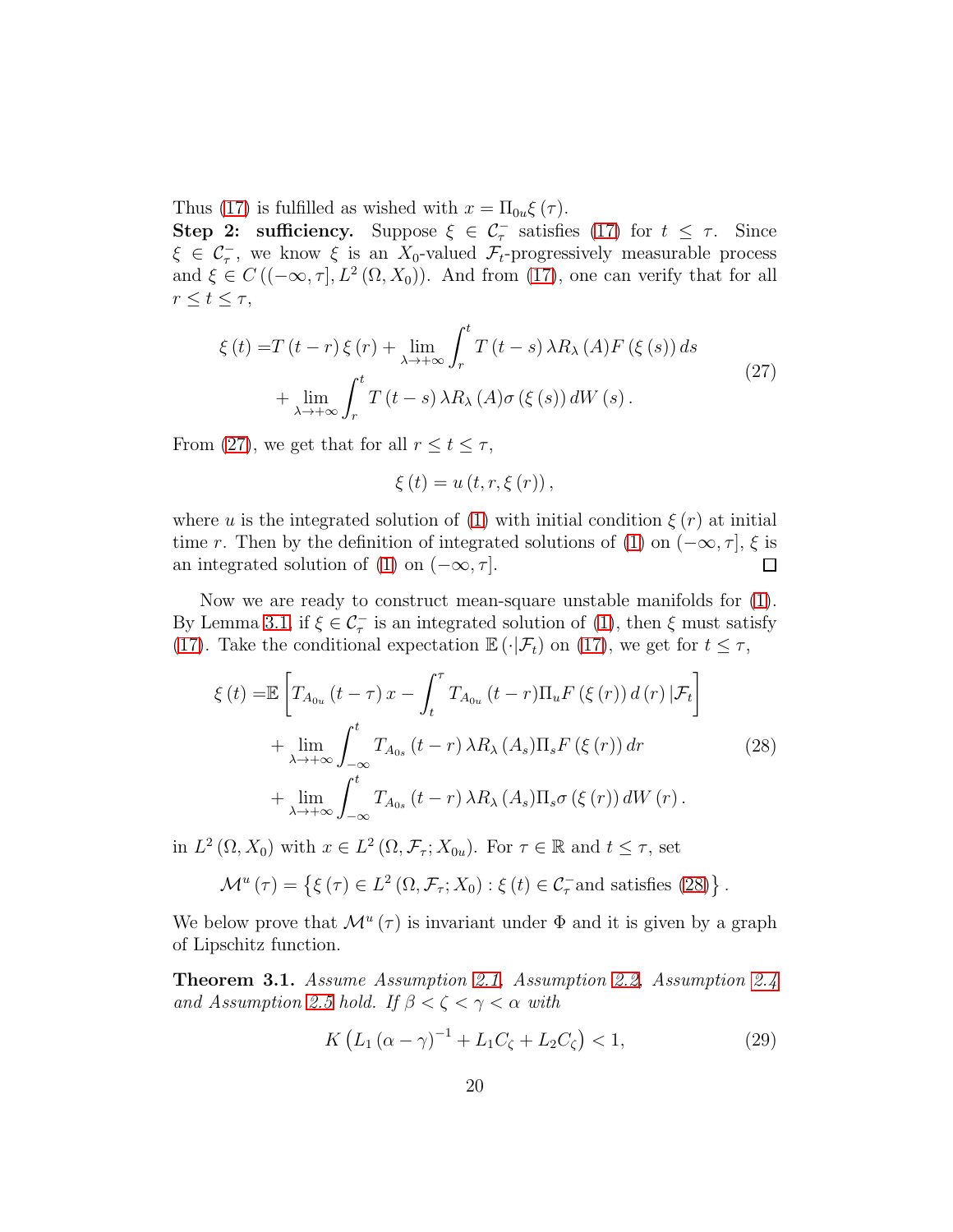then there exists a mean-square random unstable invariant manifold for  $(1)$ given by

<span id="page-20-2"></span>
$$
\mathcal{M}^{u}(\tau) = \left\{ x + h^{u}(x, \tau) : x \in L^{2}(\Omega, \mathcal{F}_{\tau}; X_{0u}) \right\},\,
$$

where  $h^u(\cdot,\tau) : L^2(\Omega,\mathcal{F}_\tau;X_{0u}) \to L^2(\Omega,\mathcal{F}_\tau;X_{0s})$  is a Lipschitz continuous map.

Proof. We proceed it in three steps.

**Step 1.** For every  $\tau \in \mathbb{R}$  and  $x \in L^2(\Omega, \mathcal{F}_{\tau}; X_{0u})$ , we prove that [\(28\)](#page-19-1) has a unique solution in  $C_{\tau}^-$ . Denote  $\mathcal{J}(\xi, x, \tau)$  (t) the right side of [\(28\)](#page-19-1), i.e.

$$
\mathcal{J}(\xi, x, \tau) (t) = \mathbb{E} \left[ T_{A_{0u}} (t - \tau) x - \int_t^{\tau} T_{A_{0u}} (t - r) \Pi_u F(\xi(r)) dr | \mathcal{F}_t \right] + \lim_{\lambda \to +\infty} \int_{-\infty}^t T_{A_{0s}} (t - r) \lambda R_{\lambda} (A_s) \Pi_s F(\xi(r)) dr \qquad (30) + \lim_{\lambda \to +\infty} \int_{-\infty}^t T_{A_{0s}} (t - r) \lambda R_{\lambda} (A_s) \Pi_s \sigma(\xi(r)) dW(r).
$$

We could find that  $\xi$  is a solution to [\(28\)](#page-19-1) in  $\mathcal{C}_{\tau}$  if and only if  $\xi$  is a fixed point of  $\mathcal{J}(\xi, x, \tau)(t)$ . It needs to show that  $\mathcal{J}(\cdot, x, \tau)(t) : \mathcal{C}_{\tau}^{-} \to \mathcal{C}_{\tau}^{-}$  is well defined. First we prove the process  $\mathcal{J}(\cdot, x, \tau)(t)$ ,  $t \leq \tau$  is predictable and continuous in t in  $L^2(\Omega, X_0)$ . Denote  $L^2_{\mathcal{F}}((-\infty, \tau], X_0)$  the set of all  $X_0$ -valued  $\mathcal{F}_t$ progressively measurable processes. By [\[29,](#page-41-8) Lemma 2.1], there exists a unique pair  $(y_1, y_2) \in L^2_{\mathcal{F}}((-\infty, \tau], L^2(\Omega, X_0)) \times L^2_{\mathcal{F}}((-\infty, \tau], \mathcal{L}_2(Y_0, X))$  such that for all  $t \leq \tau$ ,

<span id="page-20-0"></span>
$$
y_{1}(t) + \int_{t}^{\tau} T_{A_{0u}}(t-r) \Pi_{u} F(\xi(r)) dr + \int_{t}^{\tau} T(t-r) y_{2}(r) dW(r)
$$
  
=  $T_{A_{0u}}(t-\tau) x.$  (31)

From [\(31\)](#page-20-0), we find that  $y_1(t)$  is continuous in t in  $L^2(\Omega, X_0)$ . Take the conditional expectation of [\(31\)](#page-20-0), we get that for  $t \leq \tau$ ,

<span id="page-20-1"></span>
$$
y_1(t) = \mathbb{E}\left[T_{A_{0u}}\left(t-\tau\right)x - \int_t^\tau T_{A_{0u}}\left(t-r\right)\Pi_u F\left(\xi\left(r\right)\right)dr|\mathcal{F}_t\right].\tag{32}
$$

From [\(32\)](#page-20-1), the first term of the right side of [\(30\)](#page-20-2) is a  $X_0$ -valued  $\mathcal{F}_t$ -progressively measurable process and continuous in t in  $L^2(\Omega, X_0)$ . The last two terms are both  $\mathcal{F}_t$ -adapted and continuous in t in  $L^2(\Omega, X_0)$ , so they are both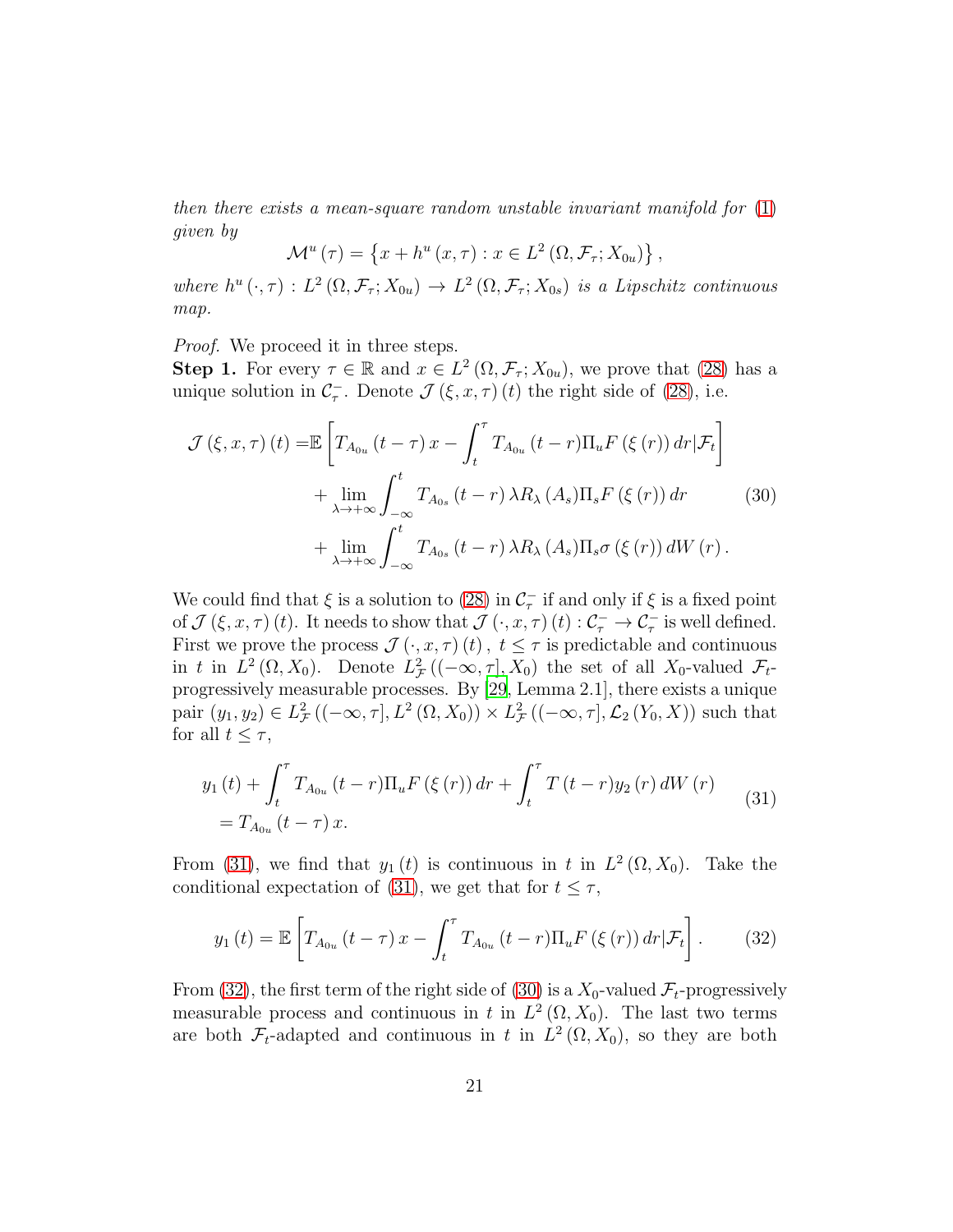$\mathcal{F}_t$ -progressively measurable. Then we get that  $\mathcal{J}(\xi, x, \tau)(t)$ ,  $t \leq \tau$ , is  $\mathcal{F}_t$ progressively measurable and continuous in t in  $L^2(\Omega, X_0)$ . Secondly, we prove that  $\mathcal{J}(\xi, x, \tau)$  (*t*) satisfies [\(16\)](#page-14-1). We have, for  $t \leq \tau$ ,

<span id="page-21-0"></span>
$$
\|\mathcal{J}(\xi, x, \tau)(t)\|_{L^{2}(\Omega, X_{0})}
$$
\n
$$
\leq \|T_{A_{0u}}(t-\tau)x\|_{L^{2}(\Omega, X_{0})} + \int_{t}^{\tau} \|T_{A_{0u}}(t-r)\Pi_{u}F(\xi(r))\|_{L^{2}(\Omega, X_{0})} dr
$$
\n
$$
+ \lim_{\lambda \to +\infty} \int_{-\infty}^{t} \|T_{A_{0s}}(t-r)\lambda R_{\lambda}(A_{s})\Pi_{s}F(\xi(r))\|_{L^{2}(\Omega, X_{0})} dr
$$
\n
$$
+ \left\|\lim_{\lambda \to +\infty} \int_{-\infty}^{t} T_{A_{0s}}(t-r)\lambda R_{\lambda}(A_{s})\Pi_{s}\sigma(\xi(r)) dW(r)\right\|_{L^{2}(\Omega, X_{0})} .
$$
\n(33)

For the first term on the right side of [\(33\)](#page-21-0), by [\(14\)](#page-12-1), we have, for  $t \leq \tau$ ,

<span id="page-21-1"></span>
$$
||T_{A_{0u}}(t-\tau)x||_{L^{2}(\Omega,X_{0})} \leq Ke^{\alpha(t-\tau)}||x||_{L^{2}(\Omega,X_{0})} \leq Ke^{\gamma(t-\tau)}||x||_{L^{2}(\Omega,X_{0})}. \quad (34)
$$

For the second term on the right side of [\(33\)](#page-21-0), by [\(14\)](#page-12-1) and [\(3\)](#page-4-3), we have,  $t \leq \tau$ ,

$$
\int_{t}^{\tau} \|T_{A_{0u}}(t-r)\Pi_{u} F(\xi(r))\|_{L^{2}(\Omega,X_{0})} dr \leq KL_{1} \int_{t}^{\tau} e^{\alpha(t-r)} \|\xi(r)\|_{L^{2}(\Omega,X_{0})} dr
$$
  

$$
\leq KL_{1} \|\xi\|_{\mathcal{C}_{\tau}^{-}} \int_{t}^{\tau} e^{\alpha t} e^{(\gamma-\alpha)r} dr
$$
  

$$
\leq KL_{1} (\alpha-\gamma)^{-1} e^{\gamma t} \|\xi\|_{\mathcal{C}_{\tau}^{-}}.
$$
 (35)

Then it follows from  $(18)$ ,  $(19)$ ,  $(33)-(35)$  $(33)-(35)$  that

$$
e^{-\gamma t} \|\mathcal{J}(\xi, x, \tau)(t)\|_{L^2(\Omega, X_0)} \leq K e^{-\gamma \tau} \|x\|_{L^2(\Omega, X_0)} + K \|\xi\|_{\mathcal{C}^-_r} (L_1 (\alpha - \gamma)^{-1} + L_1 C_{\zeta} + L_2 C_{\zeta}).
$$

So we proved that  $\mathcal{J}(\xi, x, \tau)$  (t) satisfies [\(16\)](#page-14-1), which means  $\mathcal{J}(\xi, x, \tau)$  (t)  $\in$  $\mathcal{C}^-$  and it further indicates that  $\mathcal{J}(\cdot,x,\tau)(t) : \mathcal{C}^-_{\tau} \to \mathcal{C}^-_{\tau}$  is well defined. Then we prove  $\mathcal{J}(\cdot, x, \tau)(t) : \mathcal{C}_\tau^- \to \mathcal{C}_\tau^-$  is a contraction. Given  $\xi_1, \xi_2 \in \mathcal{C}_\tau^-$ ,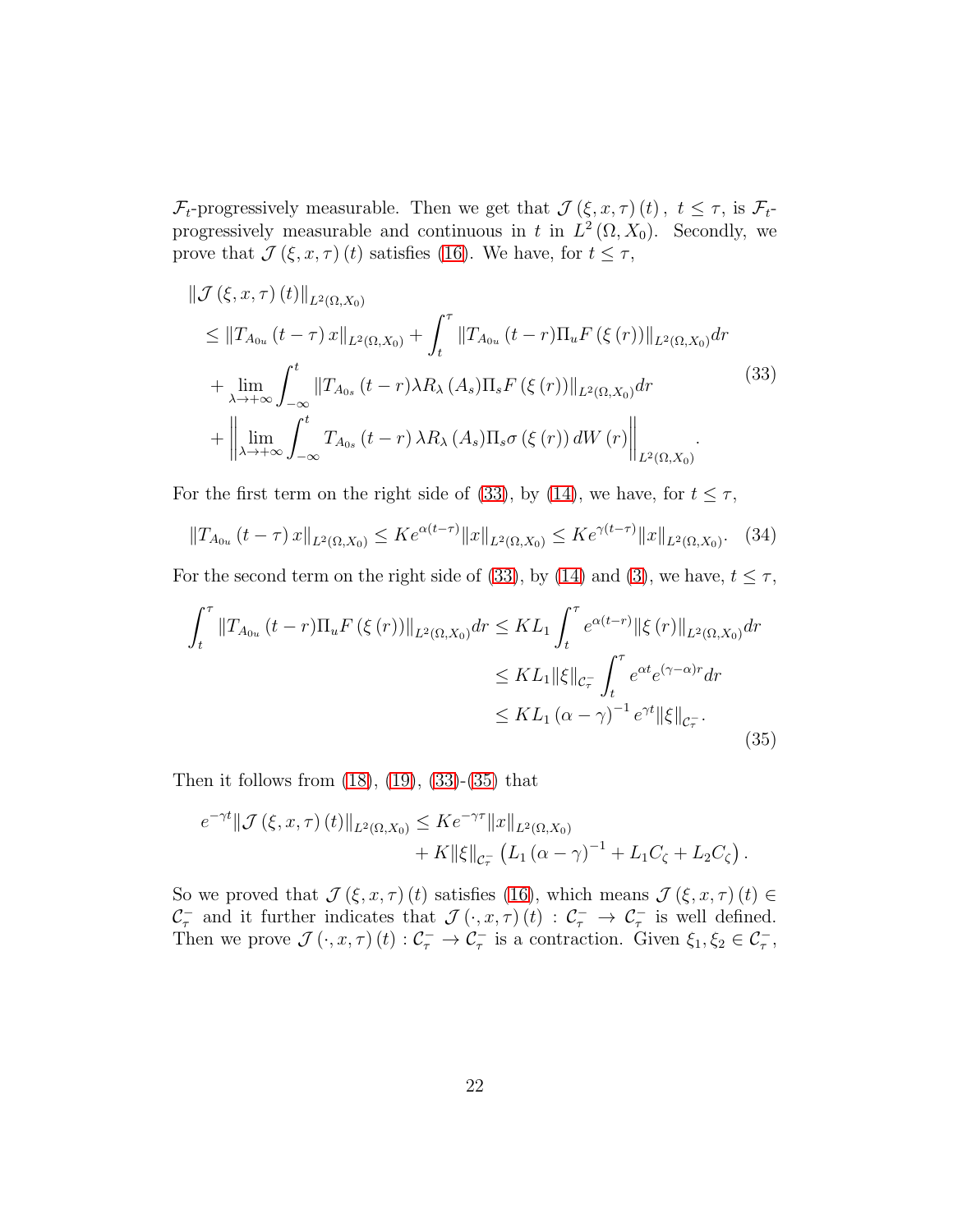we have, for all  $t\leq \tau,$ 

$$
\|\mathcal{J}(\xi_{1}, x, \tau)(t) - \mathcal{J}(\xi_{2}, x, \tau)(t)\|_{L^{2}(\Omega, X_{0})}\n\n\leq \int_{t}^{\tau} \|T_{A_{0u}}(t-r)\Pi_{u}(F(\xi_{1}(r)) - F(\xi_{2}(r)))\|_{L^{2}(\Omega, X_{0})} dr\n\n+ \lim_{\lambda \to +\infty} \int_{-\infty}^{t} \|T_{A_{0s}}(t-r)\lambda R_{\lambda}(A_{s})\Pi_{s}(F(\xi_{1}(r)) - F(\xi_{2}(r)))\|_{L^{2}(\Omega, X_{0})} dr\n\n+ \left\|\lim_{\lambda \to +\infty} \int_{-\infty}^{t} T_{A_{0s}}(t-r)\lambda R_{\lambda}(A_{s})\Pi_{s}(\sigma(\xi_{1}(r)) - \sigma(\xi_{2}(r))))dW(r)\right\|_{L^{2}(\Omega, X_{0})}\n\n= \mathcal{J}_{1} + \mathcal{J}_{2} + \mathcal{J}_{3}.
$$
\n(36)

By [\(2\)](#page-4-1) and [\(14\)](#page-12-1), we have, for  $t\leq \tau,$ 

<span id="page-22-1"></span><span id="page-22-0"></span>
$$
\mathcal{J}_1 \leq KL_1 \int_t^\tau e^{\alpha(t-r)} \|\xi_1(r) - \xi_2(r)\|_{L^2(\Omega, X_0)} dr
$$
  
\n
$$
\leq KL_1 \|\xi_1 - \xi_2\|_{\mathcal{C}_\tau} \int_t^\tau e^{\alpha t} e^{(\gamma - \alpha)r} dr
$$
  
\n
$$
\leq KL_1 (\alpha - \gamma)^{-1} e^{\gamma t} \|\xi_1 - \xi_2\|_{\mathcal{C}_\tau}.
$$
\n(37)

By Lemma [2.6,](#page-9-3) [\(2\)](#page-4-1) and [\(15\)](#page-12-2), we have, for  $t\leq \tau$  and  $\zeta\in (\beta,\gamma),$ 

$$
\mathcal{J}_2 \leq \lim_{g \to -\infty} L_1 C_{\zeta} \sup_{l \in [0, t-g]} e^{\zeta(t-g-l)} ||\xi_1 (l+g) - \xi_2 (l+g) ||_{L^2(\Omega, X_0)}\n= L_1 C_{\zeta} \sup_{q \in (-\infty, t]} e^{\zeta(t-q)} ||\xi_1 (q) - \xi_2 (q) ||_{L^2(\Omega, X_0)}\n\leq L_1 C_{\zeta} \sup_{q \in (-\infty, t]} e^{\zeta(t-q)} e^{\gamma q} ||\xi_1 (q) - \xi_2 (q) ||_{\mathcal{C}_{\tau}^-}\n= L_1 C_{\zeta} \sup_{q \in (-\infty, t]} e^{(\gamma - \zeta) q} e^{(\zeta - \gamma) t} e^{\gamma t} ||\xi_1 (q) - \xi_2 (q) ||_{\mathcal{C}_{\tau}^-}\n= L_1 C_{\zeta} e^{\gamma t} ||\xi_1 - \xi_2 ||_{\mathcal{C}_{\tau}^-}.
$$
\n(38)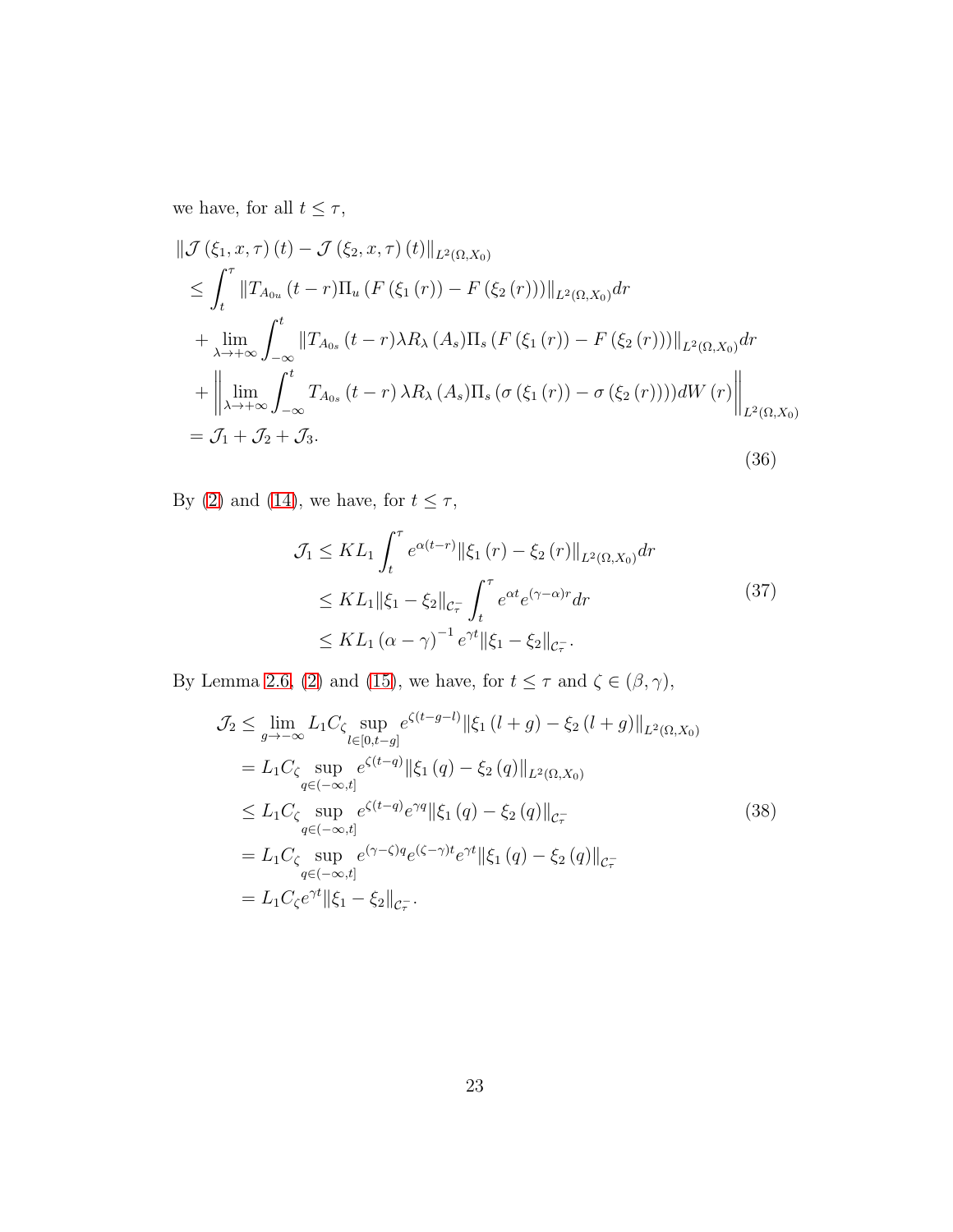By Lemma [2.6](#page-9-3) and [\(4\)](#page-4-2), we have, for  $t \leq \tau$  and  $\zeta \in (\beta, \gamma)$ ,

<span id="page-23-0"></span>
$$
\mathcal{J}_{3} = \left\| \lim_{\lambda \to +\infty} \int_{-\infty}^{t} T_{A_{0s}}(t-r) \lambda R_{\lambda}(A_{s}) \Pi_{s}(\sigma(\xi_{1}(r)) - \sigma(\xi_{2}(r))) dW(r) \right\|_{L^{2}(\Omega, X_{0})}
$$
  
\n
$$
\leq \lim_{g \to -\infty} C_{\zeta} \sup_{l \in [0, t-g]} e^{\zeta(t-g-l)} \mathbb{E} \left[ \left\| \sigma(\xi_{1}(l+g)) - \sigma(\xi_{2}(l+g)) \right\|_{\mathcal{L}_{2}(Y_{0}, X)}^{2} \right]^{\frac{1}{2}}
$$
  
\n
$$
\leq L_{2} C_{\zeta} \sup_{q \in (-\infty, t]} e^{\zeta(t-q)} e^{\gamma q} \|\xi_{1}(q) - \xi_{2}(q)\|_{\mathcal{C}_{\tau}} -
$$
  
\n
$$
= L_{2} C_{\zeta} \sup_{q \in (-\infty, t]} e^{(\gamma - \zeta) q} e^{(\zeta - \gamma)t} e^{\gamma t} \|\xi_{1}(q) - \xi_{2}(q)\|_{\mathcal{C}_{\tau}} -
$$
  
\n
$$
= L_{2} C_{\zeta} e^{\gamma t} \|\xi_{1} - \xi_{2}\|_{\mathcal{C}_{\tau}}.
$$
  
\n(39)

By combining [\(37\)](#page-22-0), [\(38\)](#page-22-1) and [\(39\)](#page-23-0), we have, for  $t \leq \tau$ ,

$$
\|\mathcal{J}(\xi_1, x, \tau)(t) - \mathcal{J}(\xi_2, x, \tau)(t)\|_{L^2(\Omega, X_0)}\leq K \left( L_1 (\alpha - \gamma)^{-1} + L_1 C_{\zeta} + L_2 C_{\zeta} \right) e^{\gamma t} \|\xi_1 - \xi_2\|_{C_{\tau}}.
$$

Then we have, for  $t \leq \tau$ ,

<span id="page-23-1"></span>
$$
\|\mathcal{J}(\xi_1, x, \tau)(t) - \mathcal{J}(\xi_2, x, \tau)(t)\|_{\mathcal{C}_{\tau}^{-}}\leq K \left( L_1 (\alpha - \gamma)^{-1} + L_1 C_{\zeta} + L_2 C_{\zeta} \right) \|\xi_1 - \xi_2\|_{\mathcal{C}_{\tau}^{-}}.
$$
\n(40)

By the conditions of the theorem,  $\mathcal{J}(\cdot, x, \tau)(t) : C_{\tau}^{-} \to C_{\tau}^{-}$  is a contraction. From the contraction mapping principle, for any given  $\tau \in \mathbb{R}$  and  $x \in L^2(\Omega, \mathcal{F}_\tau; X_{0u})$ ,  $\mathcal{J}(\cdot, x, \tau)$  (t) has a unique fixed point  $\overline{\xi}(x)$  in  $\mathcal{C}_{\tau}^-$ . That is, for every  $t \leq \tau$ ,  $\xi(x)$  is the unique solution of [\(30\)](#page-20-2) and

<span id="page-23-2"></span> $\mathcal{J}\left(\overline{\xi},x,\tau\right)=\overline{\xi}\left(x\right).$ 

Let  $K(L_1(\alpha - \gamma)^{-1} + L_1 C_{\zeta} + L_2 C_{\zeta}) = \eta$ . By [\(40\)](#page-23-1), for  $x_1, x_2 \in L^2(\Omega, \mathcal{F}_{\tau}; X_{0u})$ , we have, for  $t \leq \tau$ ,

$$
\|\mathcal{J}\left(\overline{\xi}, x_1, \tau\right)(t) - \mathcal{J}\left(\overline{\xi}, x_2, \tau\right)(t)\|_{\mathcal{C}_{\tau}^{-}}
$$
\n
$$
= \|\overline{\xi}(x_1) - \overline{\xi}(x_2)\|_{\mathcal{C}_{\tau}^{-}}
$$
\n
$$
\leq \sup_{t \leq \tau} e^{-\gamma t} \|T_{A_{0u}}(t - \tau)(x_1 - x_2)\|_{L^2(\Omega, X_0)} + \eta \|\overline{\xi}(x_1) - \overline{\xi}(x_2)\|_{\mathcal{C}_{\tau}^{-}}
$$
\n
$$
\leq K e^{-\alpha \tau} \sup_{t \leq \tau} e^{(\alpha - \gamma)t} \|x_1 - x_2\|_{L^2(\Omega, X_0)} + \eta \|\overline{\xi}(x_1) - \overline{\xi}(x_2)\|_{\mathcal{C}_{\tau}^{-}}
$$
\n
$$
\leq K e^{-\gamma \tau} \|x_1 - x_2\|_{L^2(\Omega, X_0)} + \eta \|\overline{\xi}(x_1) - \overline{\xi}(x_2)\|_{\mathcal{C}_{\tau}^{-}}.
$$
\n(41)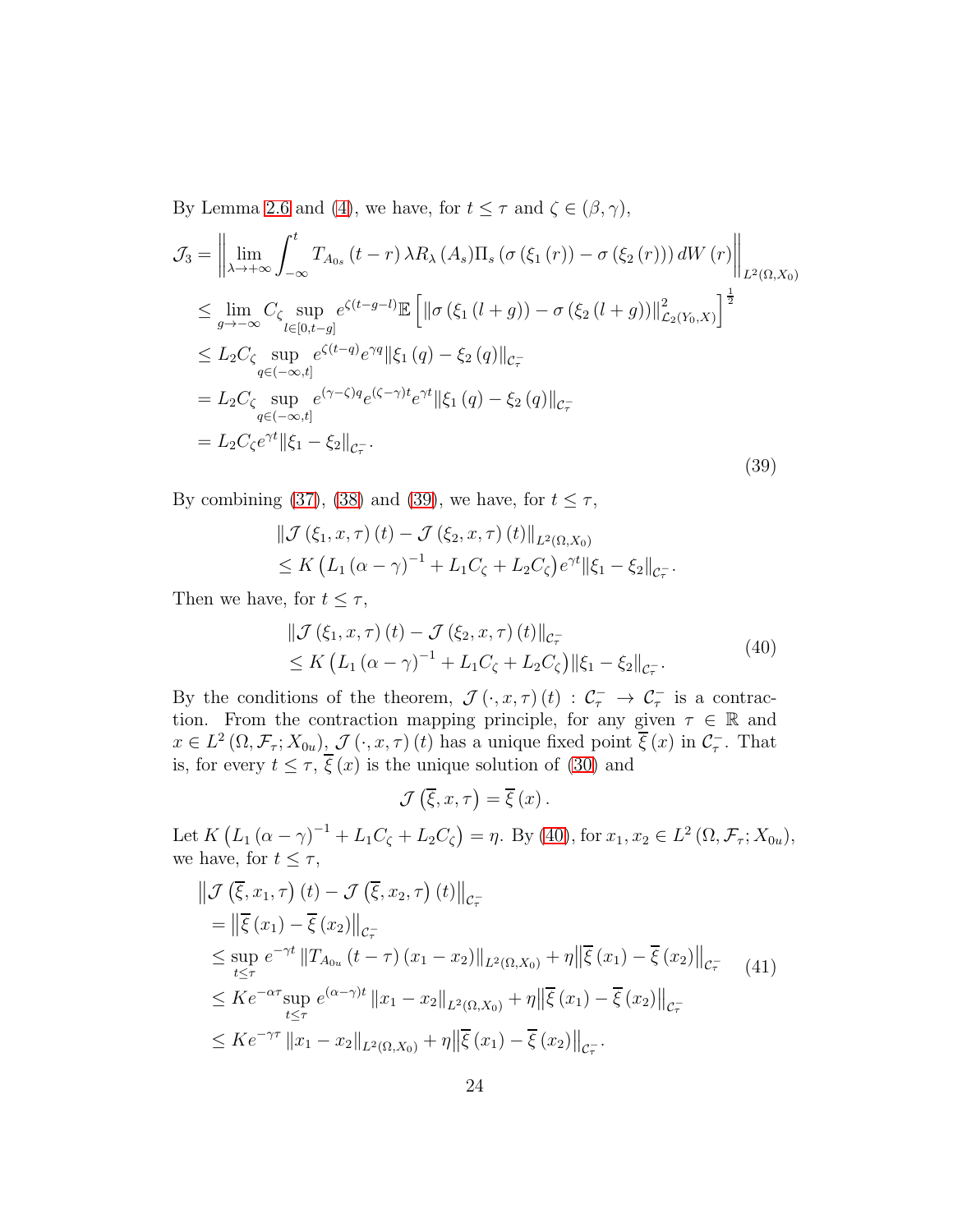Thus by [\(41\)](#page-23-2), for all  $x_1, x_2 \in L^2(\Omega, \mathcal{F}_\tau; X_{0u})$ , we have

<span id="page-24-2"></span><span id="page-24-0"></span>
$$
\left\| \overline{\xi}(x_1)(\tau) - \overline{\xi}(x_2)(\tau) \right\|_{L^2(\Omega, X_0)} \le K \left( 1 - \eta \right)^{-1} \left\| x_1 - x_2 \right\|_{L^2(\Omega, X_0)}. \tag{42}
$$

Step 2. We prove that the mean-square unstable invariant manifold is given by a graph of a Lipschitz continuous map. Let  $h^u(x, \tau) = \Pi_{0s} \overline{\xi}(x) (\tau)$ . Let  $s \to -\infty$  and  $t = \tau$  in [\(23\)](#page-17-2), we have

$$
h^{u}(x,\tau) = \lim_{\lambda \to +\infty} \int_{-\infty}^{\tau} T_{A_{0s}}(\tau - r) \,\lambda R_{\lambda}(A_{s}) \Pi_{s} F\left(\overline{\xi}(x)(r)\right) dr + \lim_{\lambda \to +\infty} \int_{-\infty}^{\tau} T_{A_{0s}}(\tau - r) \,\lambda R_{\lambda}(A_{s}) \Pi_{s} \sigma\left(\overline{\xi}(x)(r)\right) dW(r).
$$
\n
$$
(43)
$$

Indeed, by [\(38\)](#page-22-1), [\(39\)](#page-23-0) and [\(42\)](#page-24-0), it follows that for all  $x_1, x_2 \in L^2(\Omega, \mathcal{F}_\tau; X_{0u})$ ,

$$
||h^{u}(x_{1},\tau) - h^{u}(x_{2},\tau)||_{L^{2}(\Omega,X_{0})} \leq KC_{\zeta} (L_{1} + L_{2})(1 - \eta)^{-1} ||x_{1} - x_{2}||_{L^{2}(\Omega,X_{0})}. \tag{44}
$$

By the definition of  $h^u(\cdot, \tau)$  and [\(44\)](#page-24-1), we get that  $h^u(\cdot, \tau) : L^2(\Omega, \mathcal{F}_{\tau}; X_{0u}) \to$  $L^2(\Omega, \mathcal{F}_\tau; X_{0s})$  is a Lipschitz continuous map. Then by [\(30\)](#page-20-2) and [\(43\)](#page-24-2), we have for all  $\tau \in \mathbb{R}$  and  $x \in L^2(\Omega, \mathcal{F}_{\tau}; X_{0u}),$ 

<span id="page-24-1"></span>
$$
\overline{\xi}\left(x\right)\left(\tau\right) = x + h^{u}\left(x,\tau\right). \tag{45}
$$

By the definition of  $\mathcal{M}^u(\tau)$  and Lemma [3.1,](#page-15-2)  $\xi(\tau) \in \mathcal{M}^u(\tau)$  if and only if there exists  $x \in L^2(\Omega, \mathcal{F}_\tau; X_{0u})$  such that  $\xi(\tau) = x + h^u(x, \tau)$ . Therefore, we have

$$
\mathcal{M}^{u}(\tau) = \left\{ x + h^{u}(x, \tau) : x \in L^{2}(\Omega, \mathcal{F}_{\tau}; X_{0u}) \right\}.
$$

Step 3. We prove that  $\mathcal{M}^u(\tau)$  is invariant under  $\Phi$ . By Definition [2.2,](#page-3-1) we need to show that for each  $\xi(\tau) \in \mathcal{M}^u(\tau)$  and  $t_0 > 0$ ,  $\Phi(t_0, \tau) \xi(\tau) \in$  $\mathcal{M}^u(\tau+t_0)$ . By the definition of  $\mathcal{M}^u(\tau)$ , for  $\xi(\tau) \in \mathcal{M}^u(\tau)$ ,  $\xi \in \mathcal{C}_{\tau}^-$  and satisfies [\(28\)](#page-19-1) on  $(-\infty, \tau]$ . Let

<span id="page-24-3"></span>
$$
\tilde{\xi}(t) = \begin{cases}\n u(t, \tau, \xi(\tau)), \ \tau \le t \le \tau + t_0, \\
 \xi(t), \ t < \tau.\n\end{cases}
$$
\n(46)

We show that  $\tilde{\xi}(\tau+t_0) \in \mathcal{M}^u(\tau+t_0)$ . Since  $\xi \in \mathcal{C}_{\tau}$ , it is easy to get that  $\tilde{\xi} \in \mathcal{C}_{\tau+t_0}^{-}$ . Then we prove that  $\xi$  satisfies [\(28\)](#page-19-1) on  $(-\infty, \tau+t_0]$ , which means,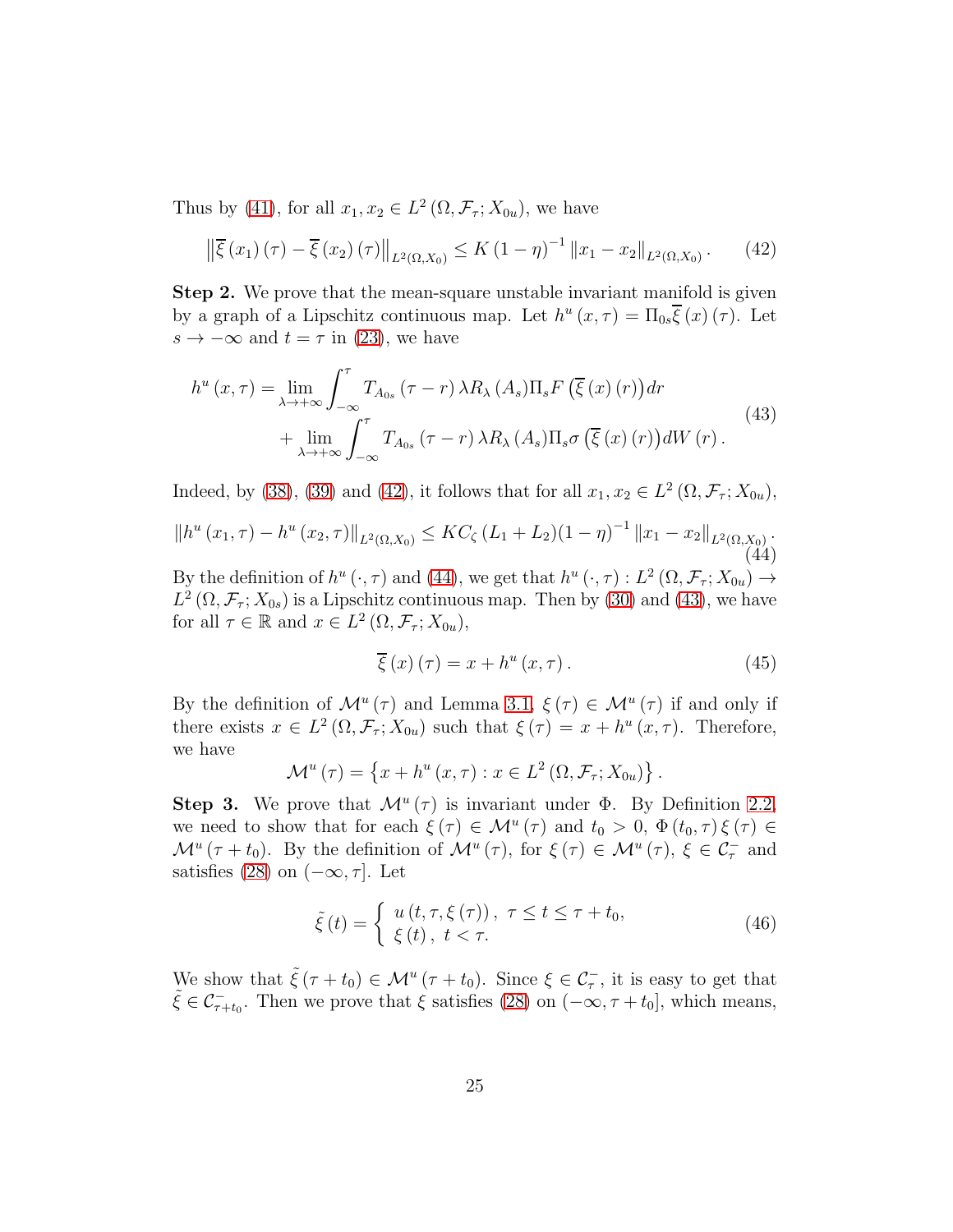for all  $t \le t_0 + \tau$ ,

<span id="page-25-1"></span>
$$
\tilde{\xi}(t) = \mathbb{E}\left[T_{A_{0u}}\left(t-\tau-t_{0}\right)x-\int_{t}^{\tau+t_{0}}T_{A_{0u}}\left(t-r\right)\Pi_{u}F\left(\tilde{\xi}(r)\right)d\left(r\right)|\mathcal{F}_{t}\right] + \lim_{\lambda\to+\infty}\int_{-\infty}^{t}T_{A_{0s}}\left(t-r\right)\lambda R_{\lambda}\left(A_{s}\right)\Pi_{s}F\left(\tilde{\xi}(r)\right)dr + \lim_{\lambda\to+\infty}\int_{-\infty}^{t}T_{A_{0s}}\left(t-r\right)\lambda R_{\lambda}\left(A_{s}\right)\Pi_{s}\sigma\left(\tilde{\xi}(r)\right)dW\left(r\right)
$$
\n(47)

in  $L^2(\Omega, X_0)$  with  $x = \Pi_{0u} \tilde{\xi}(\tau + t_0) \in L^2(\Omega, \mathcal{F}_{\tau+t_0}; X_{0u})$ . By [\(46\)](#page-24-3) and [\(10\)](#page-9-1), we have

<span id="page-25-0"></span>
$$
\tilde{\xi}(\tau+t_0) = T(t_0)\xi(\tau) + \lim_{\lambda \to +\infty} \int_{\tau}^{\tau+t_0} T(\tau+t_0-r)\,\lambda R_\lambda(A)F\left(\tilde{\xi}(r)\right)dr + \lim_{\lambda \to +\infty} \int_{\tau}^{\tau+t_0} T(\tau+t_0-r)\,\lambda R_\lambda(A)\sigma\left(\tilde{\xi}(r)\right)dW(r).
$$
\n(48)

Then we use the same method of getting [\(22\)](#page-17-1) to apply  $\Pi_{0u}$  to [\(48\)](#page-25-0), we have

$$
x = \Pi_{0u}\tilde{\xi}(\tau + t_0) = T(t_0)\Pi_{0u}\xi(\tau) + \int_{\tau}^{\tau + t_0} T(\tau + t_0 - r)\Pi_u F\left(\tilde{\xi}(r)\right) dr
$$

$$
+ \int_{\tau}^{\tau + t_0} T(\tau + t_0 - r)\Pi_u \sigma\left(\tilde{\xi}(r)\right) dW(r).
$$
(49)

Then [\(47\)](#page-25-1) can be rewritten as, for  $t \le \tau + t_0$ ,

<span id="page-25-2"></span>
$$
\tilde{\xi}(t) = \mathbb{E}\left[T_{A_{0u}}(t-\tau)\Pi_{0u}\xi(\tau) - \int_{t}^{\tau} T_{A_{0u}}(t-r)\Pi_{u}F\left(\tilde{\xi}(r)\right)d(r)\,|\mathcal{F}_{t}\right] \n- \mathbb{E}\left[\int_{t}^{\tau} T_{A_{0u}}(t-r)\Pi_{u}\sigma\left(\tilde{\xi}(r)\right)dW(r)\,|\mathcal{F}_{t}\right] \n+ \lim_{\lambda \to +\infty} \int_{-\infty}^{t} T_{A_{0s}}(t-r)\,\lambda R_{\lambda}\,(A_{s})\Pi_{s}F\left(\tilde{\xi}(r)\right)dr \n+ \lim_{\lambda \to +\infty} \int_{-\infty}^{t} T_{A_{0s}}(t-r)\,\lambda R_{\lambda}\,(A_{s})\Pi_{s}\sigma\left(\tilde{\xi}(r)\right)dW(r).
$$
\n(50)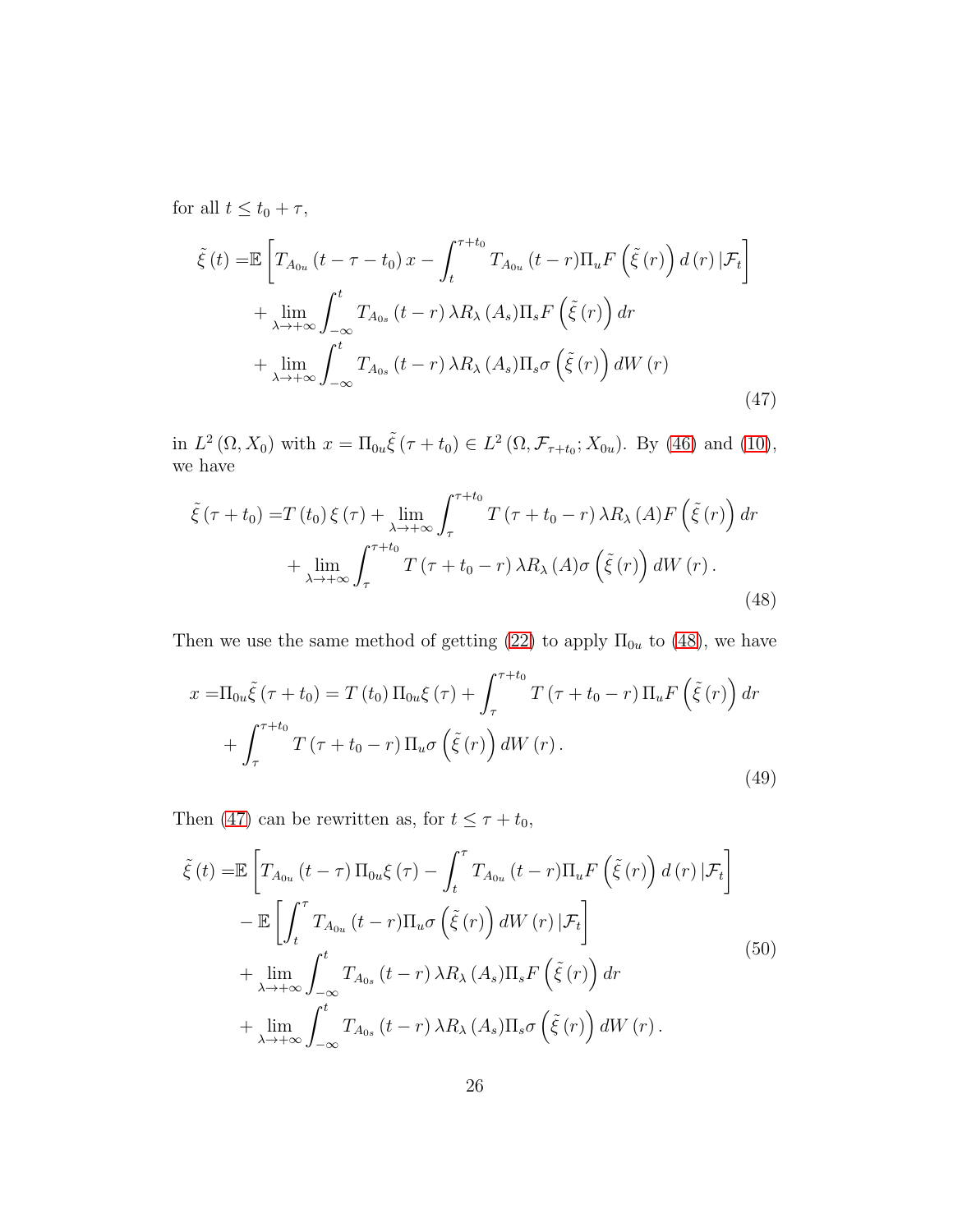Since  $\xi \in \mathcal{C}_{\tau}^-$  satisfies [\(28\)](#page-19-1) on  $(-\infty, \tau]$ , then  $\tilde{\xi}$  satisfies [\(50\)](#page-25-2) for  $t \leq \tau$ . It remains to show that  $\tilde{\xi}$  satisfies [\(50\)](#page-25-2) for  $t > \tau$ . By [\(46\)](#page-24-3) and [\(10\)](#page-9-1), for  $t > \tau$ ,

<span id="page-26-0"></span>
$$
\tilde{\xi}(t) = T(t-\tau)\xi(\tau) + \lim_{\lambda \to +\infty} \int_{\tau}^{t} T(t-r)\,\lambda R_{\lambda}(A)F\left(\tilde{\xi}(r)\right)dr + \lim_{\lambda \to +\infty} \int_{\tau}^{t} T(t-r)\,\lambda R_{\lambda}(A)\sigma\left(\tilde{\xi}(r)\right)dW(r).
$$
\n(51)

Since  $\xi \in \mathcal{C}_{\tau}^-$  satisfies [\(28\)](#page-19-1) with  $x = \Pi_{0u}\xi(\tau)$  on  $(-\infty, \tau]$ , let  $t = \tau$  in (28), we have,

<span id="page-26-1"></span>
$$
\xi(\tau) = \Pi_{0u}\xi(\tau) + \lim_{\lambda \to +\infty} \int_{-\infty}^{\tau} T_{A_{0s}}(\tau - r) \lambda R_{\lambda}(A_{s}) \Pi_{s} F(\xi(r)) dr \n+ \lim_{\lambda \to +\infty} \int_{-\infty}^{\tau} T_{A_{0s}}(\tau - r) \lambda R_{\lambda}(A_{s}) \Pi_{s} \sigma(\xi(r)) dW(r) \n= \Pi_{0u}\xi(\tau) + \lim_{\lambda \to +\infty} \int_{-\infty}^{\tau} T_{A_{0s}}(\tau - r) \lambda R_{\lambda}(A_{s}) \Pi_{s} F(\tilde{\xi}(r)) dr \n+ \lim_{\lambda \to +\infty} \int_{-\infty}^{\tau} T_{A_{0s}}(\tau - r) \lambda R_{\lambda}(A_{s}) \Pi_{s} \sigma(\tilde{\xi}(r)) dW(r).
$$
\n(52)

By [\(51\)](#page-26-0), [\(52\)](#page-26-1) and Lemma [2.1\(](#page-5-2)i), we have, for  $t > \tau$ ,

<span id="page-26-2"></span>
$$
\tilde{\xi}(t) = T(t-\tau) \Pi_{0u}\xi(\tau) + \lim_{\lambda \to +\infty} \int_{-\infty}^{\tau} T_{A_{0s}}(t-r) \lambda R_{\lambda}(A_{s}) \Pi_{s}F(\tilde{\xi}(r)) dr \n+ \lim_{\lambda \to +\infty} \int_{-\infty}^{\tau} T_{A_{0s}}(t-r) \lambda R_{\lambda}(A_{s}) \Pi_{s}\sigma(\tilde{\xi}(r)) dW(r) \n+ \lim_{\lambda \to +\infty} \int_{\tau}^{t} T(t-r) \lambda R_{\lambda}(A)F(\tilde{\xi}(r)) dr \n+ \lim_{\lambda \to +\infty} \int_{\tau}^{t} T(t-r) \lambda R_{\lambda}(A)\sigma(\tilde{\xi}(r)) dW(r) \n= T(t-\tau) \Pi_{0u}\xi(\tau) + \lim_{\lambda \to +\infty} \int_{-\infty}^{t} T_{A_{0s}}(t-r) \lambda R_{\lambda}(A_{s}) \Pi_{s}F(\tilde{\xi}(r)) dr \n+ \lim_{\lambda \to +\infty} \int_{-\infty}^{t} T_{A_{0s}}(t-r) \lambda R_{\lambda}(A_{s}) \Pi_{s}\sigma(\tilde{\xi}(r)) dW(r) \n+ \int_{\tau}^{t} T_{A_{0u}}(t-r) \Pi_{u}F(\tilde{\xi}(r)) dr + \int_{\tau}^{t} T_{A_{0u}}(t-r) \Pi_{u}\sigma(\tilde{\xi}(r)) dW(r).
$$
\n(53)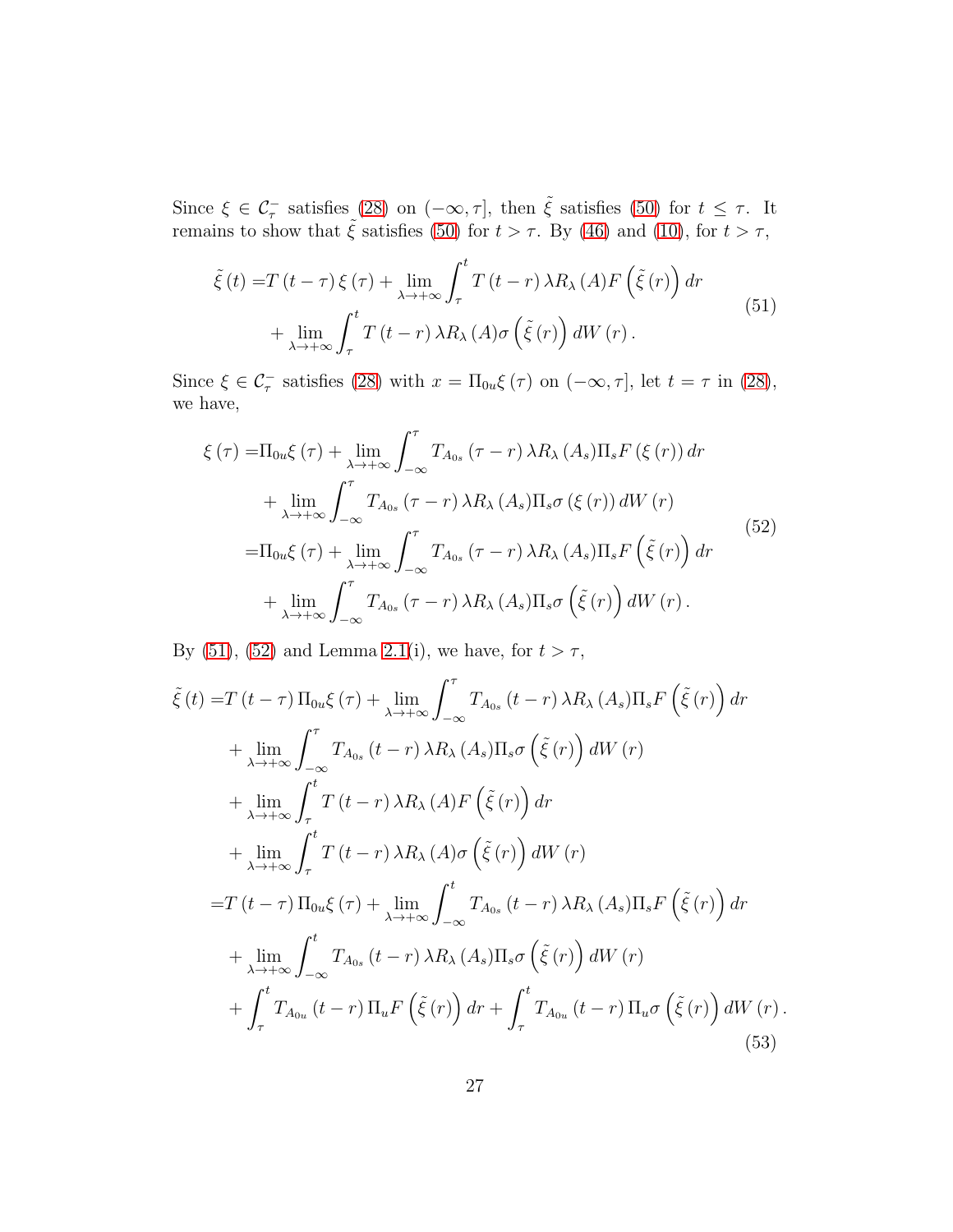Since  $\tilde{\xi}(t) = u(t, \tau, \xi(\tau))$  is  $\mathcal{F}_t$ -adapted for  $t > \tau$ , all terms of [\(53\)](#page-26-2) are  $\mathcal{F}_t$ measurable for  $t > \tau$ , so for  $t > \tau$ , take  $\mathbb{E}(\cdot|\mathcal{F}_t)$  on [\(53\)](#page-26-2), we get [\(50\)](#page-25-2). So far we proved  $\tilde{\xi}$  satisfies [\(50\)](#page-25-2), which means it satisfies [\(47\)](#page-25-1) and [\(28\)](#page-19-1) as well for all  $t \leq \tau + t_0$ . So we get  $\tilde{\xi} \in \mathcal{C}_{\tau+t_0}^-$  satisfies [\(28\)](#page-19-1) on  $(-\infty, \tau + t_0]$ , by the definition of  $\mathcal{M}^u(\tau)$ , we get  $\tilde{\xi}(\tau+t_0) \in \mathcal{M}^u(\tau+t_0)$ . By [\(46\)](#page-24-3),

$$
\Phi(t_0, \tau) (\xi(\tau)) = u (\tau + t_0, \tau, \xi(\tau)) = \tilde{\xi} (\tau + t_0).
$$

So  $\Phi(t_0, \tau)$   $(\xi(\tau)) \in \mathcal{M}^u(\tau + t_0)$ , implying  $\Phi(t_0, \tau) \mathcal{M}^u(\tau) \subseteq \mathcal{M}^u(\tau + t_0)$ for all  $t_0 > 0$ . So  $\mathcal{M}^u(\tau)$  is invariant under  $\Phi$ .

#### <span id="page-27-0"></span>4. Mean-square random stable invariant sets

This section is dedicated to the existence of mean-square random stable sets of [\(1\)](#page-0-0) through the same method. Given  $\tau \in \mathbb{R}$ , denote by  $\mathcal{C}_{\tau}^{+}$  the space of all X<sub>0</sub>-valued  $\mathcal{F}_t$ -progressively measurable processes  $\xi(t) : t \in [\tau, +\infty)$ such that  $\xi : [\tau, +\infty) \to L^2(\Omega, X_0)$  is continuous and

$$
\sup_{t \ge \tau} \left( e^{-\gamma t} \| \xi(t) \|_{L^2(\Omega, X_0)} \right) < \infty,\tag{54}
$$

with norm

$$
\|\xi(t)\|_{\mathcal{C}_{\tau}^{+}} = \sup_{t \geq \tau} \left( e^{-\gamma t} \|\xi(t)\|_{L^{2}(\Omega, X_{0})} \right), \ \forall \xi \in \mathcal{C}_{\tau}^{+}.
$$

where  $\gamma \in (\beta, \alpha)$ . Notice that  $\mathcal{C}_{\tau}^+$  is a Banach space. To construct meansquare random stable invariant sets of [\(1\)](#page-0-0), we need to find all solutions of [\(1\)](#page-0-0) in the space  $C_{\tau}^{+}$ .

<span id="page-27-2"></span>Lemma 4.1. Let Assumption [2.1,](#page-4-0) Assumption [2.2,](#page-5-0) Assumption [2.4](#page-9-0) and As-sumption [2.5](#page-12-0) be satisfied.  $\xi \in C_{\tau}^+$  for some  $\tau \in \mathbb{R}$ . Then  $\xi$  is an integrated solution of [\(1\)](#page-0-0) on  $[\tau, +\infty)$  if and only if there exists  $x \in L^2(\Omega, \mathcal{F}_{\tau}; X_{0s})$  such that for all  $t \geq \tau$ ,

<span id="page-27-1"></span>
$$
\xi(t) = T_{A_{0s}}(t-\tau)x - \int_{t}^{\infty} T_{A_{0u}}(t-r)\Pi_{u}F(\xi(r)) dr
$$
  

$$
- \int_{t}^{\infty} T_{A_{0u}}(t-r)\Pi_{u}\sigma(\xi(r)) dW(r)
$$
  

$$
+ \lim_{\lambda \to +\infty} \int_{\tau}^{t} T_{A_{0s}}(t-r) \lambda R_{\lambda}(A_{s})\Pi_{s}F(\xi(r)) dr
$$
  

$$
+ \lim_{\lambda \to +\infty} \int_{\tau}^{t} T_{A_{0s}}(t-r) \lambda R_{\lambda}(A_{s})\Pi_{s}\sigma(\xi(r)) dW(r)
$$
  
(55)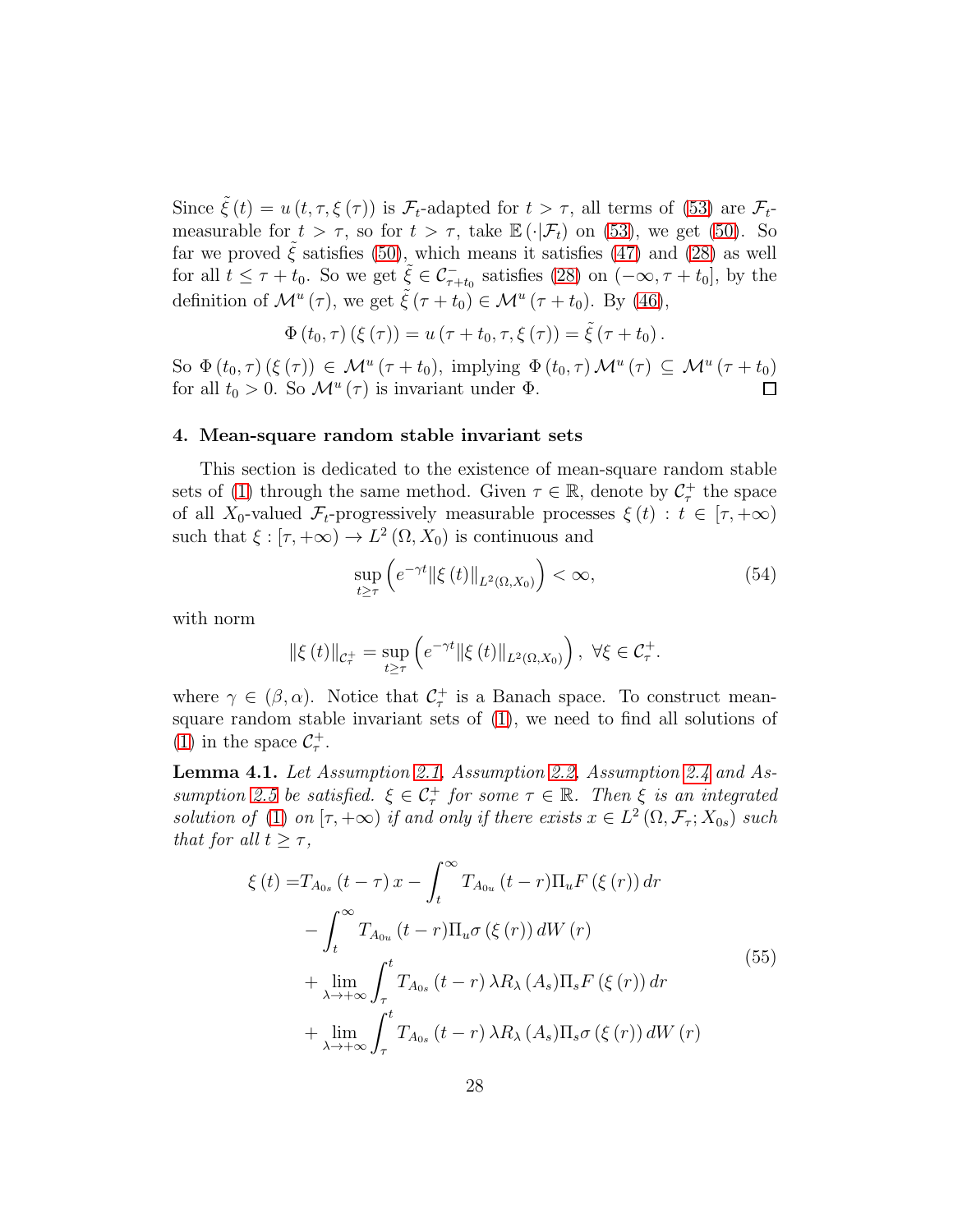in  $L^2(\Omega, X_0)$ .

*Proof.* Step 1: necessity. Suppose  $\xi \in C_{\tau}^+$  with  $\tau \in \mathbb{R}$  is an integrated solution of [\(1\)](#page-0-0). We prove that [\(55\)](#page-27-1) holds true. Since  $\xi \in C_{\tau}^{+}$ , by Lemma [2.6](#page-9-3) and Assumption [2.2,](#page-5-0) the last two integrals on the right side of [\(55\)](#page-27-1) are well-defined in  $L^2(\Omega, X_0)$ . For the first integral, according to [\(3\)](#page-4-3) and [\(14\)](#page-12-1),

<span id="page-28-0"></span>
$$
\int_{t}^{\infty} \|T_{A_{0u}}(t-r)\Pi_{u}F(\xi(r))\|_{L^{2}(\Omega,X_{0})} dr \leq KL_{1} \int_{t}^{\infty} e^{\alpha(t-r)} \|\xi(r)\|_{L^{2}(\Omega,X_{0})} dr
$$
  

$$
\leq KL_{1} \|\xi(r)\|_{\mathcal{C}_{\tau}^{+}} e^{\alpha t} \int_{t}^{\infty} e^{-(\alpha-\gamma)r} dr
$$
  

$$
\leq KL_{1} (\alpha-\gamma)^{-1} e^{\gamma t} \|\xi\|_{\mathcal{C}_{\tau}^{+}}
$$
  

$$
< \infty.
$$
 (56)

By [\(56\)](#page-28-0), for  $t \geq \tau$ , t  $T_{A_{0u}}(t-r)\Pi_u F\left(\xi\left(r\right)\right)dr$ 

<span id="page-28-1"></span>is well-defined in  $L^2(\Omega, X_0)$ . For the second integral, according to [\(5\)](#page-4-4) and [\(14\)](#page-12-1),

$$
\left\| \int_{t}^{\infty} T_{A_{0u}}(t-r) \Pi_{u}\sigma(\xi(r)) dW(r) \right\|_{L^{2}(\Omega,X_{0})}
$$
\n
$$
\leq \left( \mathbb{E} \left[ \int_{t}^{\infty} \|T_{A_{0u}}(t-r) \Pi_{u}\sigma(\xi(r))\|_{\mathcal{L}_{2}(Y_{0},X)}^{2} dr \right] \right)^{\frac{1}{2}}
$$
\n
$$
\leq KL_{2} \left( \int_{t}^{\infty} e^{2\alpha(t-r)} \mathbb{E} \left[ \left\| \xi(r) \right\|_{L^{2}(\Omega,X_{0})}^{2} \right] dr \right)^{\frac{1}{2}}
$$
\n
$$
\leq KL_{2} \left\| \xi(r) \right\|_{\mathcal{C}_{r}^{+}} e^{\alpha t} \left( \int_{t}^{\infty} e^{-2(\alpha-\gamma)r} dr \right)^{\frac{1}{2}}
$$
\n
$$
\leq \frac{1}{\sqrt{2}} KL_{2} (\alpha-\gamma)^{-\frac{1}{2}} e^{\gamma t} \left\| \xi \right\|_{\mathcal{C}_{r}^{+}}
$$
\n
$$
< \infty.
$$
\n(11)

By [\(57\)](#page-28-1), for  $t \geq \tau$ ,

$$
\int_{t}^{\infty} T_{A_{0u}}(t-r) \Pi_{u} \sigma (\xi (r)) dW (r)
$$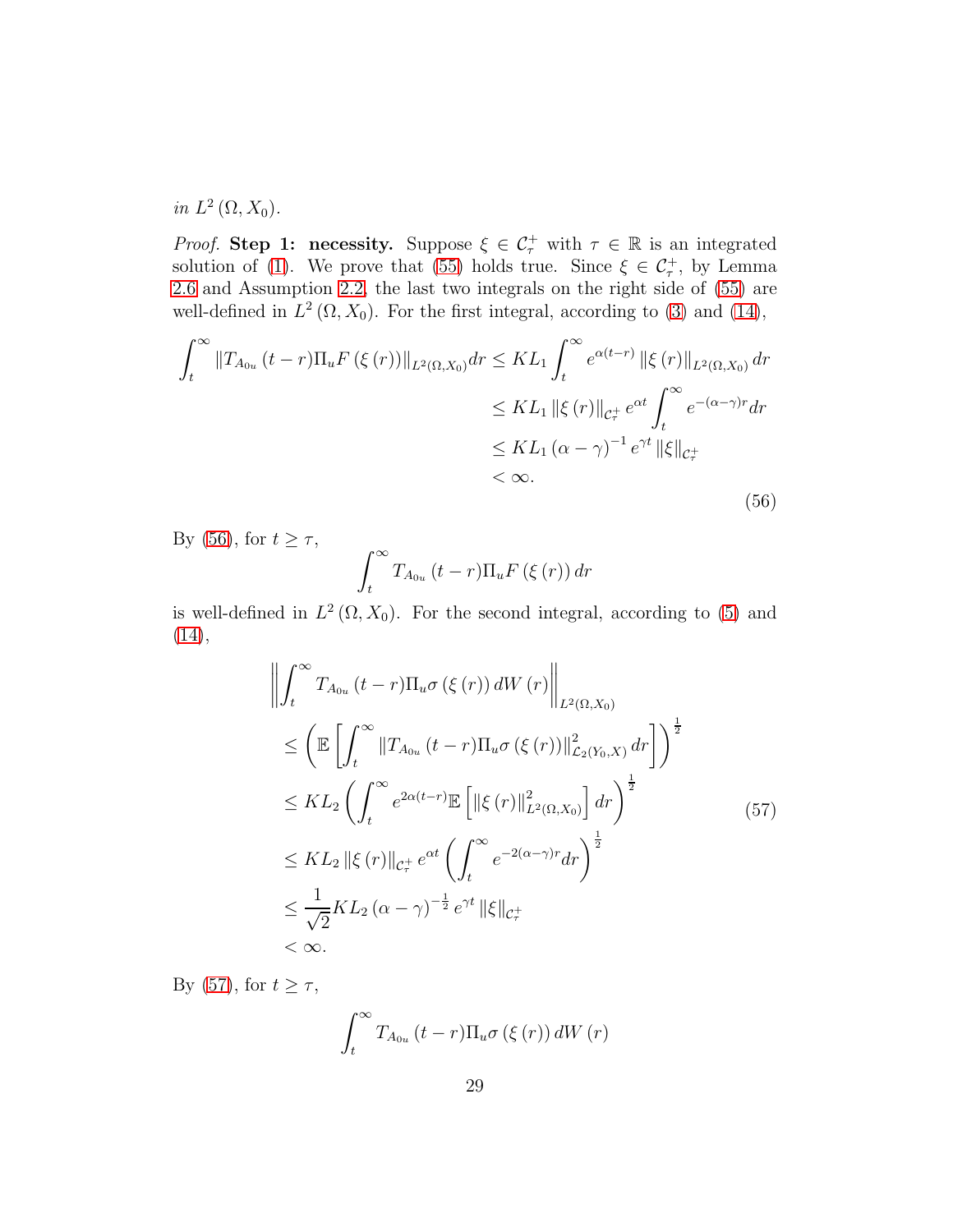is well-defined in  $L^2(\Omega, X_0)$ . Since  $\xi \in \mathcal{C}^+_\tau$  is a solution of [\(1\)](#page-0-0) on  $[\tau, +\infty)$ , by [\(10\)](#page-9-1), for all  $t \geq \tau$ ,

<span id="page-29-0"></span>
$$
\xi(t) = T(t-\tau)\xi(\tau) + \lim_{\lambda \to +\infty} \int_{\tau}^{t} T(t-r) R_{\lambda}(A) F(\xi(r)) dr
$$
  
+ 
$$
\lim_{\lambda \to +\infty} \int_{\tau}^{t} T(t-r) \lambda R_{\lambda}(A) \sigma(\xi(r)) dW(r).
$$
 (58)

Then we apply projections  $\Pi_{0u}$  and  $\Pi_{0s}$  to [\(58\)](#page-29-0). Note that  $\Pi_u: X \to X$  is a bounded linear projection satisfying

<span id="page-29-1"></span>
$$
\Pi_u R_\lambda(A) = R_\lambda(A) \Pi_u, \ \forall \lambda > \vartheta.
$$

Also,  $A|_{\Pi_u(X)} = A|_{\Pi_u(X)} = A|_{X_u} = A_u$  satisfies Assumption [2.2](#page-5-0) in  $\Pi_u(X) =$  $X_u$ . Moreover, we know that  $\Pi_u$  has a finite rank and  $\Pi_u(X) \subset X_0$ , which further indicates that  $A_0|_{\Pi_u(X_0)} = A_0|_{X_{0u}} = A_{0u}$  and  $A|_{\Pi_u(X)} = A|_{X_u} = A_u$ . Thus if for each  $x \in X_0$  and each  $t \geq \tau$ , then the map  $t \to \Pi_u \xi(t)$  solves

$$
d\Pi_u \xi(t) = A_{0u} \Pi_u \xi(t) dt + \Pi_u F(\xi(t)) dt + \Pi_u \sigma(\xi(t)) dW(t)
$$

in  $\Pi_u(X_0) = X_{0u}$ , then for all  $t \geq \tau$ ,

$$
\Pi_{u}\xi(t) = T_{A_{0}|_{\Pi_{s}(X_{0})}}(t-\tau)\Pi_{u}\xi(\tau) + \left(S_{A|_{\Pi_{u}(X)}} \diamond \Pi_{u}(F(\xi) + \sigma(\xi) dW)\right)(r)
$$
\n
$$
= T_{A_{0s}}(t-\tau)\Pi_{u}\xi(\tau) + \left(S_{A_{u}} \diamond \Pi_{u}(F(\xi) + \sigma(\xi) dW)\right)(r)
$$
\n
$$
= T_{A_{0u}}(t-\tau)\Pi_{u}\xi(\tau) + \lim_{\lambda \to +\infty} \int_{\tau}^{t} T_{A_{0u}}(t-r) \lambda R_{\lambda}(A_{u})\Pi_{u}F(\xi(r))dr
$$
\n
$$
+ \lim_{\lambda \to +\infty} \int_{\tau}^{t} T_{A_{0u}}(t-r) \lambda R_{\lambda}(A_{u})\Pi_{u}\sigma(\xi(r))dW(r).
$$
\n(59)

Since  $\Pi_u$  is a extension of  $\Pi_{0u}$  from  $X_0$  to X and  $\Pi_u(X) \subset X_0$ , by [\(59\)](#page-29-1) and Lemma  $2.1(i)$ , we have

<span id="page-29-2"></span>
$$
\Pi_{0u}\xi(t) = \Pi_u \xi(t) = T_{A_{0u}}(t-\tau) \Pi_{0u}\xi(\tau) + \int_{\tau}^{t} T_{A_{0u}}(t-r) \Pi_u F(\xi(r)) dr + \int_{\tau}^{t} T_{A_{0u}}(t-r) \Pi_u \sigma(\xi(r)) dW(r).
$$
\n(60)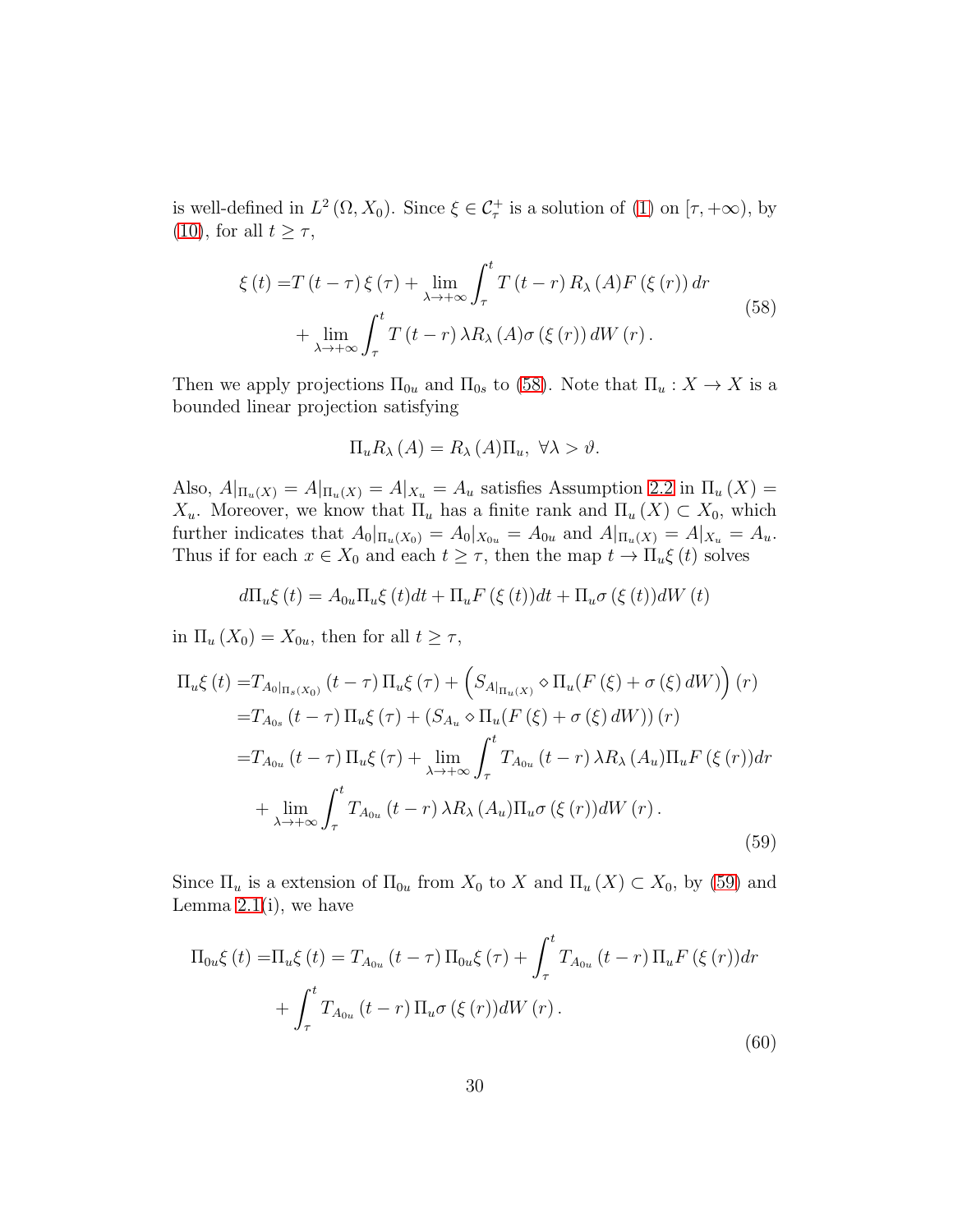Through similar arguments, we have

<span id="page-30-1"></span>
$$
\Pi_{0s}\xi(t) = T_{A_{0s}}(t-\tau)\Pi_{0s}\xi(\tau) + \lim_{\lambda \to +\infty} \int_{\tau}^{t} T_{A_{0s}}(t-r)\,\lambda R_{\lambda}\,(A_{s})\Pi_{s}F(\xi(r))dr
$$

$$
+ \lim_{\lambda \to +\infty} \int_{\tau}^{t} T_{A_{0s}}(t-r)\,\lambda R_{\lambda}\,(A_{s})\Pi_{s}\sigma(\xi(r))dW(r).
$$
\n(61)

Let  $t = s$  in [\(60\)](#page-29-2), we have, for all  $s \geq \tau$ ,

<span id="page-30-0"></span>
$$
\Pi_{0u}\xi(s) = T_{A_{0u}}(s-\tau)\Pi_{0u}\xi(\tau) + \int_{\tau}^{s} T_{A_{0u}}(s-r)\Pi_{u}F(\xi(r))dr + \int_{\tau}^{s} T_{A_{0u}}(s-r)\Pi_{u}\sigma(\xi(r))dW(r).
$$
\n(62)

Hence for all  $s \ge t \ge \tau$ ,

$$
T_{A_{0u}}(t-s)\Pi_{0u}\xi(s) = T_{A_{0u}}(t-\tau)\Pi_{0u}\xi(\tau) + \int_{\tau}^{s} T_{A_{0u}}(t-r)\Pi_{u}F(\xi(r))dr + \int_{\tau}^{s} T_{A_{0u}}(t-r)\Pi_{u}\sigma(\xi(r))dW(r).
$$
\n(63)

By [\(60\)](#page-29-2) and [\(63\)](#page-30-0), we have, for all  $s \ge t \ge \tau$ ,

<span id="page-30-2"></span>
$$
\Pi_{0u}\xi(t) = T_{A_{0u}}(t-s)\Pi_{0u}\xi(s) - \int_{t}^{s} T_{A_{0u}}(t-r)\Pi_{u}F(\xi(r)) dr - \int_{t}^{s} T_{A_{0u}}(t-r)\Pi_{u}\sigma(\xi(r)) dW(r).
$$
\n(64)

By [\(61\)](#page-30-1) and [\(64\)](#page-30-2), for all  $s\geq t\geq \tau,$  we have

<span id="page-30-3"></span>
$$
\xi(t) = T_{A_{0s}}(t-\tau) \Pi_{0s} \xi(\tau) - \int_{t}^{s} T_{A_{0u}}(t-r) \Pi_{u} F(\xi(r)) dr
$$
  

$$
- \int_{t}^{s} T_{A_{0u}}(t-r) \Pi_{u} \sigma(\xi(r)) dW(r) + T_{A_{0u}}(t-s) \Pi_{0u} \xi(s)
$$
  

$$
+ \lim_{\lambda \to +\infty} \int_{\tau}^{t} T_{A_{0s}}(t-r) \lambda R_{\lambda}(A_{s}) \Pi_{s} F(\xi(r)) dr
$$
  

$$
+ \lim_{\lambda \to +\infty} \int_{\tau}^{t} T_{A_{0s}}(t-r) \lambda R_{\lambda}(A_{s}) \Pi_{s} \sigma(\xi(r)) dW(r).
$$
 (65)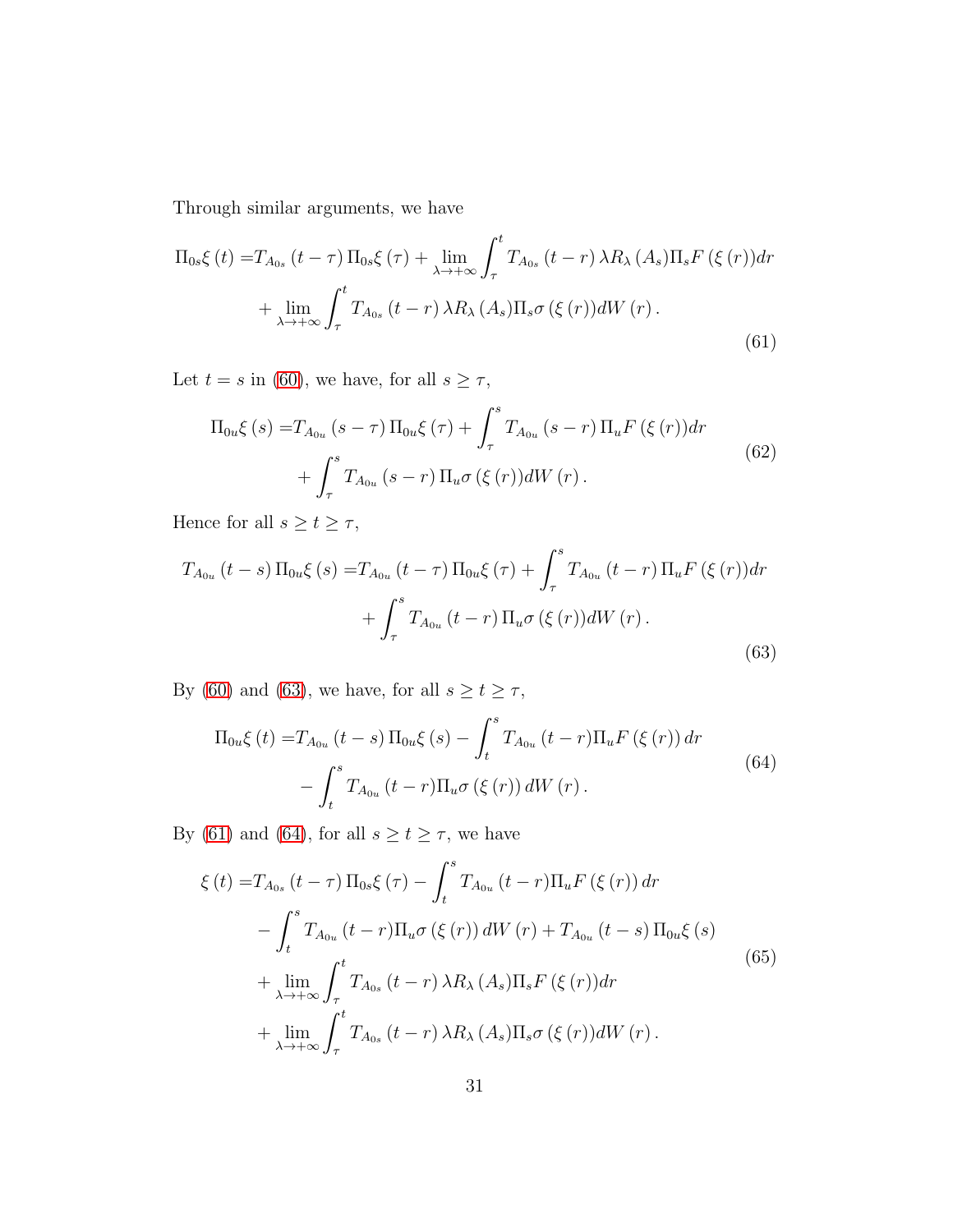Since for all  $s \ge t \ge \tau$ , let  $s \to +\infty$  in [\(65\)](#page-30-3), then by [\(14\)](#page-12-1),

$$
||T_{A_{0u}}(t-s)\Pi_{0u}\xi(s)||_{L^{2}(\Omega,X_{0})} \leq Ke^{\alpha(t-s)}||\xi(s)||_{L^{2}(\Omega,X_{0})}
$$
  

$$
\leq Ke^{\alpha t}e^{(\gamma-\alpha)s}||\xi(s)||_{\mathcal{C}_{\tau}^{-}} \to 0.
$$

Thus [\(55\)](#page-27-1) is fulfilled as wished with  $x = \Pi_{0s} \xi(\tau)$ .

**Step 2: sufficiency.** Suppose  $\xi \in C_{\tau}^+$  satisfies [\(55\)](#page-27-1) for  $t \geq \tau$ . Since  $\xi \in C_{\tau}^{+}$ , we know  $\xi$  is an  $X_0$ -valued  $\mathcal{F}_t$ -progressively measurable process and  $\xi \in C([T, +\infty), L^2(\Omega, X_0))$ . And from [\(55\)](#page-27-1), one can verify that for all  $t \geq \tau$ ,

<span id="page-31-0"></span>
$$
\xi(t) = T(t-\tau)\xi(\tau) + \lim_{\lambda \to +\infty} \int_{\tau}^{t} T(t-s)\,\lambda R_{\lambda}(A)F(\xi(s))\,ds
$$
  
+ 
$$
\lim_{\lambda \to +\infty} \int_{\tau}^{t} T(t-s)\,\lambda R_{\lambda}(A)\sigma(\xi(s))\,dW(s).
$$
 (66)

From [\(66\)](#page-31-0), we get that for all  $t \geq \tau$ ,

$$
\xi(t) = u(t, \tau, \xi(\tau)),
$$

where u is the integrated solution of [\(1\)](#page-0-0) with initial condition  $\xi(\tau)$  at initial time  $\tau$ . Then by the definition of integrated solutions of [\(1\)](#page-0-0) on  $[\tau, +\infty)$ ,  $\xi$  is<br>an integrated solution of (1) on  $[\tau, +\infty)$ . an integrated solution of [\(1\)](#page-0-0) on  $[\tau, +\infty)$ .

Now we are ready to construct the mean-square random stable invariant sets of [\(1\)](#page-0-0). By Lemma [4.1,](#page-27-2) if  $\xi \in C_{\tau}^{+}$  is an integrated solution of (1), then  $\xi$ must satisfy [\(55\)](#page-27-1). Take the conditional expectation  $\mathbb{E}(\cdot|\mathcal{F}_t)$  on (55), we get for  $t \geq \tau$ ,

<span id="page-31-1"></span>
$$
\xi(t) = T_{A_{0s}}(t-\tau)x - \mathbb{E}\left[\int_{t}^{\infty} T_{A_{0u}}(t-r)\Pi_{u}F(\xi(r))dr|\mathcal{F}_{t}\right]
$$

$$
-\mathbb{E}\left[\int_{t}^{\infty} T_{A_{0u}}(t-r)\Pi_{u}\sigma(\xi(r))dW(r)|\mathcal{F}_{t}\right]
$$

$$
+\lim_{\lambda \to +\infty} \int_{\tau}^{t} T_{A_{0s}}(t-r)\lambda R_{\lambda}(A_{s})\Pi_{s}F(\xi(r))dr
$$

$$
+\lim_{\lambda \to +\infty} \int_{\tau}^{t} T_{A_{0s}}(t-r)\lambda R_{\lambda}(A_{s})\Pi_{s}\sigma(\xi(r))dW(r).
$$
(67)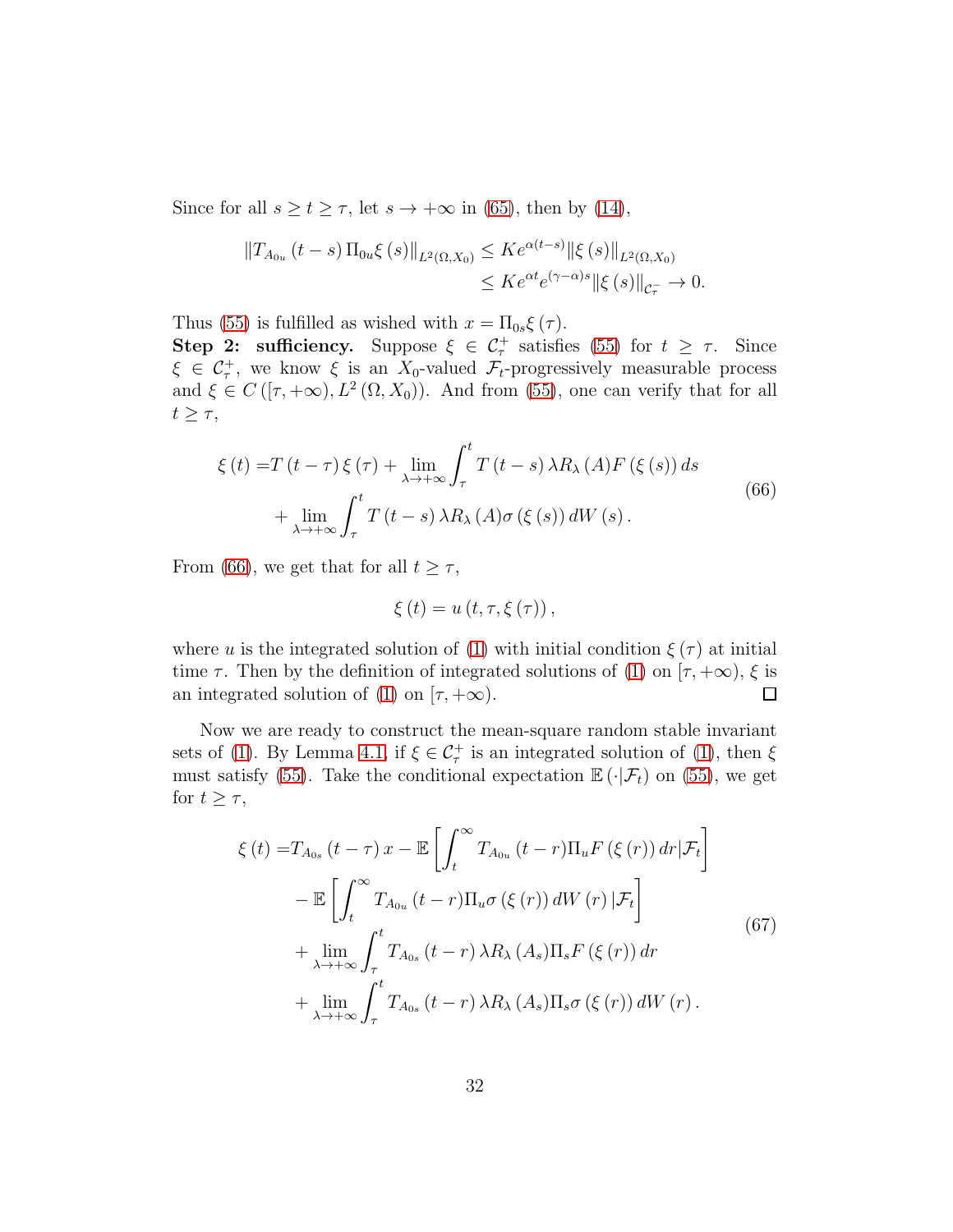in  $L^2(\Omega, X_0)$  with  $x \in L^2(\Omega, \mathcal{F}_\tau; X_{0s})$ . Similar to what we did when constructing unstable manifolds, given  $\tau \in \mathbb{R}$ , set

$$
\mathcal{M}^{s*}(\tau) = \left\{ \xi(\tau) \in L^2(\Omega, \mathcal{F}_\tau; X_0) : \xi \in \mathcal{C}_\tau^+\text{and satisfies (67) on } [\tau, +\infty) \right\}.
$$

But it turns out that the invariance property of  $\mathcal{M}^{s*}(\tau)$  cannot be proved due to the  $\mathcal{F}_t$ -adaptedness issues, which means we cannot give the existence of mean-square random stable invariant manifolds yet. We shall consider the mean-square random stable invariant sets instead. For every  $\tau \in \mathbb{R}$  and  $t \geq \tau$ , set

<span id="page-32-0"></span>
$$
\mathcal{M}^{s}(\tau)
$$
  
=  $\{ \xi(\tau) \in L^{2}(\Omega, \mathcal{F}_{\tau}; X_{0}) : \xi(t) \in C_{\tau}^{+} \text{ and is an integrated solution of (1)} \}.$  (68)

We shall prove that  $\mathcal{M}^s(\tau)$  is a mean-square random stable invariant set of [\(1\)](#page-0-0). By Lemma [4.1,](#page-27-2) we need to find all solutions of [\(55\)](#page-27-1) which belongs to  $\mathcal{C}_{\tau}^+$  on  $[\tau, +\infty)$ . Given  $\tau \in \mathbb{R}$ , define a subset of  $L^2(\Omega, \mathcal{F}_{\tau}; X_{0s})$  as  $X_{0s}^{\tau}$  which is given by

<span id="page-32-2"></span>
$$
X_{0s}^{\tau} = \left\{ x \in L^2\left(\Omega, \mathcal{F}_\tau; X_{0s}\right) : \text{there exists } \xi \in \mathcal{C}_\tau^+ \text{ satisfying (55)} \right\}.
$$

 $X_{0s}^{\tau}$  is nonempty since  $0 \in X_{0s}^{\tau}$ . By [\(68\)](#page-32-0) and Lemma [4.1,](#page-27-2) we get that, for every given  $\tau \in \mathbb{R}$  and  $t \geq \tau$ ,

$$
\mathcal{M}^{s}(\tau)
$$
  
=  $\{\xi(\tau) \in L^{2}(\Omega, \mathcal{F}_{\tau}; X_{0}) : \exists x \in X_{0s}^{\tau} \text{ such that } \xi(t) \in C_{\tau}^{+} \text{ satisfies (55)}\}.$   
(69)

We below prove that  $\mathcal{M}^s(\tau)$  is a invariant set of  $\Phi$  and it is given by a graph of Lipschitz function.

<span id="page-32-3"></span>Theorem 4.1. Assume Assumption [2.1,](#page-4-0) Assumption [2.2,](#page-5-0) Assumption [2.4](#page-9-0) and Assumption [2.5](#page-12-0) hold. If  $\beta < \zeta < \gamma < \alpha$  with

$$
K\left(L_1\left(\alpha-\gamma\right)^{-1}+L_2\left(2\alpha-2\gamma\right)^{-\frac{1}{2}}+L_1C_{\zeta}+L_2C_{\zeta}\right)<1,\tag{70}
$$

<span id="page-32-1"></span>,

then there exists a mean-square random stable invariant set for [\(1\)](#page-0-0) given by

$$
\mathcal{M}^{s}(\tau) = \left\{ x + h^{s}(x, \tau) : x \in L^{2}(\Omega, \mathcal{F}_{\tau}; X_{0s}) \right\}
$$

where  $h^s(\cdot, \tau) : X_{0s}^{\tau} \to L^2(\Omega, \mathcal{F}_{\tau}; X_{0u})$  is a Lipschitz continuous map.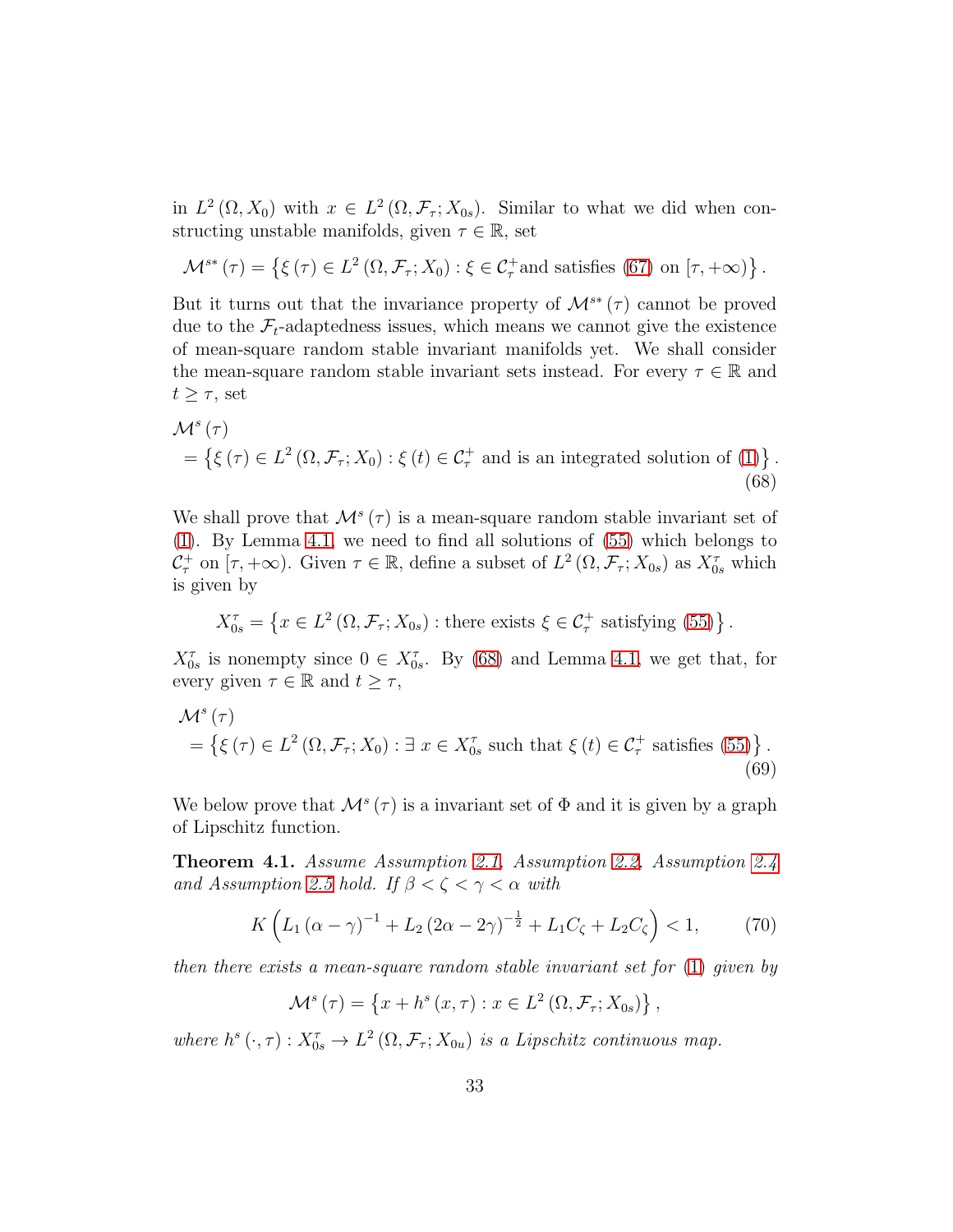Proof. We proceed it in three steps.

**Step 1.** By the definition of  $X_{0s}^{\tau}$ , if  $x \in X_{0s}^{\tau}$ , then there exists at least one  $\xi \in C_{\tau}^{+}$  which satisfies [\(55\)](#page-27-1). We prove that when [\(70\)](#page-32-1) is satisfied, such  $\xi$  is unique. Suppose  $\xi_1, \xi_2 \in C^+$  satisfy [\(55\)](#page-27-1) with  $x \in X^{\tau}_{0s}$ , then by (55), we have, for  $t \geq \tau$ ,

<span id="page-33-0"></span>
$$
\|\xi_{1}(t) - \xi_{2}(t)\|_{L^{2}(\Omega, X_{0})} \leq \int_{t}^{\infty} \|T_{A_{0u}}(t-r)\Pi_{u}(F(\xi_{1}(r)) - F(\xi_{2}(r)))\|_{L^{2}(\Omega, X_{0})} dr
$$
  
\n
$$
\leq \left\|\int_{t}^{\infty} T_{A_{0u}}(t-r)\Pi_{u}(\sigma(\xi_{1}(r)) - \sigma(\xi_{2}(r))))dW(r)\right\|_{L^{2}(\Omega, X_{0})} + \lim_{\lambda \to +\infty} \int_{\tau}^{t} \|T_{A_{0s}}(t-r)\lambda R_{\lambda}(A_{s})\Pi_{s}(F(\xi_{1}(r)) - F(\xi_{2}(r)))\|_{L^{2}(\Omega, X_{0})} dr
$$
  
\n
$$
+ \left\|\lim_{\lambda \to +\infty} \int_{\tau}^{t} T_{A_{0s}}(t-r)\lambda R_{\lambda}(A_{s})\Pi_{s}(\sigma(\xi_{1}(r)) - \sigma(\xi_{2}(r))))dW(r)\right\|_{L^{2}(\Omega, X_{0})} dr
$$
  
\n
$$
= \mathcal{I}_{1} + \mathcal{I}_{2} + \mathcal{I}_{3} + \mathcal{I}_{4}.
$$
  
\n(71)

By [\(2\)](#page-4-1) and [\(14\)](#page-12-1), we have, for  $t \geq \tau$ ,

<span id="page-33-2"></span><span id="page-33-1"></span>
$$
\mathcal{I}_{1} \leq KL_{1} \int_{t}^{\infty} e^{\alpha(t-r)} \|\xi_{1}(r) - \xi_{2}(r)\|_{L^{2}(\Omega, X_{0})} dr
$$
\n
$$
\leq KL_{1} \|\xi_{1}(r) - \xi_{2}(r)\|_{\mathcal{C}_{\tau}^{+}} e^{\alpha t} \int_{t}^{\infty} e^{-(\alpha-\gamma)r} dr
$$
\n
$$
\leq KL_{1} (\alpha - \gamma)^{-1} e^{\gamma t} \|\xi_{1} - \xi_{2}\|_{\mathcal{C}_{\tau}^{+}}.
$$
\n(72)

By [\(4\)](#page-4-2) and [\(14\)](#page-12-1), we have, for  $t \geq \tau$ ,

$$
\mathcal{I}_{2} = \mathbb{E}\left[\left(\int_{t}^{\infty} T_{A_{0u}}\left(t-r\right)\Pi_{u}\left(\sigma\left(\xi_{1}\left(r\right)\right)-\sigma\left(\xi_{2}\left(r\right)\right)\right)dW\left(r\right)\right)^{2}\right]^{\frac{1}{2}}
$$
\n
$$
\leq KL_{2}\left(\int_{t}^{\infty} e^{2\alpha(t-r)}\mathbb{E}\left[\left\|\xi_{1}\left(r\right)-\xi_{2}\left(r\right)\right\|_{L^{2}(\Omega,X_{0})}^{2}\right]dr\right)^{\frac{1}{2}}
$$
\n
$$
\leq KL_{2}\left\|\xi_{1}\left(r\right)-\xi_{2}\left(r\right)\right\|_{\mathcal{C}_{\tau}^{+}}e^{\alpha t}\left(\int_{t}^{\infty} e^{-2(\alpha-\gamma)r}dr\right)^{\frac{1}{2}}
$$
\n
$$
\leq KL_{2}\left(2\alpha-2\gamma\right)^{-\frac{1}{2}}e^{\gamma t}\left\|\xi_{1}-\xi_{2}\right\|_{\mathcal{C}_{\tau}^{+}}.
$$
\n(73)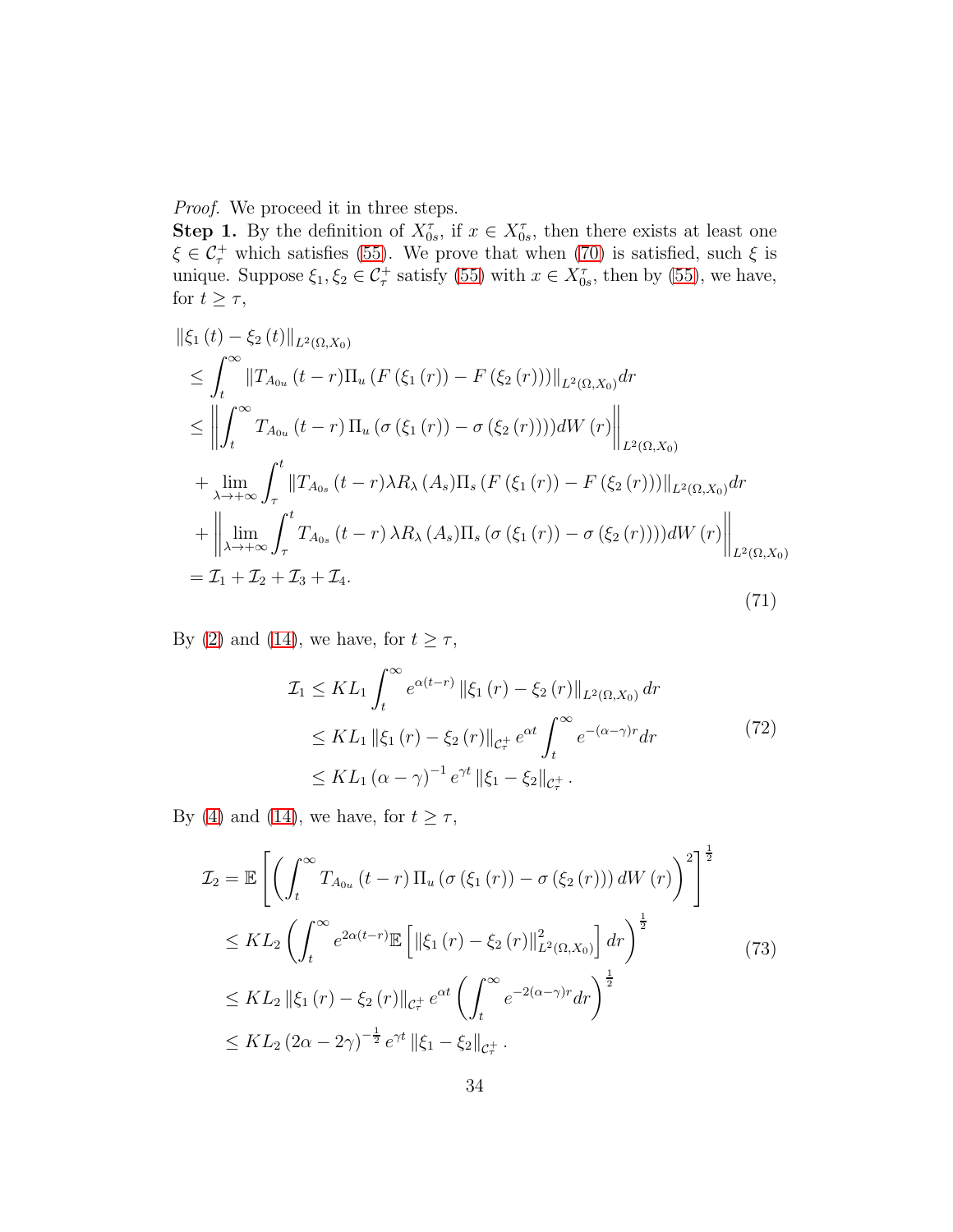By Lemma [2.6](#page-9-3) and [\(2\)](#page-4-1), we have, for  $t\geq \tau$  and  $\zeta\in (\beta,\gamma),$ 

$$
\mathcal{I}_{3} = \lim_{\lambda \to +\infty} \int_{\tau}^{t} \|T_{A_{0s}}(t-r)\lambda R_{\lambda}(A_{s})\Pi_{s} (F(\xi_{1}(r)) - F(\xi_{2}(r)))\|_{L^{2}(\Omega, X_{0})} dr
$$
\n
$$
\leq L_{1}C_{\zeta} \sup_{s \in [0, t-\tau]} e^{\zeta(t-\tau-s)} \|\xi_{1}(s+\tau) - \xi_{2}(s+\tau)\|_{L^{2}(\Omega, X_{0})}
$$
\n
$$
\leq L_{1}C_{\zeta}e^{\gamma t} \|\xi_{1} - \xi_{2}\|_{\mathcal{C}_{\tau}^{+}}.
$$
\n(74)

By Lemma [2.6](#page-9-3) and [\(4\)](#page-4-2), we have, for  $t \geq \tau$  and  $\zeta \in (\beta, \gamma)$ ,

<span id="page-34-0"></span>
$$
\mathcal{I}_{4} = \left\| \lim_{\lambda \to +\infty} \int_{\tau}^{t} T_{A_{0s}}(t-r) \lambda R_{\lambda}(A_{s}) \Pi_{s}(\sigma(\xi_{1}(r)) - \sigma(\xi_{2}(r))))dW(r) \right\|_{L^{2}(\Omega, X_{0})} \n\leq C_{\zeta} \sup_{s \in [0, t-\tau]} e^{\zeta(t-\tau-s)} \mathbb{E} \left[ \left\| \sigma(\xi_{1}(s+\tau)) - \sigma(\xi_{2}(s+\tau)) \right\|_{\mathcal{L}_{2}(Y_{0}, X)}^{2} \right]^{\frac{1}{2}} \n\leq L_{2} C_{\zeta} e^{\gamma t} \|\xi_{1} - \xi_{2}\|_{\mathcal{C}_{\tau}^{+}}.
$$
\n(75)

By combining [\(71\)](#page-33-0)-[\(75\)](#page-34-0), we have, for  $t \geq \tau$ ,

<span id="page-34-1"></span>
$$
\|\xi_{1}(t) - \xi_{2}(t)\|_{\mathcal{C}_{\tau}^{+}}\leq K \left( L_{1} (\alpha - \gamma)^{-1} + L_{2} (2\alpha - 2\gamma)^{-\frac{1}{2}} + L_{1} C_{\zeta} + L_{2} C_{\zeta} \right) \|\xi_{1}(t) - \xi_{2}(t)\|_{\mathcal{C}_{\tau}^{+}}.
$$
\n(76)

By [\(70\)](#page-32-1) and [\(76\)](#page-34-1), we get that for  $t \geq \tau$ ,  $\xi_1(t) = \xi_2(t)$ . So such  $\xi$  is unique. Given  $\tau \in \mathbb{R}$  and  $x \in \overline{X}_{0s}^{\tau}$ , denote by  $\hat{\xi}(x)$  the unique solution of [\(55\)](#page-27-1) through the above steps. Let  $K\left(L_1(\alpha-\gamma)^{-1}+L_2(2\alpha-2\gamma)^{-\frac{1}{2}}+L_1C_{\zeta}+L_2C_{\zeta}\right)$  = δ. By [\(76\)](#page-34-1), for  $x_1, x_2 \in \overline{X}_{0s}^{\tau}$ , we have, for  $t \geq \tau$ ,

<span id="page-34-2"></span>
$$
\|\hat{\xi}(x_1) - \hat{\xi}(x_2)\|_{\mathcal{C}_{\tau}^{\perp}} \n\le \sup_{t \ge \tau} e^{-\gamma t} \|T_{A_{0s}}(t - \tau)(x_1 - x_2)\|_{L^2(\Omega, X_0)} + \delta \|\hat{\xi}(x_1) - \hat{\xi}(x_2)\|_{\mathcal{C}_{\tau}^{\perp}} \n\le K e^{-\beta \tau} \sup_{t \ge \tau} e^{(\beta - \gamma)t} \|x_1 - x_2\|_{L^2(\Omega, X_0)} + \delta \|\hat{\xi}(x_1) - \hat{\xi}(x_2)\|_{\mathcal{C}_{\tau}^{\perp}} \n\le K e^{-\gamma \tau} \|x_1 - x_2\|_{L^2(\Omega, X_0)} + \delta \|\hat{\xi}(x_1) - \hat{\xi}(x_2)\|_{\mathcal{C}_{\tau}^{\perp}}.
$$
\n(77)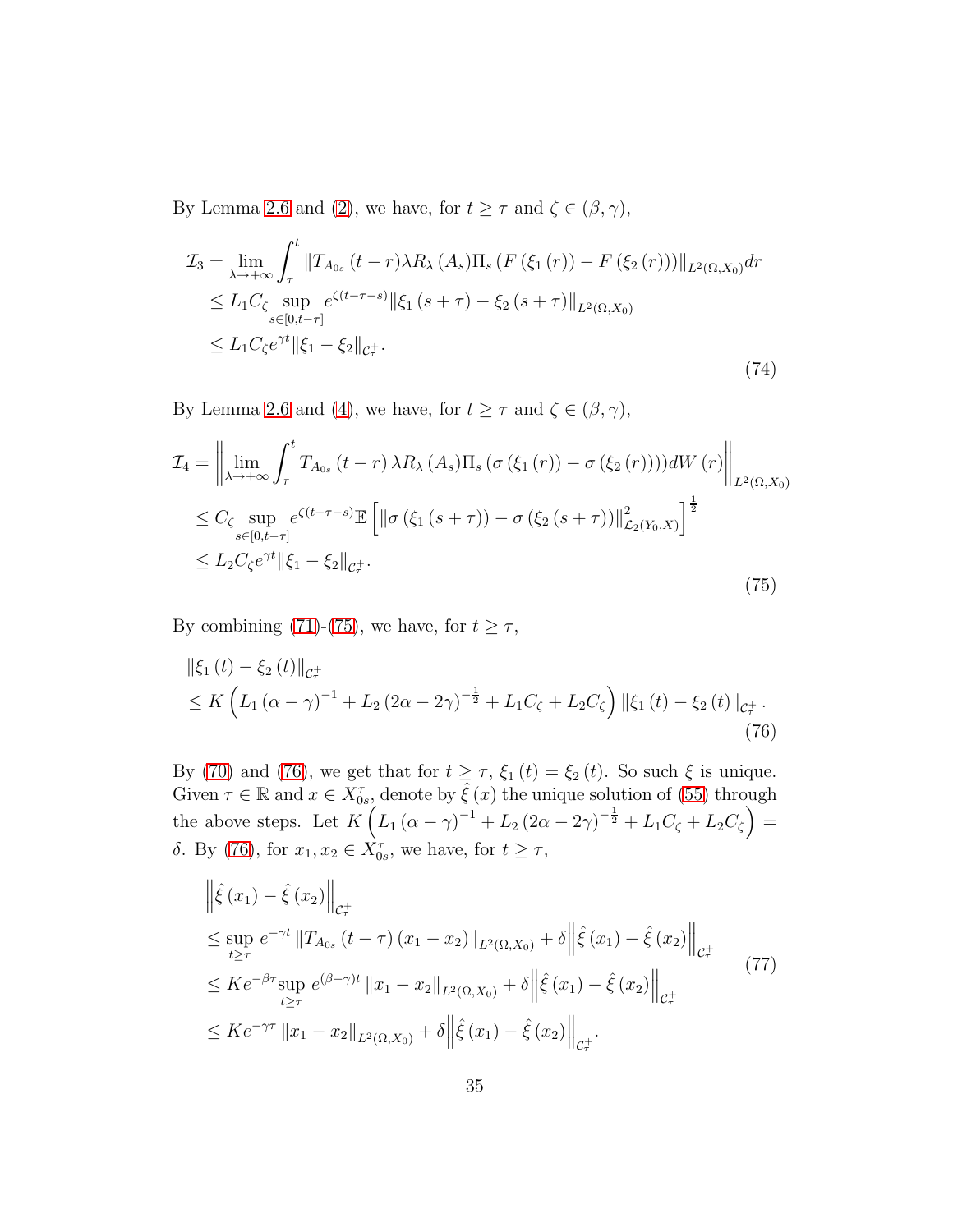Thus by [\(77\)](#page-34-2), for all  $x_1, x_2 \in X_{0s}^{\tau}$ , we have

<span id="page-35-0"></span>
$$
\left\| \hat{\xi}(x_1)(\tau) - \hat{\xi}(x_2)(\tau) \right\|_{L^2(\Omega, X_0)} \le K \left( 1 - \delta \right)^{-1} \left\| x_1 - x_2 \right\|_{L^2(\Omega, X_0)}. \tag{78}
$$

Step 2. We prove that the mean-square stable invariant set is given by a graph of a Lipschitz continuous map. Let  $h^{s}(x, \tau) = \Pi_{0u} \hat{\xi}(x) (\tau)$ . Let  $s \to +\infty$  and  $t = \tau$  in [\(64\)](#page-30-2), we have

<span id="page-35-1"></span>
$$
h^{s}(x,\tau) = -\int_{\tau}^{\infty} T_{A_{0u}}(\tau - r) \Pi_{u} F\left(\hat{\xi}(x)(r)\right) dr - \int_{\tau}^{\infty} T_{A_{0u}}(\tau - r) \Pi_{u} \sigma\left(\hat{\xi}(x)(r)\right) dW(r).
$$
\n(79)

Indeed, by [\(72\)](#page-33-1), [\(73\)](#page-33-2) and [\(78\)](#page-35-0), it follows that for all  $x_1, x_2 \in X_{0s}^{\tau}$ ,

$$
\|h^{s}(x_{1},\tau) - h^{s}(x_{2},\tau)\|_{L^{2}(\Omega,X_{0})}
$$
  
\$\leq K^{2}\left(L\_{1}(\alpha-\gamma)^{-1} + L\_{2}(2\alpha-2\gamma)^{-\frac{1}{2}}\right)(1-\delta)^{-1} \|x\_{1} - x\_{2}\|\_{L^{2}(\Omega,X\_{0})}. \tag{80}\$

By the definition of  $h^s(\cdot, \tau)$  and [\(44\)](#page-24-1), we get that  $h^s(\cdot, \tau) : X_{0s}^{\tau} \to L^2(\Omega, \mathcal{F}_{\tau}; X_{0u})$ is a Lipschitz continuous map. Then by [\(55\)](#page-27-1) and [\(79\)](#page-35-1), we have for all  $\tau \in \mathbb{R}$ and  $x \in X_{0s}^{\tau}$ ,

$$
\hat{\xi}(x)(\tau) = x + h^{s}(x, \tau).
$$
 (81)

By the definition of  $\mathcal{M}^s(\tau)$  [\(69\)](#page-32-2) and Lemma [4.1,](#page-27-2)  $\xi(\tau) \in \mathcal{M}^s(\tau)$  if and only if there exists  $x \in X_{0s}^{\tau}$  such that  $\xi(\tau) = x + h^{s}(x, \tau)$ . Therefore, we have

$$
\mathcal{M}^{s}(\tau) = \{x + h^{s}(x, \tau) : x \in X_{0s}^{\tau}\}.
$$

Step 3. Given  $\tau \in \mathbb{R}$ , we prove that  $\mathcal{M}^s(\tau)$  is invariant under  $\Phi$ . By Definition [2.2,](#page-3-1) we need to show that for each  $\xi(\tau) \in \mathcal{M}^s(\tau)$  and  $t > 0$ ,  $\Phi(t,\tau)\xi(\tau) \in \mathcal{M}^s(\tau+t)$ . By [\(68\)](#page-32-0), for  $\xi(\tau) \in \mathcal{M}^s(\tau)$ ,  $\xi$  is an integrated solution of [\(1\)](#page-0-0) on  $[\tau, +\infty)$ . It is easy to prove that  $\xi$  also belongs to  $\mathcal{C}_{\tau+t}^+$ and is an integrated solution of [\(1\)](#page-0-0) on  $[\tau + t, +\infty)$ . So by [\(68\)](#page-32-0),  $\xi(\tau + t) \in$  $\mathcal{M}^{s}(\tau+t)$ . Since  $\xi$  is an integrated solution of [\(1\)](#page-0-0) on  $[\tau, +\infty)$ , we find that

$$
\Phi(t,\tau)(\xi(\tau)) = u(t+\tau,\tau,\xi(\tau)) = \xi(t+\tau).
$$

So  $\Phi(t,\tau)$   $(\xi(\tau)) \in M^s(\tau+t)$ , which implies  $\Phi(t,\tau) M^s(\tau) \subseteq M^s(\tau+t)$ . So  $\mathcal{M}^s(\tau)$  is invariant under  $\Phi$ .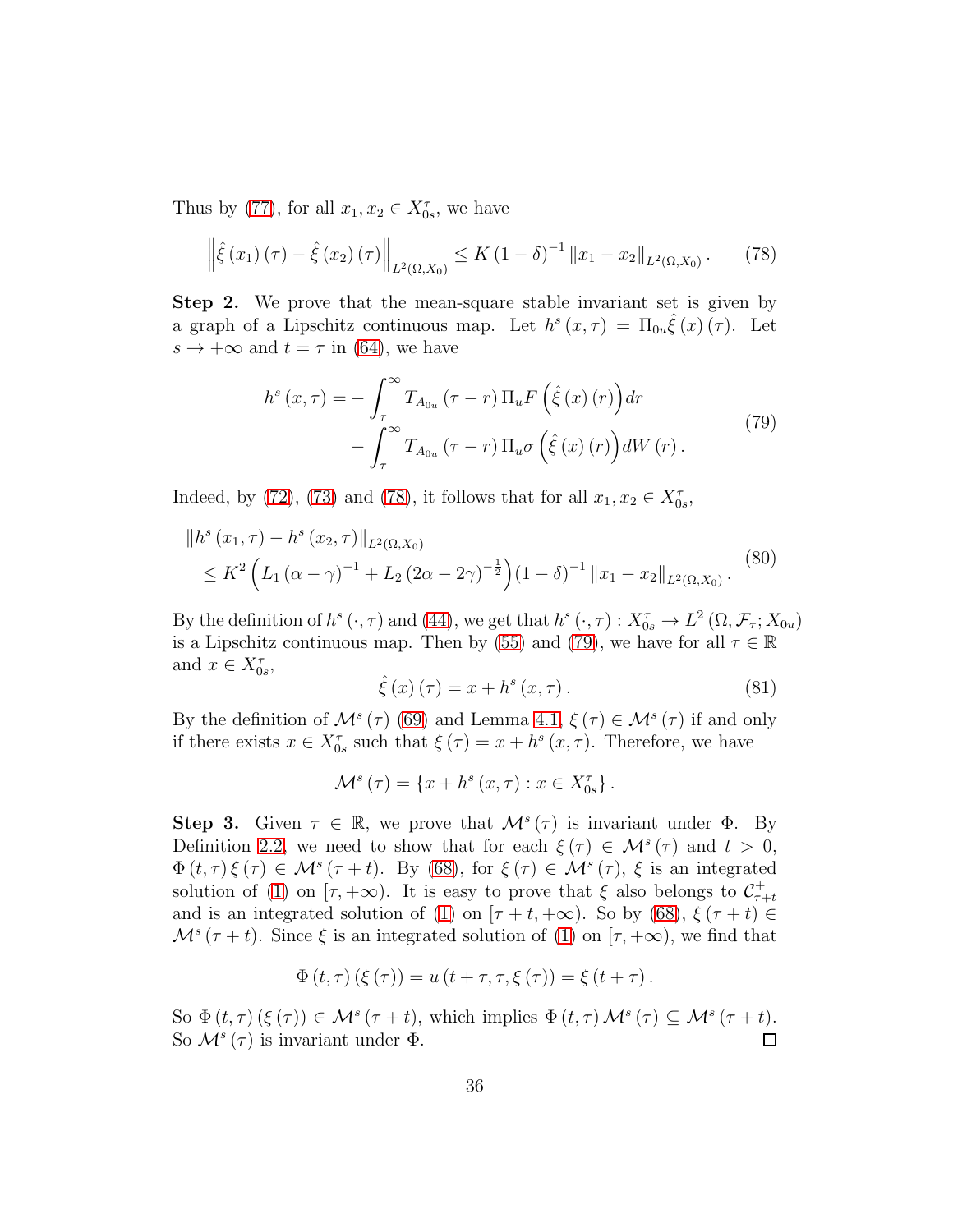#### 5. Example

<span id="page-36-0"></span>Consider the following stochastic Stratonovich parabolic partial equation

$$
\begin{cases}\n\frac{\partial u(t,x)}{\partial t} = \left(\frac{\partial^2 u(t,x)}{\partial x^2} + \frac{\pi^2}{2} u(t,x) + g_0(u(t,x))\right) dt + \sigma(u(t,x)) dW(t), \\
-\frac{\partial u(t,0)}{\partial x} = g_1(u(t,\cdot)), \\
\frac{\partial u(t,1)}{\partial x} = g_2(u(t,\cdot)), \\
u(0,\cdot) = u_0 \in L^2(0,1).\n\end{cases}
$$
\n(82)

where  $x \in (0,1)$ ,  $g_0: L^2(0,1) \to L^2(0,1)$ ,  $g_1, g_2: L^2(0,1) \to \mathbb{R}$  are arbitrary nonlinear functions, which are assumed to be globally Lipschitz continuous and  $g_0(0) = g_1(0) = g_2(0) = 0$ . Herein, W is a two-sided cylindrical Wiener process on a complete filtered probability space  $(\Omega, \mathcal{F}, \{\mathcal{F}_t\}_{t \in \mathbb{R}}, \mathbb{P})$ and  $L^2(0,1)$  is the usual  $L^2$ -space on the interval  $(0,1)$ .  $\sigma$  is a nonlinear function. In order to incorporate the boundary conditions, we define

 $\mathcal{Y} = \mathbb{R} \times \mathbb{R} \times L^2(0, 1)$  and  $\mathcal{Y}_0 = \{0\} \times \{0\} \times L^2(0, 1)$ .

which are Banach spaces equipped with the usual product norm. Let us denote

$$
\mathcal{A}\begin{pmatrix}0\\0\\ \varphi\end{pmatrix}=\begin{pmatrix}\varphi'(0)\\-\varphi'(1)\\ \varphi''\end{pmatrix}
$$

with domain  $D(\mathcal{A}) = \{0\} \times \{0\} \times W^{2,2}(0,1)$  and its part

$$
\mathcal{A}_0 \begin{pmatrix} 0 \\ 0 \\ \varphi \end{pmatrix} = \begin{pmatrix} 0 \\ 0 \\ \varphi'' \end{pmatrix}
$$

with domain  $D(\mathcal{A}_0) = \{0\} \times \{0\} \times \{\varphi \in W^{2,2}(0,1) : \varphi'(0) = \varphi'(1) = 0\},$ where  $W^{2,2}(0,1)$  is the usual Sobolev space. Notice that

$$
\mathcal{Y}_0 = \overline{D\left(\mathcal{A}\right)} = \{0\} \times \{0\} \times L^2\left(0, 1\right) \neq \mathcal{Y}
$$

and take

$$
F\begin{pmatrix}0\\0\\ \varphi\end{pmatrix} = \begin{pmatrix}g_0(\varphi)\\g_1(\varphi)\\g_2(\varphi)\end{pmatrix}, \quad u^*(t,\cdot) = \begin{pmatrix}0\\0\\u(t,\cdot)\end{pmatrix}, \quad \omega(t) = \begin{pmatrix}0\\0\\W(t)\end{pmatrix}.
$$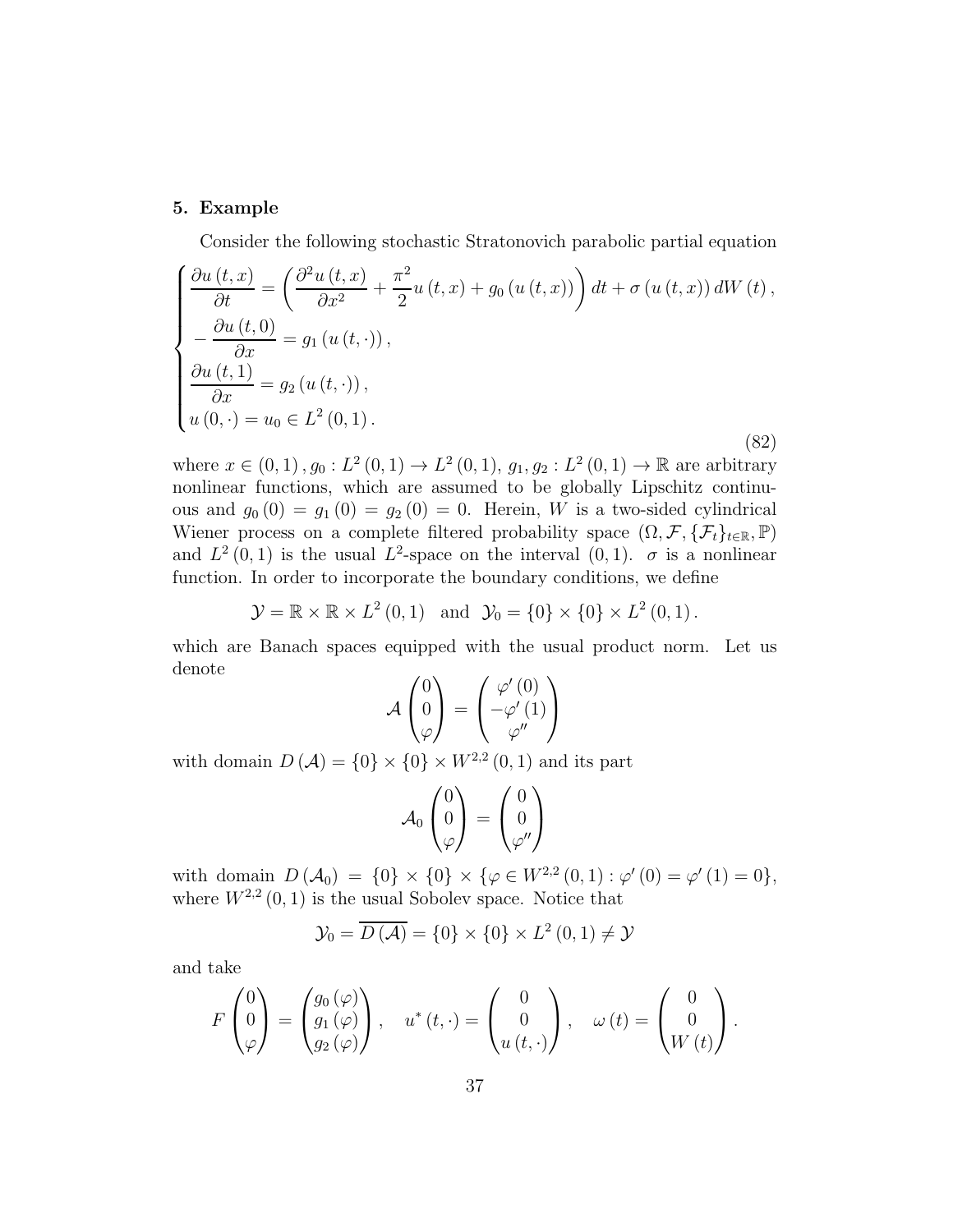Then we can rewrite [\(82\)](#page-36-0) as

$$
\begin{cases} du^*(t) = \left( \left( \mathcal{A} + \frac{1}{2} \pi^2 I \right) u^*(t) + F(u^*(t)) \right) dt + \sigma(u^*(t)) d\omega(t), \\ u^*(0) = u_0^* \in \mathcal{Y}_0. \end{cases}
$$

Then  $F: L^2(\Omega, \mathcal{Y}_0) \to L^2(\Omega, \mathcal{Y})$  is globally Lipschitz continuous by the Lipschitz continuity of  $g_i$ ,  $i = 0, 1, 2$ . Assume  $\sigma$  is  $C_b^1$  and satisfies  $\sigma(0) = 0$ . Then Assumption [2.1](#page-4-0) is satisfied. According to [\[26,](#page-41-5) Lemma 6.1 & Lemma 6.3] that the linear operator  $\mathcal{A}_0$  is the infinitesimal generator of  $(T_{\mathcal{A}_0}(t))_{t\geq0}$ a  $C_0$ -semigroup on  $\mathcal{Y}_0$  and the non-densely defined operator  $\mathcal A$  is 3/4-almost sectorial, namely, its resolvent satisfies

$$
0 < \liminf_{\lambda \to \infty} \lambda^{\frac{3}{4}} \| (\lambda I - \mathcal{A})^{-1} \|_{\mathcal{L}(x)} \leq \limsup_{\lambda \to \infty} \lambda^{\frac{3}{4}} \| (\lambda I - \mathcal{A})^{-1} \|_{\mathcal{L}(x)} < \infty.
$$

Then [\[8](#page-39-7), Lemma 8.5] guarantees Assumption [2.3.](#page-8-1) Moreover, the spectrum of  $\mathcal{A}_0$  is given by

$$
\sigma\left(\mathcal{A}_0\right) = \left\{-\left(\pi k\right)^2 : k \in \mathbb{N}\right\}.
$$

Moreover,  $(\mathcal{A} + \frac{1}{2})$  $\frac{1}{2}\pi^2I\big)_0$ , the part of  $\left(\mathcal{A} + \frac{1}{2}\right)$  $(\frac{1}{2}\pi^2I)$ , is the infinitesimal generator of a  $C_0$ -semigroup on  $\mathcal{Y}_0$  denoted by  $\left(T_{\left(\mathcal{A}+\frac{1}{2}\pi^2 I\right)_0}(t)\right)$ . Also, according to  $t\geq 0$ [\[26,](#page-41-5) Lemma 6.4] and [\[6](#page-39-5), [8](#page-39-7), Proposition 2.5], we get that Assumption [2.2](#page-5-0) is satisfied, which means  $A$  does not satisfy the Hille-Yosida condition but  $\left(\mathcal{A}+\frac{1}{2}\right)$  $\frac{1}{2}\pi^2I$ ) generates a integrated semigroup  $(S_{(A+\frac{1}{2}\pi^2I)}(t))$ . So we next  $t \geq 0$ check Assumption [2.5.](#page-12-0) In fact, by [\[26,](#page-41-5) Lemma 6.2] and [\[7,](#page-39-6) Lemma 2.1], we have  $\sigma(\mathcal{A}_0) = \sigma(\mathcal{A})$ , then

$$
\sigma\left(\mathcal{A} + \frac{1}{2}\pi^2 I\right) = \sigma\left(\mathcal{A}_0 + \frac{1}{2}\pi^2 I\right)
$$
  
=  $\left\{ -(\pi k)^2 + \frac{1}{2}\pi^2 : k \in \mathbb{N} \right\}$   
=  $\left\{ \frac{1}{2}\pi^2, -\frac{1}{2}\pi^2, -\frac{7}{2}\pi^2, -\frac{17}{2}\pi^2, \dots \right\},$ 

and each enginvalue  $\lambda_k = \left(\frac{1}{2} - k^2\right)\pi^2$  corresponding to the enginfunction

$$
\psi_{k}(x)=\sin(\pi kx).
$$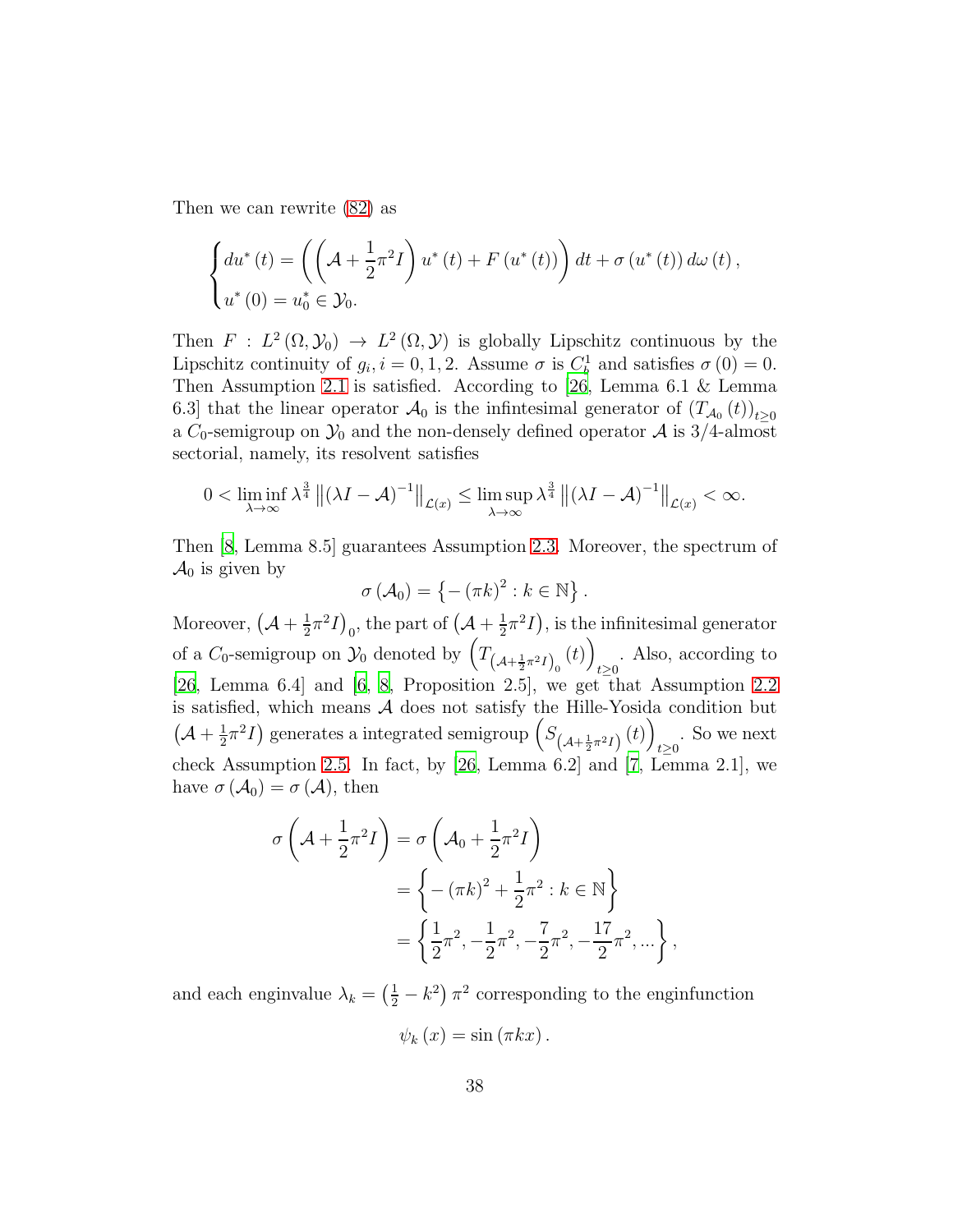By Remark [2.1,](#page-12-3) we could take  $\alpha = \beta = \frac{1}{2}$  $\frac{1}{2}\pi^2 - \varepsilon^*$  for any  $\varepsilon^* \in \left(0, \frac{1}{2}\right)$  $(\frac{1}{2}\pi^2)$ . Thus the spectrum of  $\mathcal{A}_0 + \frac{1}{2}$  $\frac{1}{2}\pi^2 I$  could be split into two parts  $\sigma^{0s} = \left\{ \left( \frac{1}{2} - k^2 \right) \pi^2 : \right\}$  $k = 1, 2, ...\}, \sigma^{0u} = \{\frac{1}{2}\}$  $\frac{1}{2}\bar{\pi}^2$ . So  $\mathcal{A}_0 + \frac{1}{2}$  $\frac{1}{2}\pi^2 I$  satisfies the exponential dichotomy condition and the Assumption [2.5](#page-12-0) is satisfied. The stable subspace  $\mathcal{Y}_{0s}$  and unstable subspace  $\mathcal{Y}_{0u}$  of  $\mathcal{Y}_0$  are span {sin  $(\pi nx)$ ,  $n = 1, 2, ...$ }, and {0}, respectively.

Therefore, the results obtained in Theorems [3.1](#page-19-2) and [4.1](#page-32-3) are applicable and thus justify the existence of mean-square random unstable manifolds and stable sets for [\(82\)](#page-36-0).

## <span id="page-38-0"></span>6. Concluding remarks

Under the suitable assumptions, we have established the existence of mean-square random unstable invariant manifolds and mean-square random stable invariant set of [\(1\)](#page-0-0) that are given by graphs of Lipschitz maps.

We conclude this paper by discussing several possible extensions of our result. The first extension is straightforward and can be obtained by simply rereading the paper carefully. The two other extensions are less obvious and merit further investigation.

- (1) One can consider the existence of center manifold of [\(1\)](#page-0-0) if one additionally has a center subspace, namely if there exist eigenvalues of  $A_0$  with real part greater than zero. Under the modified assumption of exponential dichotomy for  $A_0$ , one can obtain the existence of mean-square center-unstable invariant manifold and mean-square center-stable invariant set of [\(1\)](#page-0-0).
- (2) We need to point out that the usual assumptions  $F: L^2(\Omega, X_0) \to$  $L^2(\Omega,X)$  and  $\sigma: L^2(\Omega,X_0) \to L^2(\Omega,\mathcal{L}_2(Y_0,X))$  are  $C^k$  (for  $k \geq 1$ ) can not guarantee the smoothness of random invariant manifolds or invariant sets. The main difficulty that one has to face arises from the fact that the required gap condition contains some  $C_{\kappa}$  like constant since Young's convolution inequality is not applicable. There is no conceptual obstruction to the use of the method of proof presented in this paper in that situation, but new estimates are required.
- (3) One can weaken the hyperbolicity of invariant manifolds in the present paper. We refer to [\[17](#page-40-8), [30\]](#page-41-9) for implementations of this idea in the framework of random dynamical systems. Herein, Bates *et al.* [\[17\]](#page-40-8) studied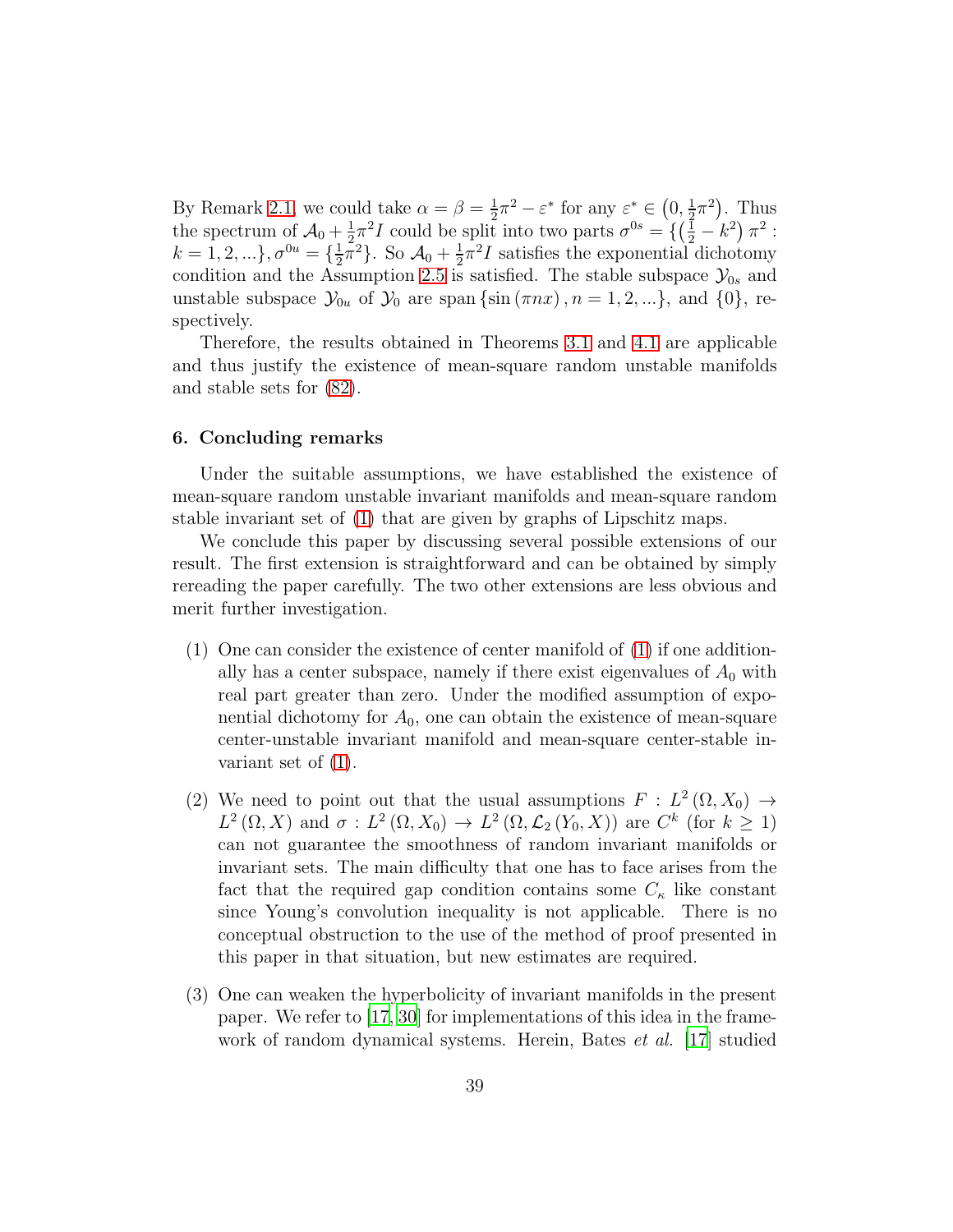normally hyperbolic invariant manifolds for random dynamical systems and the persistence of normal hyperbolicity under random perturbations. Zhou and Zhang [\[30\]](#page-41-9) weakened the results to the nonuniformly normally hyperbolic case. A natural question is whether the results of the present paper also apply to these weakened situations.

#### Acknowledgments

Zeng is partially supported by the National Natural Science Foundation of China (No. 11871225), Guangdong Basic and Applied Basic Research Foundation (No. 2019A1515011350) and Guangzhou Basic and Applied Basic Research Foundation (No. 202 11911530750). Huang is partially supported by the National Natural Science Foundation of China (No. 11771449).

## References

- <span id="page-39-0"></span>[1] W. Arendt, Resolvent positive operators, Proc. London Math. Soc. s3- 54 (2) (1987) 321–349.
- <span id="page-39-1"></span>[2] W. Arendt, C. Batty, M. Hieber, F. Neubrander, Vector-Valued Laplace Transforms and Cauchy Problems, Birkhäuser, Basel, 2001.
- <span id="page-39-2"></span>[3] G. Da Prato, E. Sinestrari, Differential operators with non-dense domain, Ann. Scuola Norm-Sci. 14 (2) (1987) 285–344.
- <span id="page-39-3"></span>[4] H. Thieme, Integrated semigroups and integrated solutions to abstract Cauchy problems, J. Math. Anal. Appl. 152 (2) (1990) 416–447.
- <span id="page-39-4"></span>[5] H. Thieme, Semiflows generated by Lipschitz perturbations of nondensely defined operators, Differential Integral Equations 3 (6) (1990) 1035–1066.
- <span id="page-39-5"></span>[6] P. Magal, S. Ruan, On integrated semigroups and age-structured models in  $\mathcal{L}^p$  space, Differential Integral Equations 20 (2) (2007) 197–239.
- <span id="page-39-6"></span>[7] P. Magal, S. Ruan, Center manifolds for semilinear equations with nondense domain and applications to Hopf bifurcation in age structured models, Mem. Amer. Math. Soc. 202 (951) (2009) 71pp.
- <span id="page-39-7"></span>[8] P. Magal, S. Ruan, On semilinear Cauchy problems with non-dense domain, Adv. Difference Equations 14 (11-12) (2009) 1041–1084.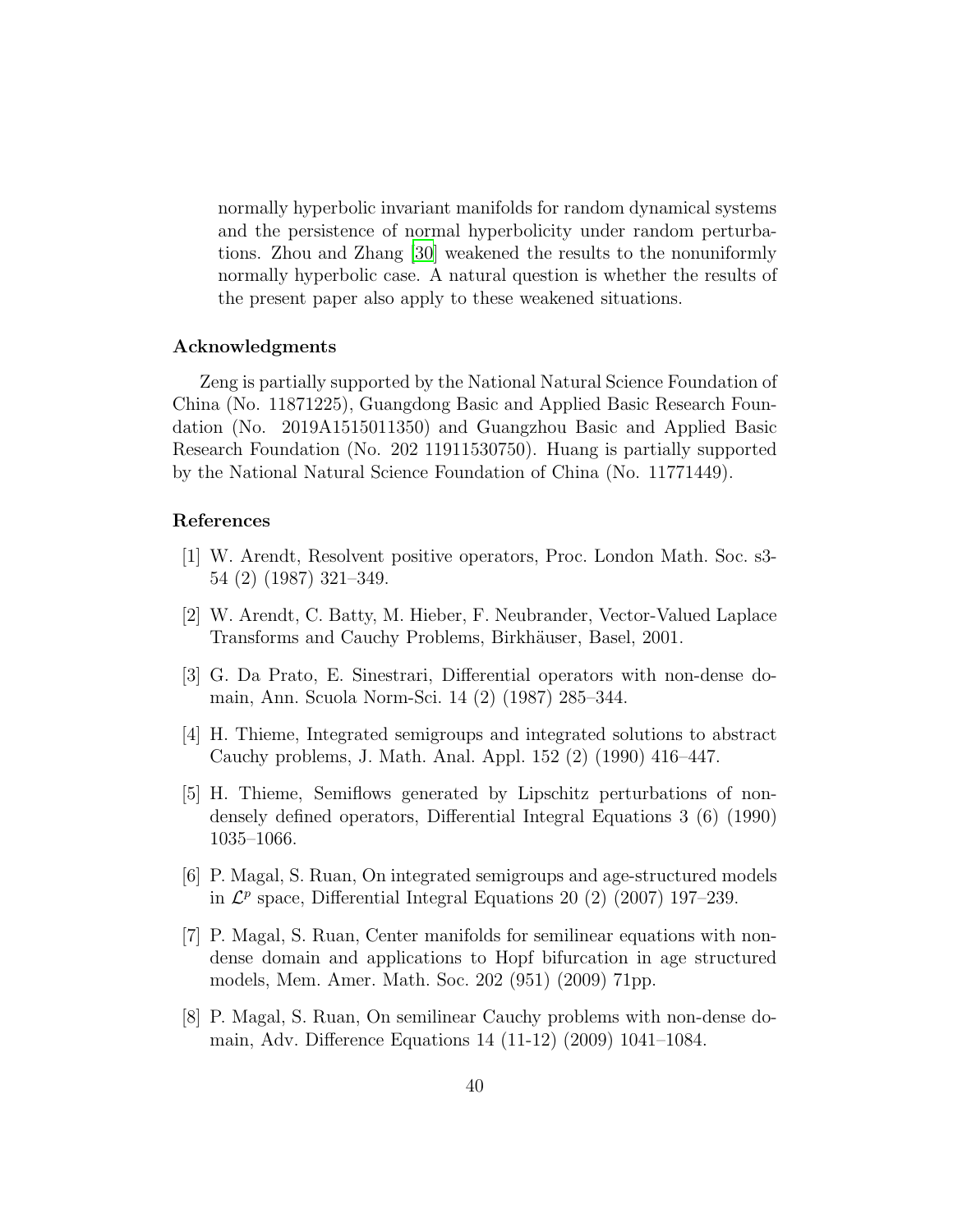- <span id="page-40-0"></span> $[9]$  A. Neamtu, Random invariant manifolds for ill-posed stochastic evolution equations, Stoch. Dyn. 20 (2) (2020) 2050013.
- <span id="page-40-1"></span>[10] C. Zeng, J. Shen, Invariant foliations for stochastic partial differential equations with non-dense domain, Proc. Amer. Math. Soc.Accepted (2021).
- <span id="page-40-2"></span>[11] Z. Li, C. Zeng, Center manifolds for ill-posed stochastic evolution equations, Discrete Contin. Dyn. Syst. Ser. BAccepted (2021).
- <span id="page-40-3"></span>[12] S.-E. A. Mohammed, M. K. R. Scheutzow, The stable manifold theorem for stochastic differential equations, Ann. Probab. 27 (2) (1999) 615–652.
- <span id="page-40-4"></span>[13] J. Duan, K. Lu, B. Schmalfuss, Smooth stable and unstable manifolds for stochastic evolutionary equations, J. Dynam. Differential Equations 16 (4) (2004) 949–972.
- <span id="page-40-5"></span>[14] K. Lu, B. Schmalfuss, Invariant manifolds for stochastic wave equation, J. Differential Equations 236 (2) (2007) 460–492.
- <span id="page-40-6"></span>[15] T. Caraballo, J. Duan, K. Lu, B. Schmalfuss, Invariant manifolds for random and stochastic partial differential equations, Adv. Nonlinear Stud. 10 (1) (2010) 23–52.
- <span id="page-40-7"></span>[16] Z. Lian, K. Lu, Lyapunov exponents and invariant manifolds for random dynamical systems in a banach space introduction, Mem. Amer. Math. Soc. 206 (967) (2010) 106pp.
- <span id="page-40-8"></span>[17] J. Li, K. Lu, P. Bates, Normally hyperbolic invariant manifolds for random dynamical systems: Part I - persistence, Trans. Amer. Math. Soc. 365 (2013) 5933–5966.
- <span id="page-40-9"></span>[18] X. Chen, A. J. Roberts, J. Duan, Center manifolds for stochastic evolution equations, J. Difference Equ. Appl. 21 (7) (2015) 606–632.
- <span id="page-40-10"></span>[19] L. Shi, Smooth convergence of random center manifolds for SPDEs in varying phase spaces, J. Differential Equations 269 (3) (2020) 1963–2011.
- <span id="page-40-11"></span>[20] T. Caraballo, J. A. Langa, J. Robinson, A stochastic pitchfork bifurcation in a reaction-diffusion equation, R. Soc. Lond. Proc. Ser. A 457 (2013) (2013) 2041–2061.